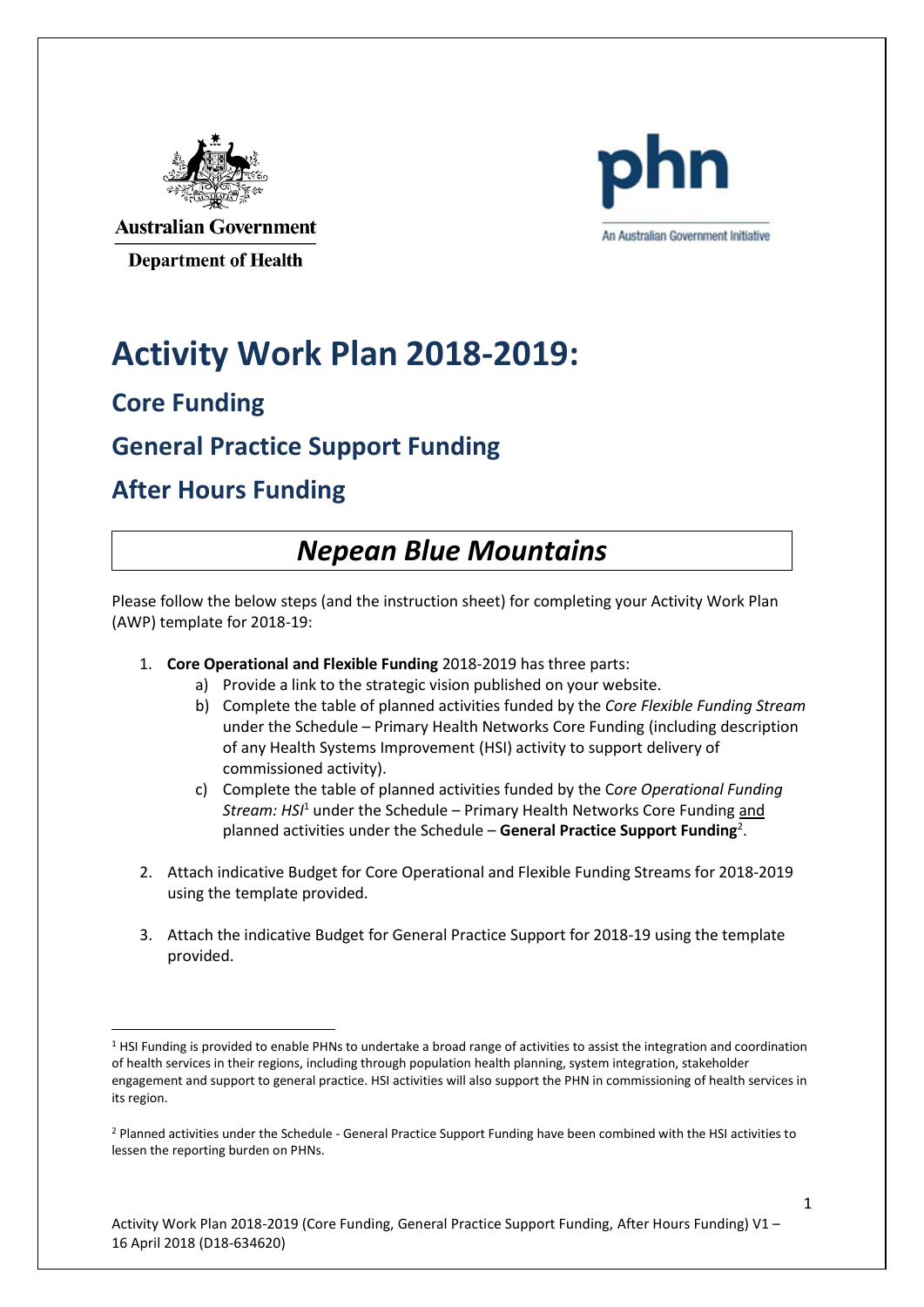- 4. **After Hours Primary Health Care Funding** 2018-2019 has two parts:
	- a) Provide strategic vision for how your PHN aims to achieve the After Hours key objectives.
	- b) Complete the table of planned activities funded under the Schedule Primary Health Networks After Hours Primary Health Care Funding.
- 5. Attach the indicative Budget for After Hours Primary Health Care for 2018-2019 using the template provided.

**When submitting this Activity Work Plan 2018-2019 to the Department of Health, the PHN must ensure that all internal clearances have been obtained and that it has been endorsed by the CEO.**

**The Activity Work Plan must be lodged to your Program Officer via email on or before four (4) weeks after the execution of the Core Schedule Deed of Variation.**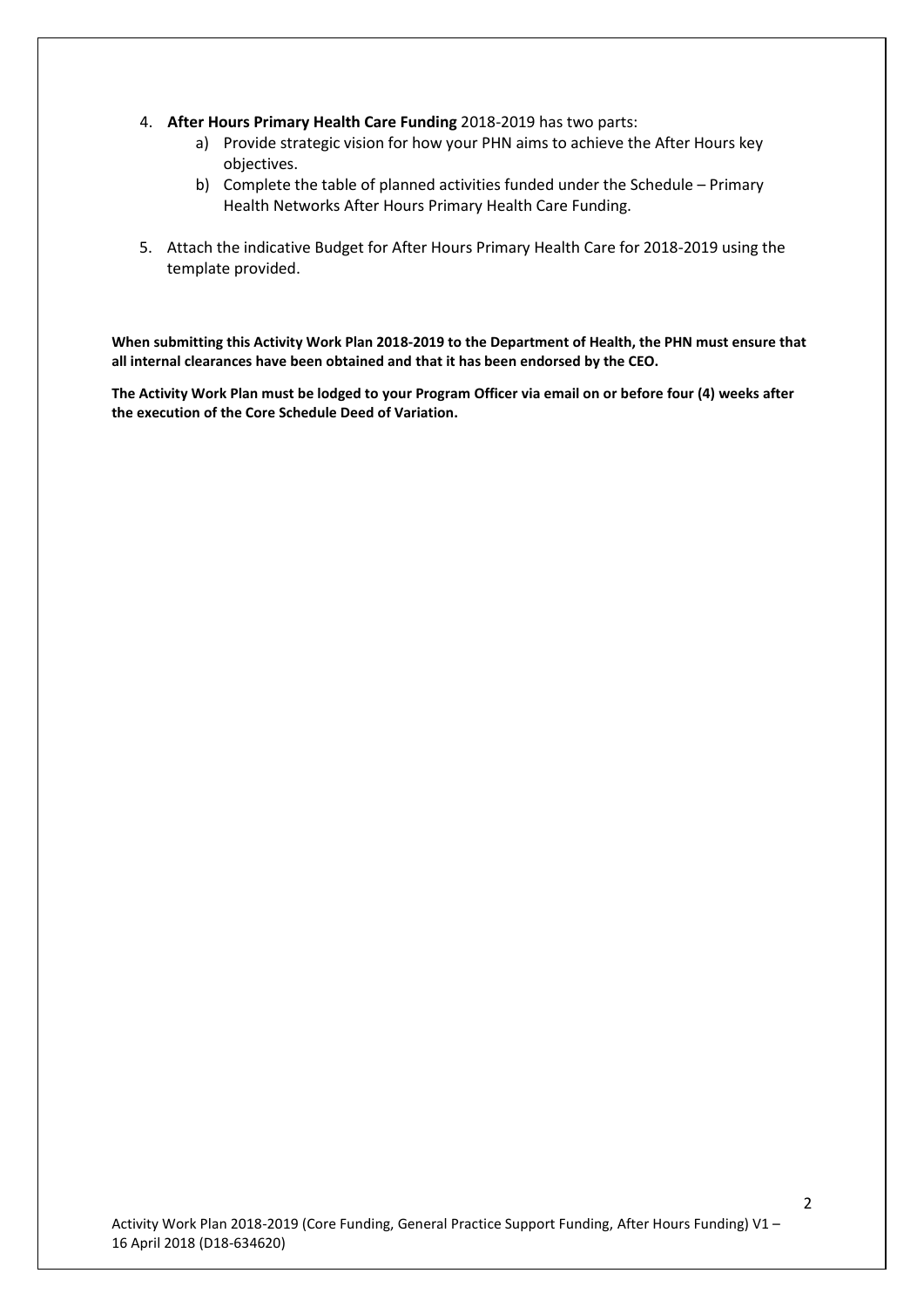#### **Overview**

The key objectives of Primary Health Networks (PHN) are:

- Increasing the efficiency and effectiveness of medical services for patients, particularly those at risk of poor health outcomes; and
- Improving coordination of care to ensure patients receive the right care in the right place at the right time.

Each PHN must make informed choices about how best to use its resources to achieve these objectives.

This Activity Work Plan covers the period from **1 July 2018 to 30 June 2019.**

### **1. (a) Strategic Vision for PHN**

Please provide a link to your organisation's strategic vision published on your website.

**[Strategic Vision](https://www.nbmphn.com.au/About/Who-We-Are.aspx)**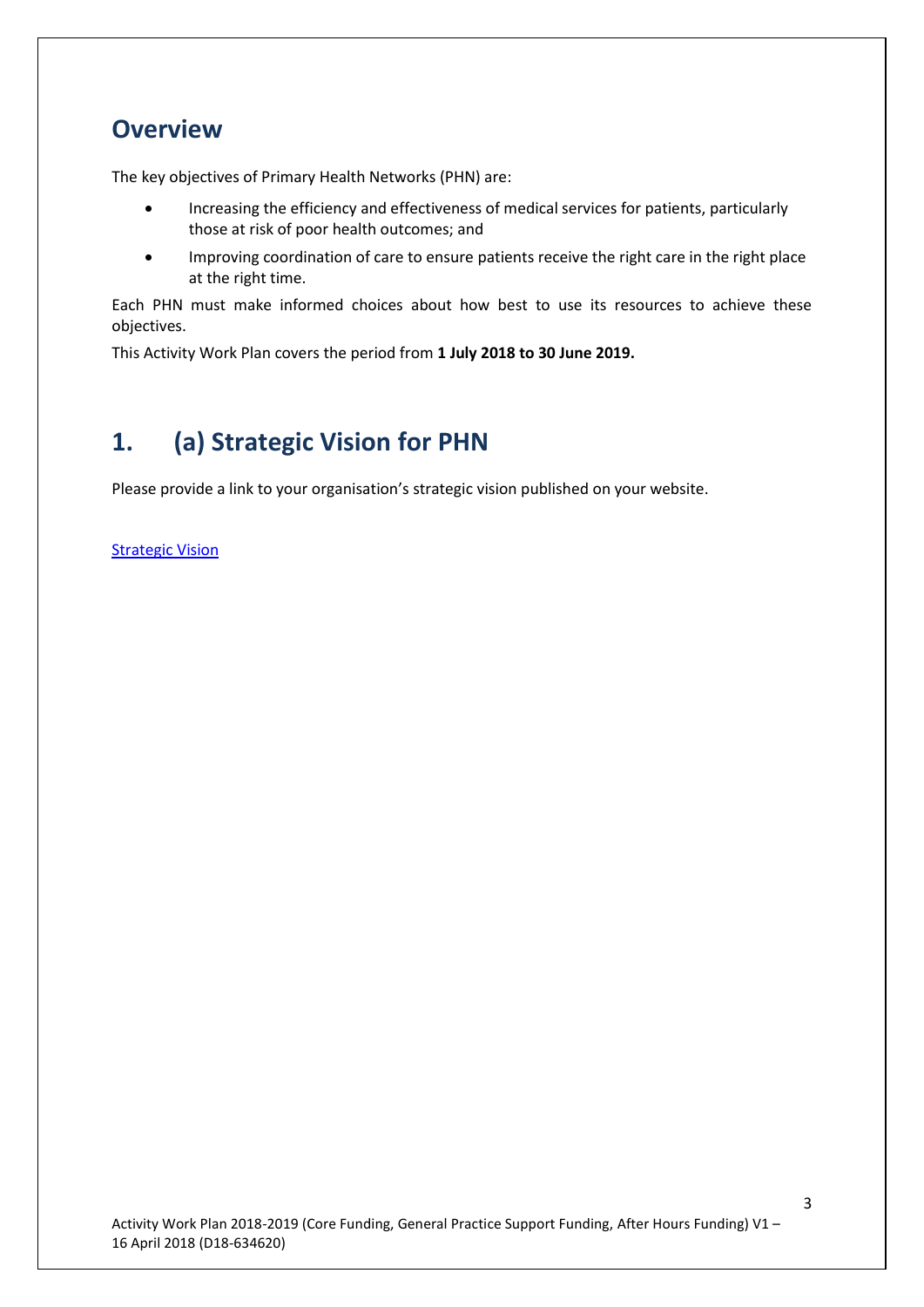#### **1. (b) Planned PHN activities**

#### **Core Flexible Funding Stream 2018-19**

| Proposed Activities - copy and complete the table as many times as necessary to report on each activity |                                                                                                                                                                                                             |
|---------------------------------------------------------------------------------------------------------|-------------------------------------------------------------------------------------------------------------------------------------------------------------------------------------------------------------|
|                                                                                                         | CF1: Improve care for patients with Chronic Conditions                                                                                                                                                      |
|                                                                                                         | 1.1 Commission COPD Primary Care Collaborative                                                                                                                                                              |
| Activity Title / Reference (eg. CF 1)                                                                   | 1.2 Commission Pulmonary Rehabilitation Service in the Hawkesbury LGA                                                                                                                                       |
|                                                                                                         | 1.3 Co-design and commission appropriate pain management services                                                                                                                                           |
|                                                                                                         | 1.4 Explore a CVD Primary Care Collective                                                                                                                                                                   |
| Existing, Modified, or New Activity                                                                     | 1.1 & 1.3 are modified activity from the 2016-18 AWP. Refer to NP1.pg.3<br>1.2 & 1.4 are new focus areas                                                                                                    |
|                                                                                                         |                                                                                                                                                                                                             |
|                                                                                                         | Other (please provide details)                                                                                                                                                                              |
| Program Key Priority Area                                                                               | <b>Chronic Conditions</b>                                                                                                                                                                                   |
|                                                                                                         | Health system integration across primary, secondary and acute care sectors addressing chronic<br>conditions care (respiratory and cardiovascular) and pain management pathways                              |
| Needs Assessment Priority Area (e.g. 1, 2, 3)                                                           | Section 4 - Pages 116, 125, 126                                                                                                                                                                             |
|                                                                                                         | The aim of this activity is to increase access to appropriate care and services for people with the<br>chronic conditions of COPD, Cardiovascular Disease and chronic pain.                                 |
| Aim of Activity                                                                                         | <b>Rationale:</b>                                                                                                                                                                                           |
|                                                                                                         | These three conditions were identified as priorities in our region and further rational can be found in                                                                                                     |
|                                                                                                         | our needs assessment. In summary:                                                                                                                                                                           |
|                                                                                                         | COPD remains the leading cause of potentially preventable hospitalisations (PPH) in the Nepean Blue                                                                                                         |
|                                                                                                         | Mountains (NBM) region with a 6.0 day average length of stay in (2015/16). NBM region remains the                                                                                                           |
|                                                                                                         | highest among metropolitan regions in NSW with COPD presentations, at a rate of 308 per 100,000<br>people. Further analysis of PPH rates due to COPD highlight variation across the region with the highest |
|                                                                                                         |                                                                                                                                                                                                             |

Activity Work Plan 2018-2019 (Core Funding, General Practice Support Funding, After Hours Funding) V1 – 16 April 2018 (D18-634620)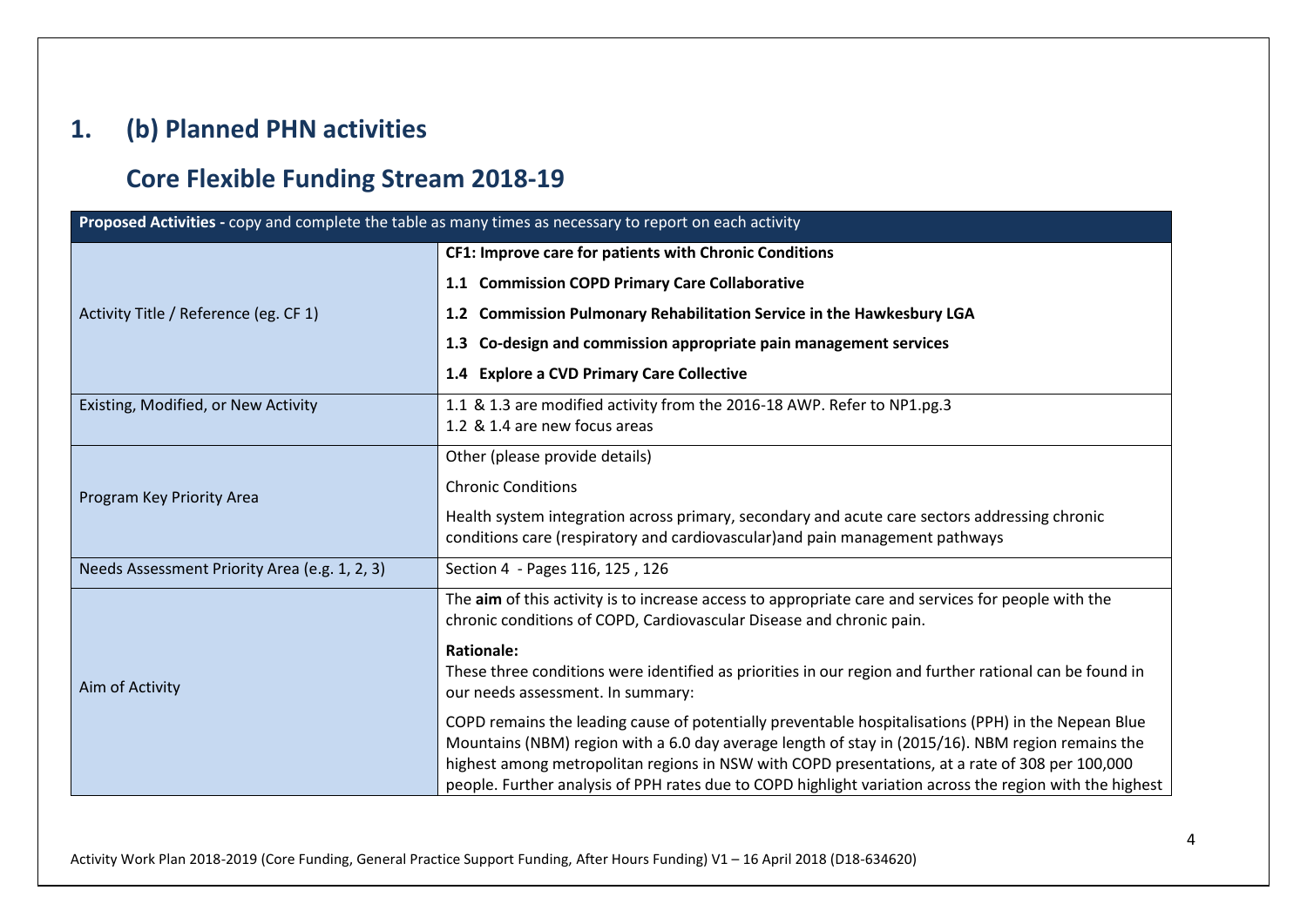|                                | in the Hawkesbury (467), Richmond-Windsor (433) and St Marys (402) per 100,000. In addition,<br>average length of stay was significantly higher in the Hawkesbury region at 7.8 days. This compares to<br>Penrith (6.2 days), Blue Mountains (5.0 days) and Lithgow-Mudgee (4.8 days).<br>A joint effort remains between the NBM Local Health District (LHD) and the NBMPHN to continue to<br>enhance clinical care, care coordination and self-management for patients with COPD across the care<br>continuum. In this case further consultation with the public/private partnership service provider for<br>the Hawkesbury LGA, St John of God, has indicated that augmenting the provision of a pulmonary<br>rehabilitation service will provide an innovative approach to address gaps in current service provision<br>and reduce length of stay for patients admitted to Hawkesbury hospital.<br>In NSW around 1 in 5 people experience chronic pain. Primary care interventions to impact chronic<br>pain management include prompt and targeted care, screening and appropriate referral, multimodal<br>therapies including cognitive based programs and high intensity instead of low intensity care<br>processes. Specifically within the NBM region, there is a lack of community based chronic pain<br>programs and poor management of chronic pain for older persons, particularly those waiting for<br>services /surgery.<br>In 2011, cardiovascular diseases accounted for 15% of the total disease burden in Australia and the<br>leading cause of death in the NBM region. This resulted in 629 deaths which represented 32.1% of all<br>deaths in the region. Circulatory disease was the leading cause of death for females in the NBM region |
|--------------------------------|-----------------------------------------------------------------------------------------------------------------------------------------------------------------------------------------------------------------------------------------------------------------------------------------------------------------------------------------------------------------------------------------------------------------------------------------------------------------------------------------------------------------------------------------------------------------------------------------------------------------------------------------------------------------------------------------------------------------------------------------------------------------------------------------------------------------------------------------------------------------------------------------------------------------------------------------------------------------------------------------------------------------------------------------------------------------------------------------------------------------------------------------------------------------------------------------------------------------------------------------------------------------------------------------------------------------------------------------------------------------------------------------------------------------------------------------------------------------------------------------------------------------------------------------------------------------------------------------------------------------------------------------------------------------------------------------------------------------------------------------------------------------|
|                                | in 2015 and the second leading cause of death in males. In 2014-15, there were 645 deaths at a rate of<br>174.9 per 100,000 persons; this was significantly higher than the death rate due to circulatory disease<br>in NSW (155.7 per 100,000 persons). In 2014-15, cardiovascular disease death rates were significantly<br>higher for NBM males and females compared to the NSW population and was the highest among the<br>eight metropolitan PHN regions.                                                                                                                                                                                                                                                                                                                                                                                                                                                                                                                                                                                                                                                                                                                                                                                                                                                                                                                                                                                                                                                                                                                                                                                                                                                                                                  |
|                                | 1.1 Commission a COPD Primary Care Collaborative                                                                                                                                                                                                                                                                                                                                                                                                                                                                                                                                                                                                                                                                                                                                                                                                                                                                                                                                                                                                                                                                                                                                                                                                                                                                                                                                                                                                                                                                                                                                                                                                                                                                                                                |
| <b>Description of Activity</b> | This activity will build upon the successful implementation of a COPD Primary Care Collaborative<br>through a targeted direct commissioning of up to 21 general practices, to reach an estimated 1,366, or<br>9% of patients with a diagnosis of COPD in the NBM region.                                                                                                                                                                                                                                                                                                                                                                                                                                                                                                                                                                                                                                                                                                                                                                                                                                                                                                                                                                                                                                                                                                                                                                                                                                                                                                                                                                                                                                                                                        |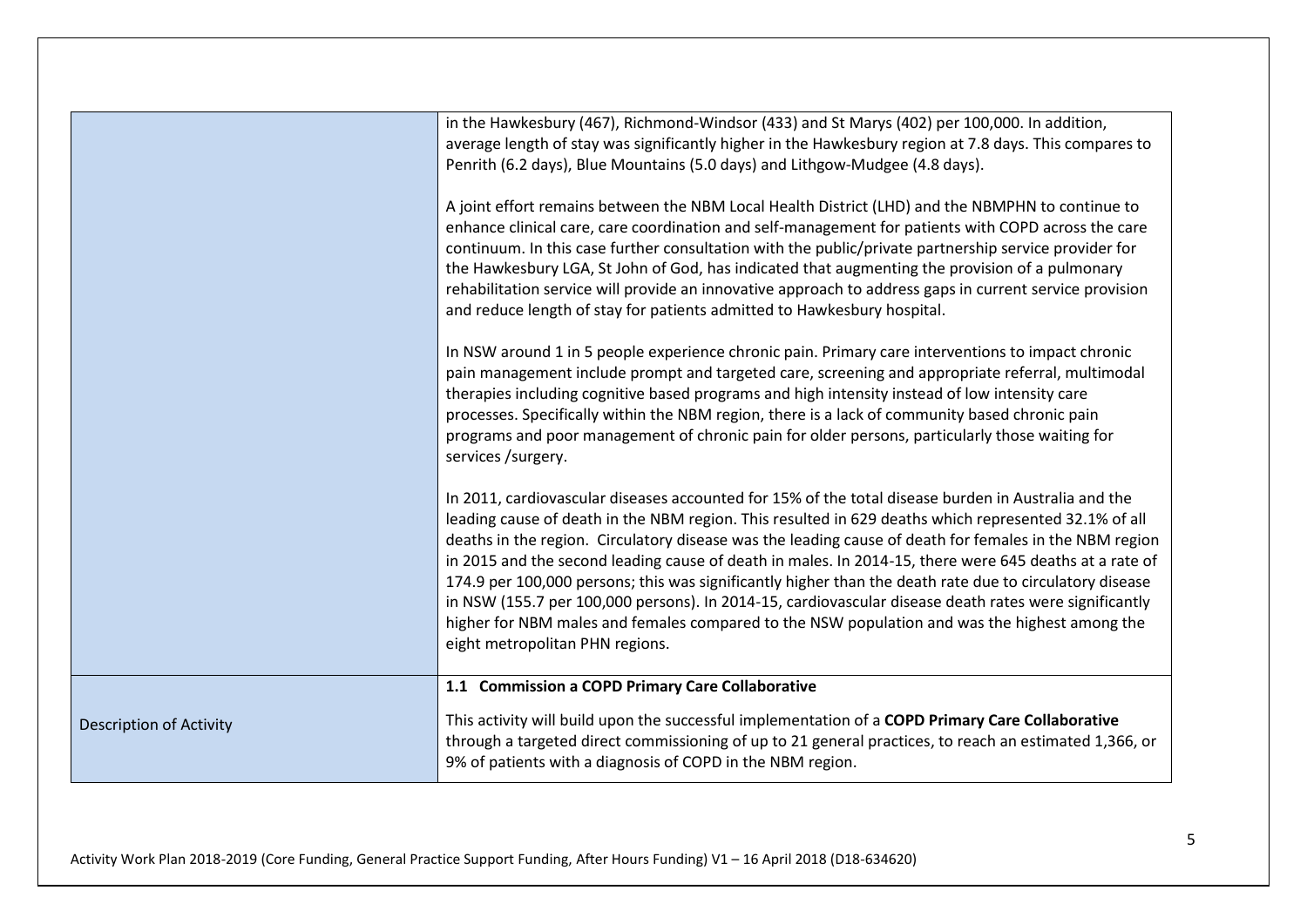| A specialist service provider skilled in the development and delivery of primary care quality                                                                                                                                                                                                                                                                                                                                                                                                                                                                                                                                                                                                        |
|------------------------------------------------------------------------------------------------------------------------------------------------------------------------------------------------------------------------------------------------------------------------------------------------------------------------------------------------------------------------------------------------------------------------------------------------------------------------------------------------------------------------------------------------------------------------------------------------------------------------------------------------------------------------------------------------------|
| improvement will be commissioned to work with the participating general practices. Support for<br>consumers with COPD through provision of a Lungs in Action support group, will also be commissioned<br>in parallel to develop their self-management skills in the LGA of highest need i.e. the Hawkesbury.                                                                                                                                                                                                                                                                                                                                                                                         |
| Results from the successful COPD collaborative conducted in 2017-18 FY over a 9 month wave period<br>indicated the following changes:                                                                                                                                                                                                                                                                                                                                                                                                                                                                                                                                                                |
| • An increase in access to spirometry for patients with COPD from 17% (July 17) to 33% (Mar 18)<br>indicates 164 more patients were recorded as having a spirometry.<br>• An increase in patients with a GP Management Plan for COPD from 54% (July 17) to 59% (Mar 18)<br>indicates 90 more patients were recorded as having a GPMP who otherwise did not have one.<br>An increase in the percentage and number of patients who have been recorded as having a<br>$\bullet$<br>Pneumococcal vaccination from 38% (July 17) to 42% (Mar 18) indicates 74 more patients, who<br>are considered at risk, were vaccinated against pneumococcal pneumonia, a potentially<br>preventable hospitalisation. |
| Spirometry, GPMP and up to date Pneumococcal vaccination are all indicators of best practice care for<br>patients with a diagnosis COPD. The continuation of the quality improvement COPD collaborative will<br>provide more patients with COPD, who have increased risk of potentially preventable hospitalisation,<br>greater access to best practice quality care.                                                                                                                                                                                                                                                                                                                                |
| Commissioning with general practice will be through an EOI. All computerised General Practices are<br>eligible to apply. They will respond to set criteria in the EOI. Successful applicants will sign an<br>agreement with WHL which outlines activities they will be required to implement for COPD patients.<br>Practices are required to demonstrate improved service delivery for COPD patients. This includes<br>increased access to spirometry for COPD patients.                                                                                                                                                                                                                             |
| A specialist service provider, the Improvement Foundation, will be directly commissioned to work with<br>these general practices to achieve improvement in the health outcomes of their COPD diagnosed<br>patient populations.                                                                                                                                                                                                                                                                                                                                                                                                                                                                       |
| It is estimated over 1000 patients will receive care directly through this commissioned service activity.<br>Any support required from NBMPHN staff is funded through HIS and not via flexible funding.                                                                                                                                                                                                                                                                                                                                                                                                                                                                                              |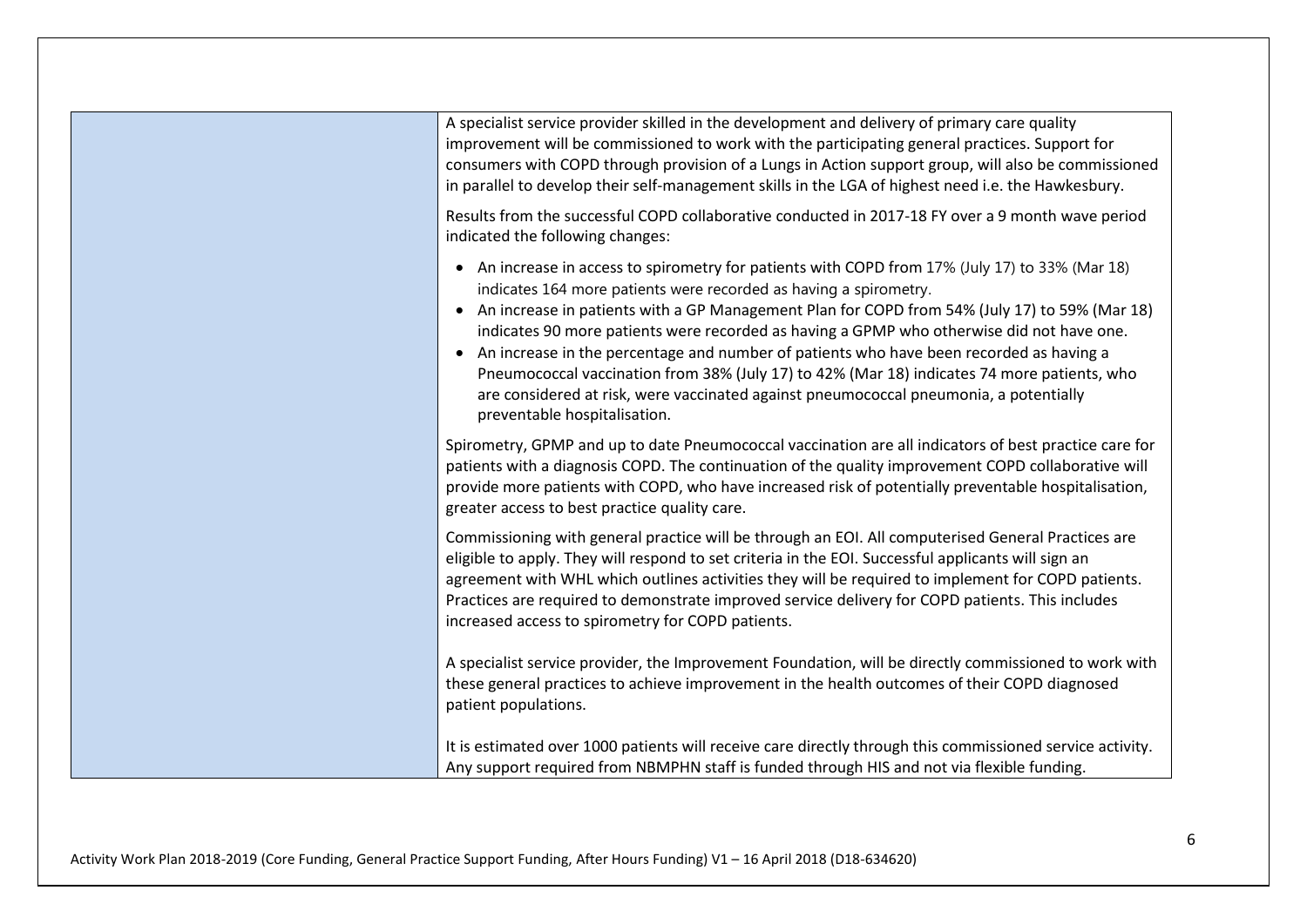As identified in our plan, this addresses a population health gap identified in the needs assessment. COPD is the largest potentially preventative hospitalisation condition in the NBM region. Support for consumers with COPD through provision of a Lungs in Action patient support group, will also continue to be commissioned (commissioned last FY through a targeted approach) to support patients to develop their self-management skills in the LGA of highest need i.e. the Hawkesbury.

#### **1.2 Commission a Pulmonary Rehabilitation Service in the Hawkesbury LGA**

The commissioning of a pulmonary rehabilitation service in partnership with St John of God Health Service for the Hawkesbury LGA. Co-design will be a feature of this commissioning activity in conjunction with general practitioners and St John of God. This will provide access to pulmonary rehabilitation for Hawkesbury residents where currently no service exists and will address a service gap.

A pulmonary rehabilitation service that will support patients diagnosed with COPD in the Hawkesbury will be commissioned through a direct targeted approach and co-design with St John of God Health Service in the Hawkesbury – the most appropriate service provider in this region to host the service. The detail of this service will be determined as part of the commissioning process however it is likely the commissioned provider will employ a specialist and allied health provider to deliver the service directly to patients who currently have no access to pulmonary rehab in the Hawkesbury region.

#### **1.3 Co-design and commission appropriate pain management services**

This activity will work closely with the NBM Local Health District Pain Clinic and other service providers to co-design referral pathways and commissioning appropriate services that will support GPs with a broader range of options to manage their patients with chronic pain.

A pain management service for patients will be commissioned. The commissioning approach will include co-design with primary care providers and key stakeholder, an open market/EOI process and contracting with the successful tenderer to provide direct patient care and management for people with chronic pain. The service will work closely with general practice as a direct referral source. This addresses a service gap in our region.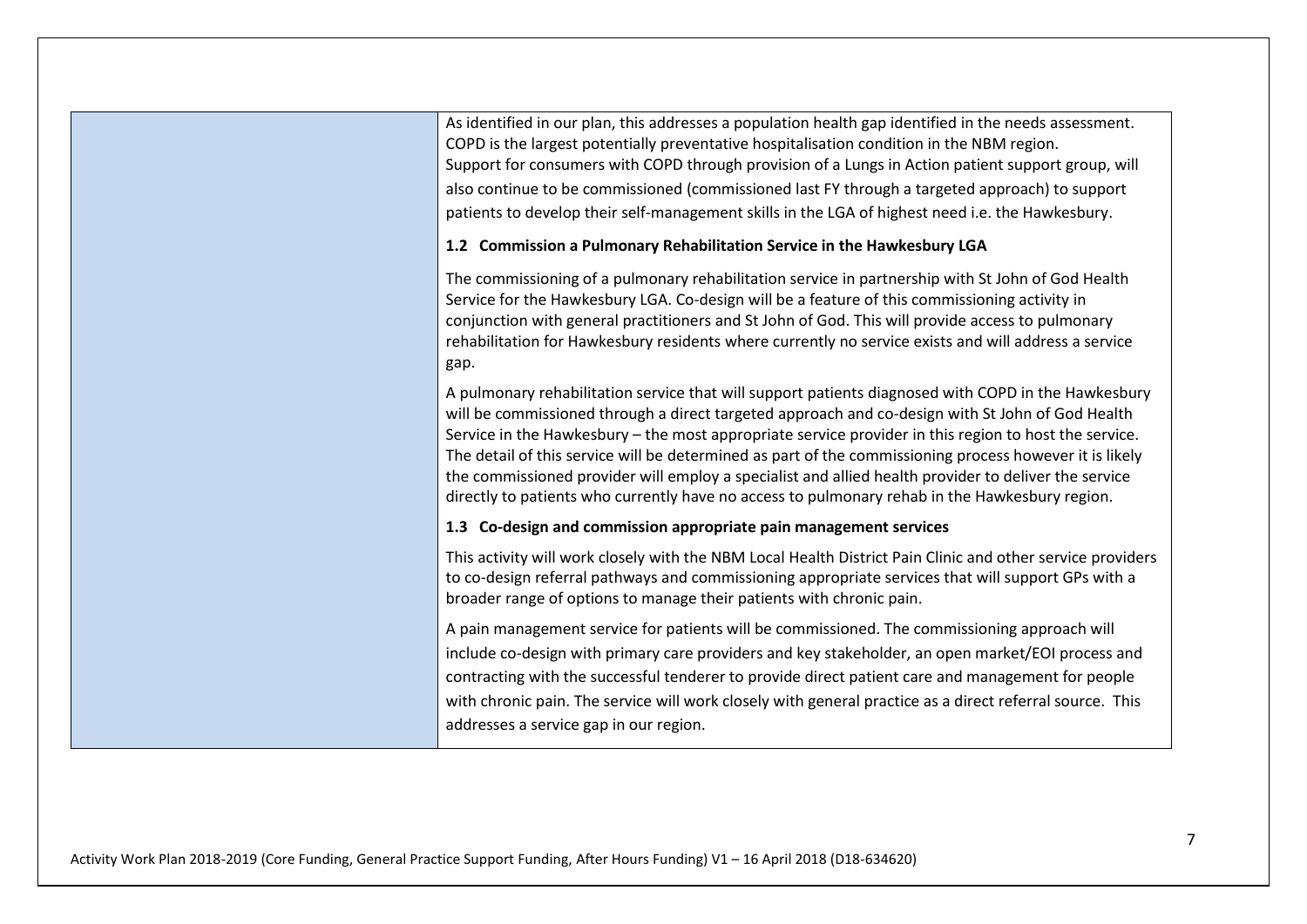|                                     | This is a direct patient service and therefore is not suitable to be funded from HSI. As with all<br>commissioned services integration with existing health services is essential to avoid further siloing of<br>the health sector and fragmentation of patient care and the patient journey.                                                                                                                                                                                                                       |
|-------------------------------------|---------------------------------------------------------------------------------------------------------------------------------------------------------------------------------------------------------------------------------------------------------------------------------------------------------------------------------------------------------------------------------------------------------------------------------------------------------------------------------------------------------------------|
|                                     | 1.4 Explore a Cardiovascular Disease Primary Care Collective                                                                                                                                                                                                                                                                                                                                                                                                                                                        |
|                                     | This activity will explore opportunities and implement initiatives through general practice to increase<br>access for patients with a diagnosed cardiovascular condition that improves health outcomes.                                                                                                                                                                                                                                                                                                             |
|                                     | The University of Sydney will be commissioned to provide an intervention and evaluation in General<br>Practice to improve care for people with CHD with the aim of:<br>i. reducing the rate of unplanned CVD hospitalisations and major adverse cardiovascular events at 24<br>months in patients with CHD and;<br>ii. increasing the proportion of patients who are achieving national targets for risk factors (cholesterol,<br>blood pressure, smoking) and have an active Chronic Disease Management (CDM) plan |
|                                     | Patients with a diagnosis of COPD and CVD within participating general practices in the NBM region.                                                                                                                                                                                                                                                                                                                                                                                                                 |
| Target population cohort            | Patients with a diagnosis of chronic pain within the NBM region.                                                                                                                                                                                                                                                                                                                                                                                                                                                    |
|                                     | Intensive consultation during the initial stages of developing the COPD activity in the 2016-18 plan<br>developed the current successful model of implementation. These initial consultations have<br>consolidated working relationships and provided a platform for ongoing key stakeholder engagement<br>necessary for successful implementation of the activity.                                                                                                                                                 |
|                                     | Consultation for this activity will be ongoing, principally through key stakeholder participation in a<br>chronic conditions governance committee and the COPD primary care collaborative inclusive of:                                                                                                                                                                                                                                                                                                             |
| <b>Consultation - HSI Component</b> | • Secondary respiratory services and community health services of the NBM LHD and St John of<br><b>God Health Services</b><br>Consumers representatives from consumer support groups<br>Primary care - General practitioners and practice nurses<br>Primary care - Allied health providers<br>Peak bodies including the Lung Foundation<br>• Quality Improvement primary care service developers - The Improvement Foundation                                                                                       |
|                                     | Consultation will also form a part of the commissioning process with general practice.                                                                                                                                                                                                                                                                                                                                                                                                                              |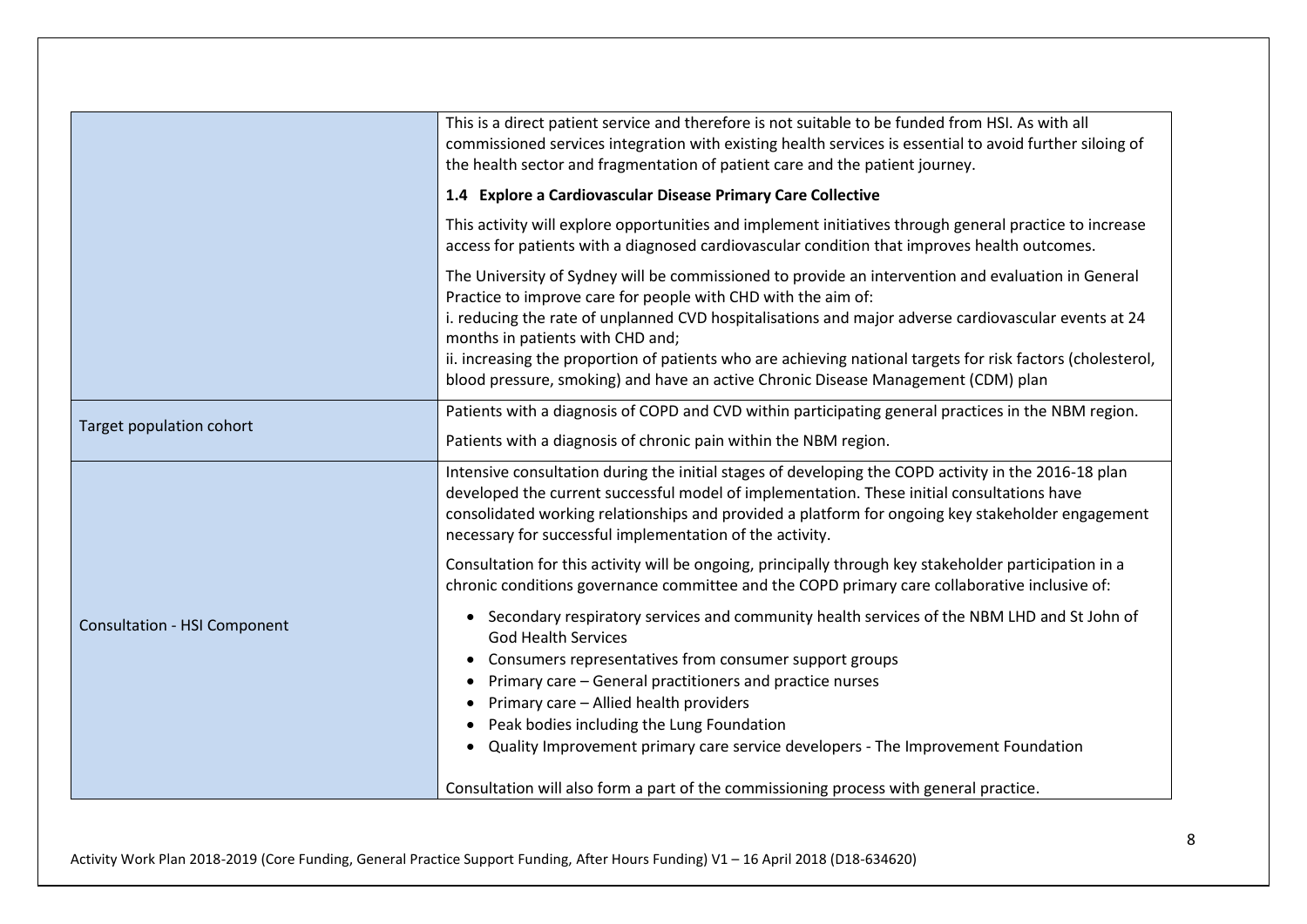|                                      | Intensive consultation with key stakeholders, including the Local Health District, Western Sydney<br>University and primary care practitioners has already occurred to commence scoping of pain<br>management services and needs. This will continue as a part of the co-design process until services are<br>developed.<br>Consultation has occurred through the development of CVD related health pathways with secondary<br>and primary care clinicians. Prioritisation to increase focus on the management of CVD through the<br>primary care setting was identified as a factor in reducing preventable hospitalisations. |
|--------------------------------------|--------------------------------------------------------------------------------------------------------------------------------------------------------------------------------------------------------------------------------------------------------------------------------------------------------------------------------------------------------------------------------------------------------------------------------------------------------------------------------------------------------------------------------------------------------------------------------------------------------------------------------|
|                                      | Allied Health - private practitioners for clinical advice and local knowledge                                                                                                                                                                                                                                                                                                                                                                                                                                                                                                                                                  |
|                                      | General Practices - GPs and practice nurses for clinical advice and local knowledge and as a potential<br>commissioned service provider                                                                                                                                                                                                                                                                                                                                                                                                                                                                                        |
|                                      | NBM Local Health District Pain Clinic - overarching responsibility for public health service provision<br>across the NBM region.                                                                                                                                                                                                                                                                                                                                                                                                                                                                                               |
|                                      | Nepean Blue Mountains Local Health District - overarching responsibility for public health service<br>provision across the NBM region                                                                                                                                                                                                                                                                                                                                                                                                                                                                                          |
|                                      | Pharmacists - clinical advice and local knowledge and their role in chronic pain management and<br>education of consumers                                                                                                                                                                                                                                                                                                                                                                                                                                                                                                      |
| <b>Collaboration - HSI Component</b> | Puffers and Wheezers consumer support group - consumer support advice                                                                                                                                                                                                                                                                                                                                                                                                                                                                                                                                                          |
|                                      | St John of God Health Service - potential service provider                                                                                                                                                                                                                                                                                                                                                                                                                                                                                                                                                                     |
|                                      | The George Institute for Global Health - expert advice in cardiovascular care                                                                                                                                                                                                                                                                                                                                                                                                                                                                                                                                                  |
|                                      | The Improvement Foundation - expert advice and knowledge in quality improvement methodology<br>implementation with general practice. Potential commissioned service provider.                                                                                                                                                                                                                                                                                                                                                                                                                                                  |
|                                      | The Lung Foundation $-$ expert advice in respiratory care                                                                                                                                                                                                                                                                                                                                                                                                                                                                                                                                                                      |
|                                      | The Lung Foundation auspice 'Lungs in Action' consumer self-management education service provider<br>- advice and knowledge in consumer support and education. Potential commissioned service provider                                                                                                                                                                                                                                                                                                                                                                                                                         |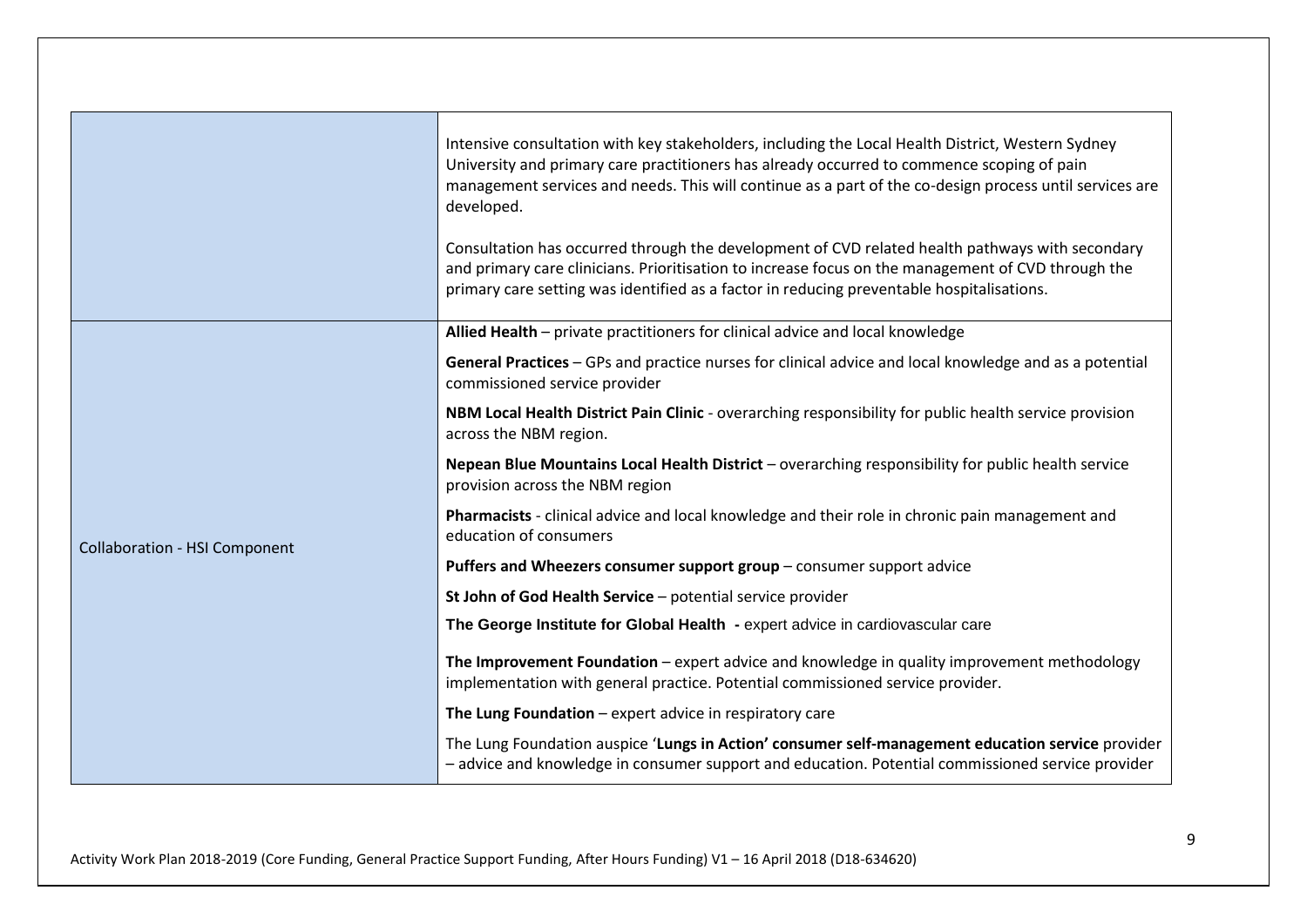|                                 | Western Sydney Pain Centre (Penrith) - clinical advice and local knowledge through multidisciplinary<br>team                                                                                                                                                                                                  |
|---------------------------------|---------------------------------------------------------------------------------------------------------------------------------------------------------------------------------------------------------------------------------------------------------------------------------------------------------------|
| HSI Component - Other           | Staff funded through HSI will support this activity to ensure appropriate project management and<br>coordination. This includes planning and service design, ongoing consultation, stakeholder<br>engagement, contract management of commissioned service contracts, monitoring, evaluation and<br>reporting. |
|                                 | Population health planning, data analytics and system integration will require support from Health<br>Systems Improvement.                                                                                                                                                                                    |
| <b>Indigenous Specific</b>      | <b>No</b>                                                                                                                                                                                                                                                                                                     |
|                                 | Start 01 July 2018 - Completion 30 June 2019                                                                                                                                                                                                                                                                  |
|                                 | 01 July - 30 Sep 2018: Phase 1 Tendering, co-design, planning                                                                                                                                                                                                                                                 |
|                                 | With participating primary care providers                                                                                                                                                                                                                                                                     |
| Duration                        | 01 Oct 2018 - 31 May 2019: Phase 2 Implementation and monitoring                                                                                                                                                                                                                                              |
|                                 | Implementation of the activities with participating primary care providers                                                                                                                                                                                                                                    |
|                                 | 01 Jun - 30 Jun 2019: Phase 3 Completion and evaluation                                                                                                                                                                                                                                                       |
|                                 | Completion of activities and evaluation of results                                                                                                                                                                                                                                                            |
| Coverage                        | The activity will cover the four local government areas across the NBM region including Penrith, Blue<br>Mountains, Hawkesbury and Lithgow.                                                                                                                                                                   |
| Commissioning method (if known) | Full commissioning of participating general practices                                                                                                                                                                                                                                                         |
|                                 | Full commissioning of a specialist quality improvement service provider                                                                                                                                                                                                                                       |
|                                 | Full commissioning of a consumer support education service provider                                                                                                                                                                                                                                           |
|                                 | Co-commissioning of pulmonary rehabilitation service with St John of God Health Service                                                                                                                                                                                                                       |
|                                 | Full commissioning with the preferred pain management service provider with co-design a strong<br>feature of this process.                                                                                                                                                                                    |
| Decommissioning                 | Not applicable                                                                                                                                                                                                                                                                                                |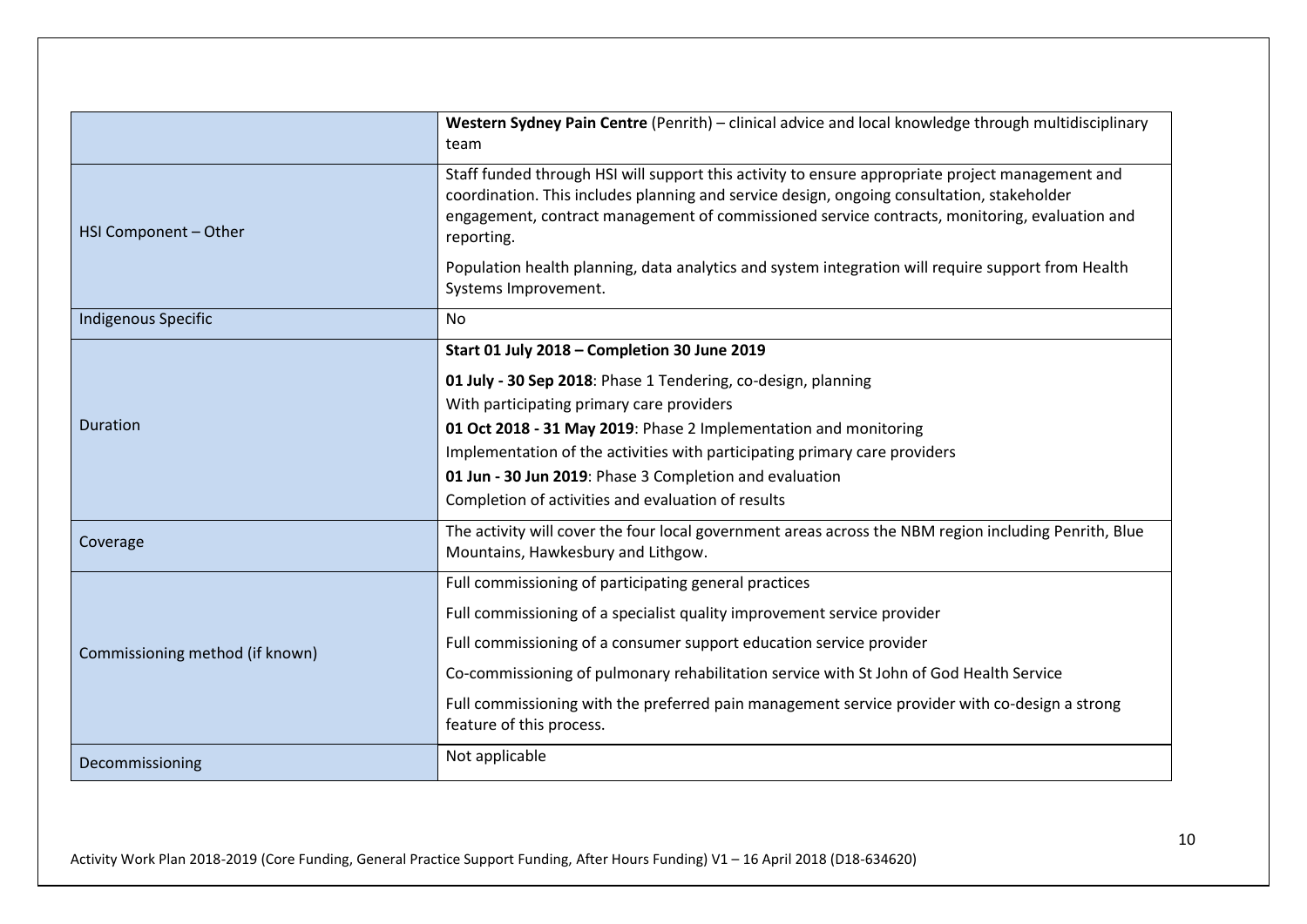| Proposed Activities - copy and complete the table as many times as necessary to report on each activity |                                                                                                                                                                                                                                                                                                            |
|---------------------------------------------------------------------------------------------------------|------------------------------------------------------------------------------------------------------------------------------------------------------------------------------------------------------------------------------------------------------------------------------------------------------------|
|                                                                                                         | CF2: Improving care for patients impacted by lifestyle factors and cancer                                                                                                                                                                                                                                  |
|                                                                                                         | 3.1. Overweight and obesity                                                                                                                                                                                                                                                                                |
| Activity Title / Reference (eg. CF 1)                                                                   | 3.2 Cancer risk for bowel, breast and cervical cancer                                                                                                                                                                                                                                                      |
|                                                                                                         | 3.3 Smoking in the Aboriginal and Torres Strait Islander population                                                                                                                                                                                                                                        |
| Existing, Modified, or New Activity                                                                     | This is a modified activity from the 2016-18 AWP. NP.2 pg. 9                                                                                                                                                                                                                                               |
|                                                                                                         | <b>Population Health</b>                                                                                                                                                                                                                                                                                   |
| Program Key Priority Area                                                                               | Health system improvement and innovation that significantly redesigns a service to address<br>overweight and obesity.                                                                                                                                                                                      |
|                                                                                                         | Pg. 128 - Overweight and obesity                                                                                                                                                                                                                                                                           |
| Needs Assessment Priority Area (eg. 1, 2, 3)                                                            | Pg. 158 - Cancer screening                                                                                                                                                                                                                                                                                 |
|                                                                                                         | Pgs.157-158 - Aboriginal and Torres Strait Islander Health                                                                                                                                                                                                                                                 |
|                                                                                                         | This activity will aim to support primary care providers to address regional population health factors<br>that affect the health outcomes of their patients including overweight and obesity; breast, cervical<br>and bowel cancer; and smoking rates in Aboriginal and Torres Strait Islander population. |
|                                                                                                         | <b>Rationale:</b>                                                                                                                                                                                                                                                                                          |
|                                                                                                         | <b>Overweight and obesity</b>                                                                                                                                                                                                                                                                              |
| Aim of Activity                                                                                         | With 30% of adults in the NBM region reported to be obese and 31% of people overweight in 2017,<br>rates of obesity in the NBM region are significantly higher than in NSW. High body mass has also                                                                                                        |
|                                                                                                         | been attributed to 5.8% of deaths in the region. Regional variability in obesity rates also indicated                                                                                                                                                                                                      |
|                                                                                                         | that the highest rates of obesity are in Lithgow and Penrith. The projected prevalence rate of obesity                                                                                                                                                                                                     |
|                                                                                                         | is increasing in the NBM region at a faster rate than in NSW.                                                                                                                                                                                                                                              |
|                                                                                                         | <b>Cancer screening</b>                                                                                                                                                                                                                                                                                    |
|                                                                                                         | The National screening programs for breast, cervical and bowel cancer all aim to reduce illness and                                                                                                                                                                                                        |
|                                                                                                         | death from cancer through early detection and prevention of the disease. Regular screening is<br>recommended as the best protection against each cancer. In 2016-17, participation in the National                                                                                                         |
|                                                                                                         |                                                                                                                                                                                                                                                                                                            |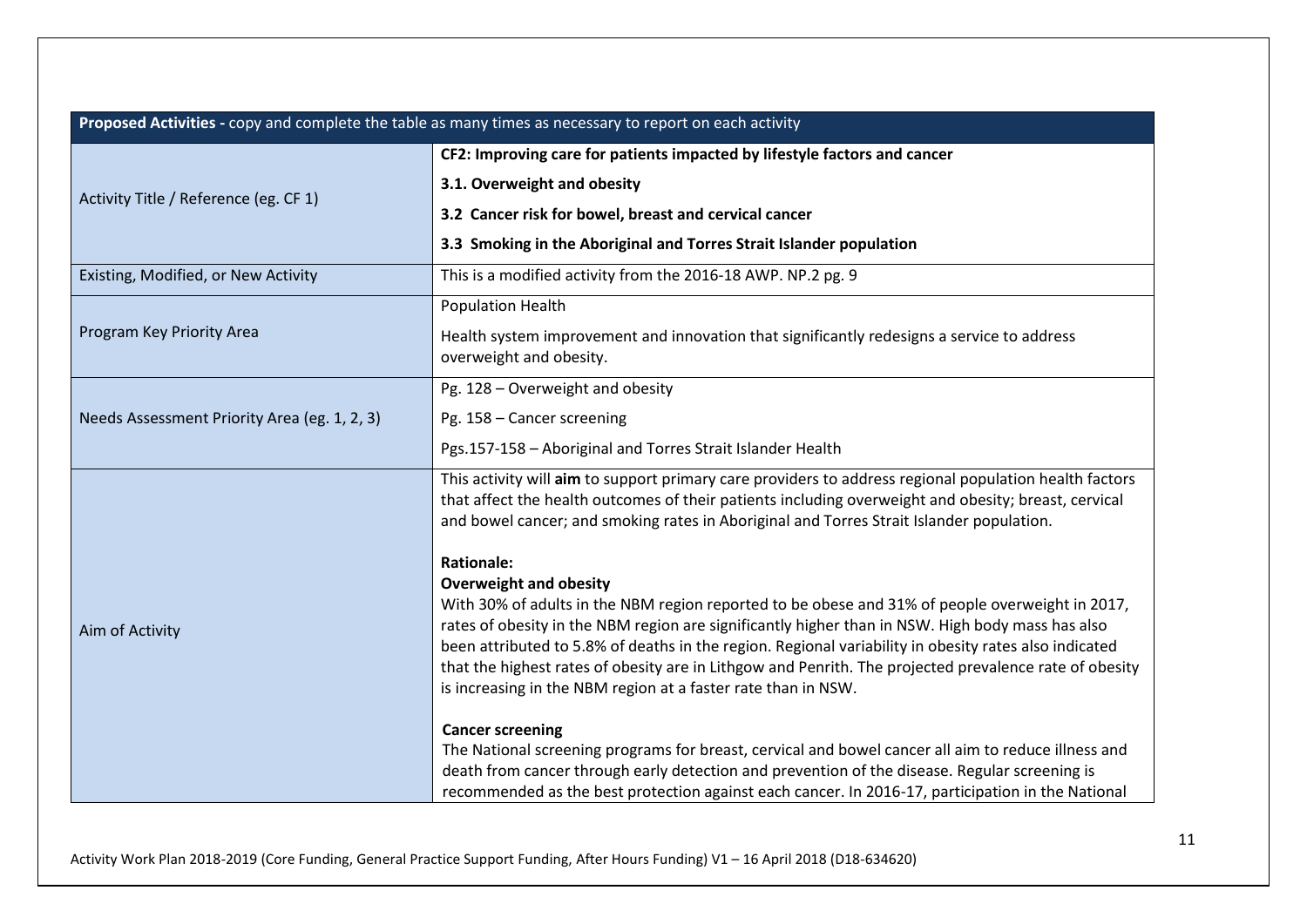|                                | breast (52.1% vs 55.9%), cervical (48.7% vs. 53.2%) and bowel cancer (36.6% vs. 37.8%) screening<br>programs by age-eligible persons was lower in the NBM region compared with NSW. Regional<br>variation in screening participation also highlights areas of lowest screening participation in the NBM<br>region, including Lithgow (breast screening 46.3%), Penrith (cervical screening 48.1%) and Penrith<br>(bowel screening 34.3%).                                                                                                                                                                                                |
|--------------------------------|------------------------------------------------------------------------------------------------------------------------------------------------------------------------------------------------------------------------------------------------------------------------------------------------------------------------------------------------------------------------------------------------------------------------------------------------------------------------------------------------------------------------------------------------------------------------------------------------------------------------------------------|
|                                | <b>Smoking rates</b><br>In 2015, the prevalence of smoking among Aboriginal adults in NSW was 34.9%. This was higher than<br>the prevalence of smoking among all adults in the NBM region (11.6%) and in NSW (13.5%).<br>Cancer Institute NSW. Reporting for Better Cancer Outcomes Performance Report 2016: Nepean Blue<br><b>Mountains Primary Health Network</b>                                                                                                                                                                                                                                                                      |
|                                | This activity will work closely with primary care and key stakeholders to develop systems and services<br>through a quality improvement framework and collaborative partnerships with service providers and<br>research institutions to co-design innovative solutions.                                                                                                                                                                                                                                                                                                                                                                  |
| <b>Description of Activity</b> | Commissioning of General Practices to enhance services to support people with overweight and<br>obesity / cancer risk / smoking in the Aboriginal and Torres Strait Islander population will occur via<br>EOI. These focus areas address population health gaps identified in the needs assessment. Practices<br>will respond to specific criteria. Co-design is an important component of the commissioning process<br>to implement innovative approaches to working with key service providers and patients.<br>Any support required by NBMPHN staff will be funded via HSI funding stream or non-DoH funding<br>sources if available. |
|                                | The activity will focus on three key population health issues of high priority in the NBM region as<br>follows:                                                                                                                                                                                                                                                                                                                                                                                                                                                                                                                          |
|                                | 3.1 Overweight and obesity:<br>Explore opportunities and implement commissioned initiatives for general practice to manage their<br>overweight and obese patients through innovative solutions that will contribute towards addressing<br>the growing prevalence rates in the NBM region.                                                                                                                                                                                                                                                                                                                                                |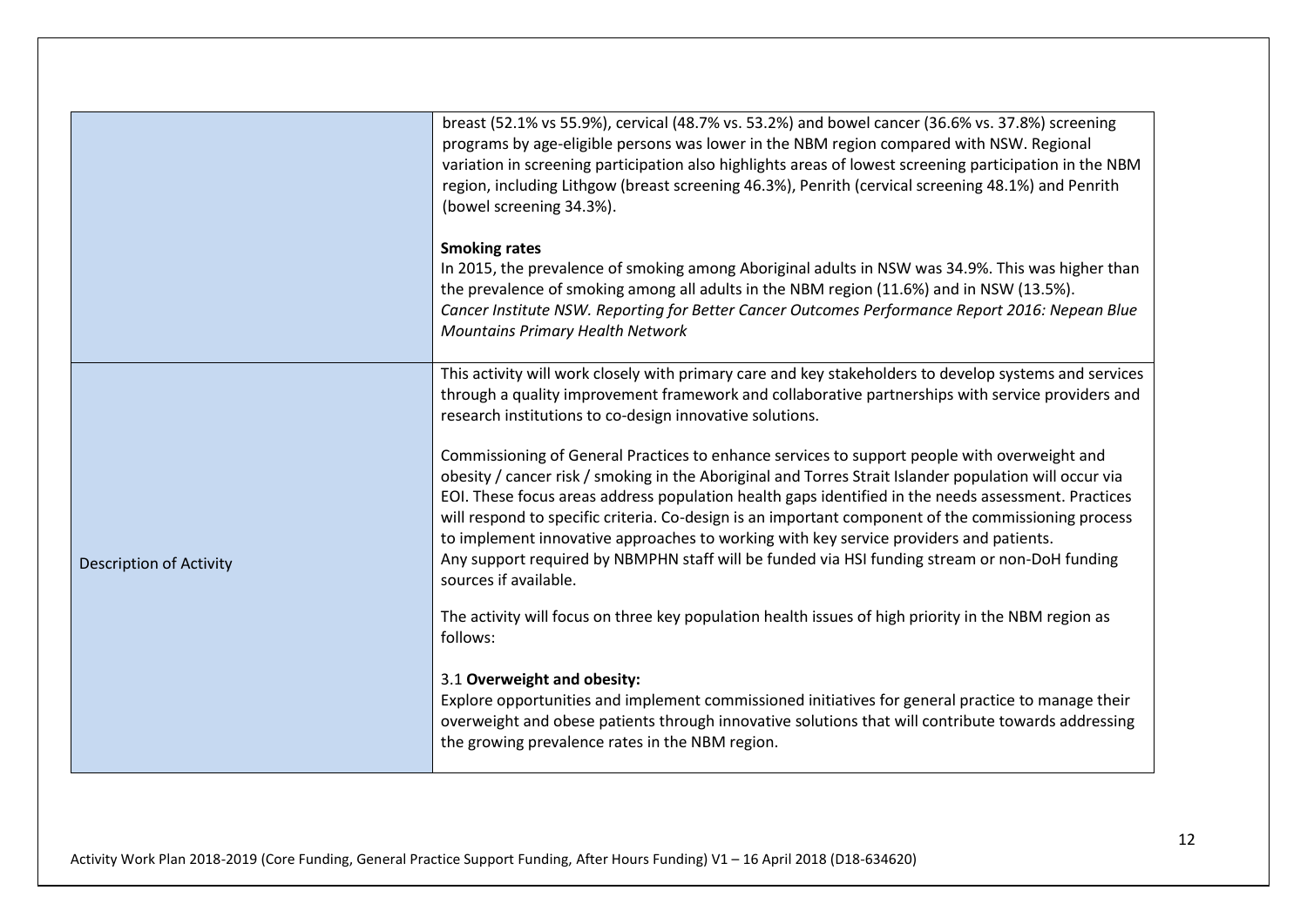|                                      | General practices in lower socioeconomic regions will be targeted to test a model suitable for people<br>from lower socioeconomic backgrounds. This involves a combination of mHealth (an app) and<br>telephone coaching provided to overweight and obese patients to assist them to improve their diet,<br>increase physical activity they undertake and generally improve their health. Practice nurses will<br>deliver the intervention through a process where individuals are assessed, receive advice and<br>assistance to set behavioural goals using the App, navigate referral to evidence based preventive<br>programs and maintain their behaviour change.<br>3.2 Cancer screening for bowel, breast and cervical cancer:<br>Commissioned General Practices will be supported to increase the screening rates of their patients<br>who are never screened, or under screened, to participate in bowel, breast and cervical cancer<br>screening. The activity will be underpinned by a quality improvement framework that will continue to<br>develop the general practice systems that support ongoing management of population health<br>screening for cancer. Consultations with key stakeholders who influence the integration of screening<br>results with general practice clinical systems will also continue so that systems integration issues can<br>be addressed.<br>3.3 Smoking cessation in Aboriginal and Torres Strait Islander people<br>Commissioned General Practices will identify and support their Aboriginal and Torres Strait Islander<br>patients who are smokers to quit smoking through the Aboriginal Quitline. The activity will be<br>underpinned by the implementation of a quality improvement framework that will support the<br>ongoing management of these patients.<br>The commissioning approach as described above also includes a formal agreement with participating<br>general practices to undertake activities that either improve cancer screening rates or improve<br>referral to the Aboriginal Quitline. |
|--------------------------------------|------------------------------------------------------------------------------------------------------------------------------------------------------------------------------------------------------------------------------------------------------------------------------------------------------------------------------------------------------------------------------------------------------------------------------------------------------------------------------------------------------------------------------------------------------------------------------------------------------------------------------------------------------------------------------------------------------------------------------------------------------------------------------------------------------------------------------------------------------------------------------------------------------------------------------------------------------------------------------------------------------------------------------------------------------------------------------------------------------------------------------------------------------------------------------------------------------------------------------------------------------------------------------------------------------------------------------------------------------------------------------------------------------------------------------------------------------------------------------------------------------------------------------------------------------------------------------------------------------------------------------------------------------------------------------------------------------------------------------------------------------------------------------------------------------------------------------------------------------------------------------------------------------------------------------------------------------------------------------------------------------------------------------------------------------------------|
| Target population cohort             | Patient populations within primary care affected by population health issues including Aboriginal and<br>Torres Strait Islander people.                                                                                                                                                                                                                                                                                                                                                                                                                                                                                                                                                                                                                                                                                                                                                                                                                                                                                                                                                                                                                                                                                                                                                                                                                                                                                                                                                                                                                                                                                                                                                                                                                                                                                                                                                                                                                                                                                                                          |
| <b>Consultation - HSI Component</b>  | Consultation has already occurred with key stakeholders and will continue as a part of the activity<br>implementation.                                                                                                                                                                                                                                                                                                                                                                                                                                                                                                                                                                                                                                                                                                                                                                                                                                                                                                                                                                                                                                                                                                                                                                                                                                                                                                                                                                                                                                                                                                                                                                                                                                                                                                                                                                                                                                                                                                                                           |
| <b>Collaboration - HSI Component</b> | <b>Overweight and obesity:</b>                                                                                                                                                                                                                                                                                                                                                                                                                                                                                                                                                                                                                                                                                                                                                                                                                                                                                                                                                                                                                                                                                                                                                                                                                                                                                                                                                                                                                                                                                                                                                                                                                                                                                                                                                                                                                                                                                                                                                                                                                                   |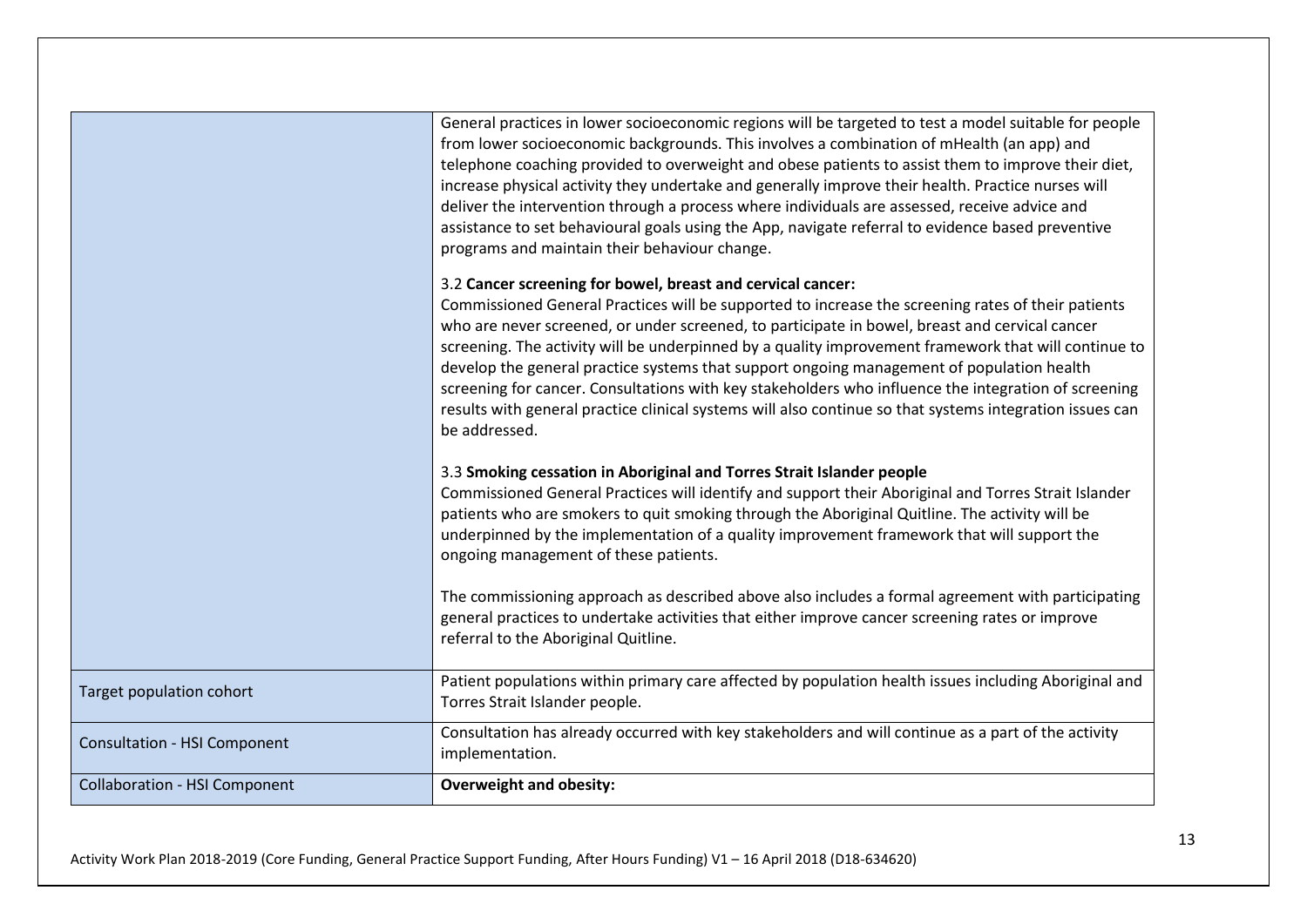| HSI Component - Other      | Nepean Blue Mountains Local Health District - Family obesity assessment and management<br>service<br>Universities e.g. University of Sydney - Charles Perkins Institute / University of NSW<br>$\bullet$<br><b>General practitioners</b><br>$\bullet$<br>Aboriginal Quitline - behavioural intervention<br>$\bullet$<br><b>Cancer screening:</b><br>General Practitioners: Clinical advice and local knowledge;<br>$\bullet$<br>Consumers: local knowledge and experience of screening and access;<br>$\bullet$<br>Western Sydney University: evaluation of initiative to date and report to inform further<br>$\bullet$<br>initiatives;<br>Breast Screen NSW: service access and screening population statistics.<br><b>Smoking cessation:</b><br>Cancer Council - advice and expertise in cancer outcomes related to smoking cessation<br>Cancer Institute NSW Smoking Cessation Collaboration - clinical and tobacco control knowledge,<br>$\bullet$<br>advice and expertise<br>Community Pharmacist - clinical expertise, pharmacological including NRT expertise and local<br>$\bullet$<br>knowledge<br>General Practitioners - clinical and local knowledge<br>$\bullet$<br>Local Community Service Providers - local Aboriginal Community knowledge<br>Tobacco Control Expert - clinical and tobacco control knowledge, advice and expertise<br>Staff funded through HSI will support this activity to ensure appropriate project management and<br>coordination. This includes planning and service design, ongoing consultation and integration,<br>stakeholder engagement, contract management of commissioned service contracts, monitoring,<br>evaluation and reporting. |
|----------------------------|--------------------------------------------------------------------------------------------------------------------------------------------------------------------------------------------------------------------------------------------------------------------------------------------------------------------------------------------------------------------------------------------------------------------------------------------------------------------------------------------------------------------------------------------------------------------------------------------------------------------------------------------------------------------------------------------------------------------------------------------------------------------------------------------------------------------------------------------------------------------------------------------------------------------------------------------------------------------------------------------------------------------------------------------------------------------------------------------------------------------------------------------------------------------------------------------------------------------------------------------------------------------------------------------------------------------------------------------------------------------------------------------------------------------------------------------------------------------------------------------------------------------------------------------------------------------------------------------------------------------------------------------------------------------------------------|
| <b>Indigenous Specific</b> | Yes - in part, the smoking cessation component is targeting Aboriginal and Torres Strait Islander<br>people                                                                                                                                                                                                                                                                                                                                                                                                                                                                                                                                                                                                                                                                                                                                                                                                                                                                                                                                                                                                                                                                                                                                                                                                                                                                                                                                                                                                                                                                                                                                                                          |
| <b>Duration</b>            | Commencement 01 July 2018 - completion 30 June 2019<br>01 July - 30 Sep 2018: Phase 1 Tendering, co-design, planning<br>With participating primary care providers to participate in the trial.<br>01 Oct 2018 - 31 May 2019: Phase 2 Implementation and monitoring<br>Implementation of the trail with participating general practices                                                                                                                                                                                                                                                                                                                                                                                                                                                                                                                                                                                                                                                                                                                                                                                                                                                                                                                                                                                                                                                                                                                                                                                                                                                                                                                                               |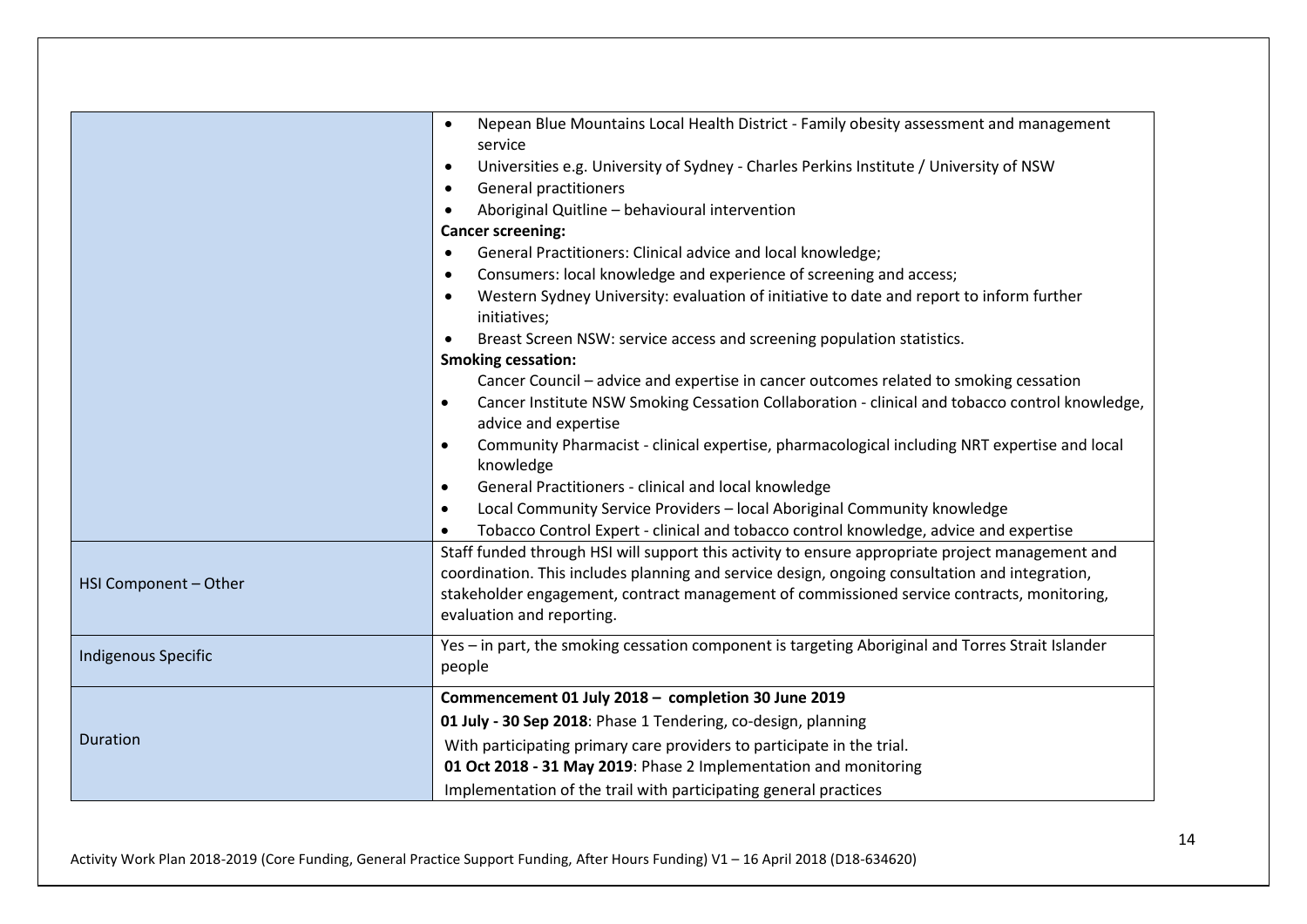|                                 | 01 Jun - 30 Jun 2019: Phase 3 Completion and evaluation<br>Completion of trial and evaluation of results |
|---------------------------------|----------------------------------------------------------------------------------------------------------|
| Coverage                        | The activity will cover the whole of the NBM region.                                                     |
| Commissioning method (if known) | Full commissioning of primary care participants with co-design a strong feature of this process.         |
| Decommissioning                 | Not applicable                                                                                           |

| Proposed Activities - copy and complete the table as many times as necessary to report on each activity |                                                                                                                                                                                                                                                                                                                                            |  |
|---------------------------------------------------------------------------------------------------------|--------------------------------------------------------------------------------------------------------------------------------------------------------------------------------------------------------------------------------------------------------------------------------------------------------------------------------------------|--|
| Activity Title / Reference (eg. CF 1)                                                                   | CF3: Supporting older persons and vulnerable populations to remain out of hospital during Winter                                                                                                                                                                                                                                           |  |
| Existing, Modified, or New Activity                                                                     | This is a modified activity of the AWP 2016-18. NP4 pg.17                                                                                                                                                                                                                                                                                  |  |
|                                                                                                         | <b>Population Health</b>                                                                                                                                                                                                                                                                                                                   |  |
| Program Key Priority Area                                                                               | Health system integration across primary, secondary and acute care sectors addressing potentially<br>preventable hospitalisations                                                                                                                                                                                                          |  |
| Needs Assessment Priority Area (eg. 1, 2, 3)                                                            | Pg. 123                                                                                                                                                                                                                                                                                                                                    |  |
| Aim of Activity                                                                                         | The aim of this activity is to work with General Practice and Residential Aged Care Facilities to reduce<br>the risk of potentially preventable hospitalisations for their most vulnerable, at risk patients over the<br>winter period.                                                                                                    |  |
|                                                                                                         | Concurrently, a specialist service provider skilled in the development and delivery of primary care<br>quality improvement activities will be commissioned to work with the participating general practices.                                                                                                                               |  |
| Description of Activity                                                                                 | General Practices will be commissioned to address the rate of vulnerable and older people within their<br>practice population presenting / representing to hospital during the winter season in 2019. These high<br>risk patients will be managed by the practice to remain well and out of hospital, where appropriate,<br>during winter. |  |
|                                                                                                         | In parallel, there will be an enhancement of the 2018 Influenza Immunisation in RACF's pilot program,<br>which will increase the number of RACF residents receiving the influenza immunisation. This will                                                                                                                                  |  |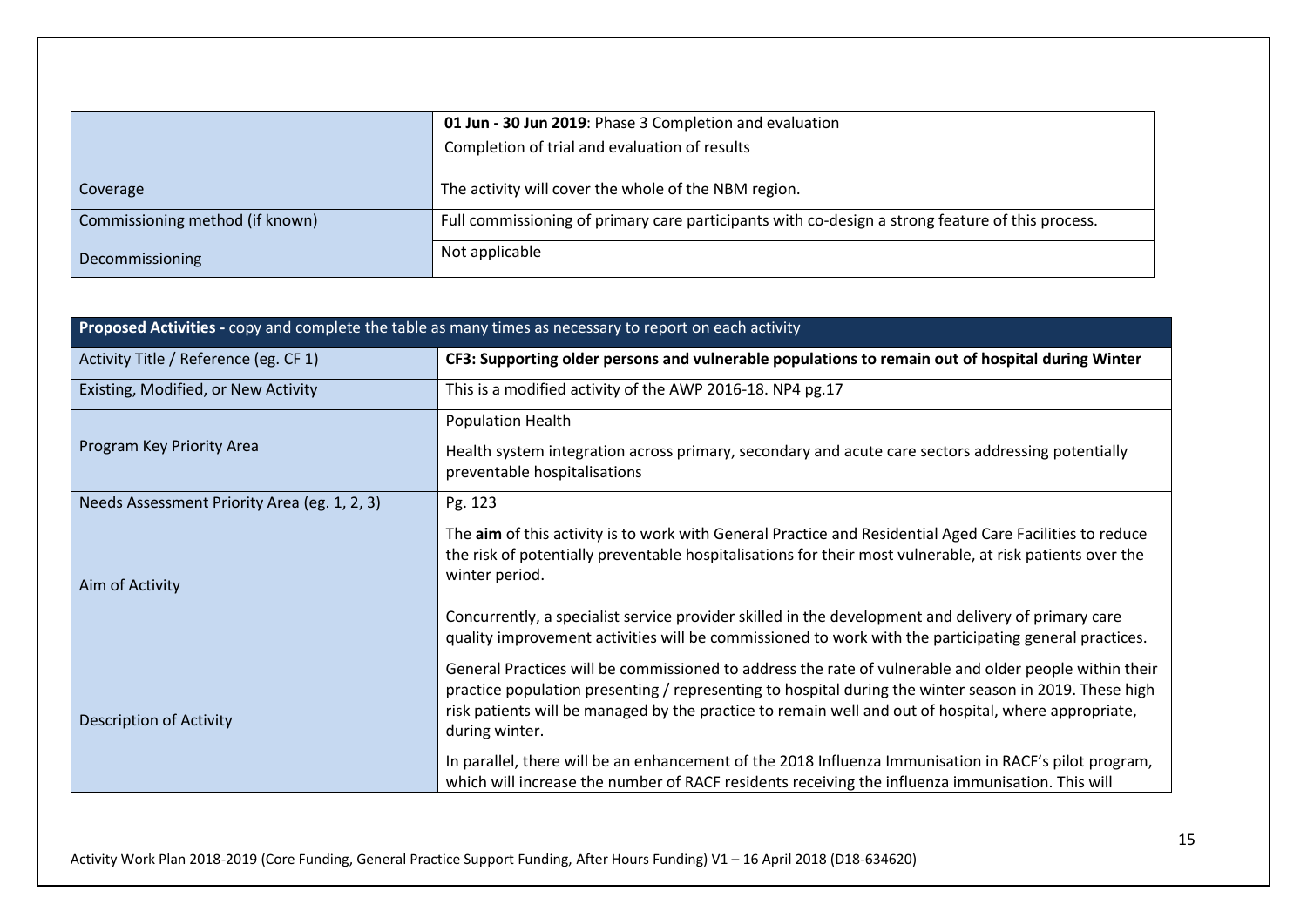|                                      | include the capacity building of Registered Nurses with immunisation accreditation and RACF's driving<br>their own immunisation program.                                                                                                                                                                                                                          |
|--------------------------------------|-------------------------------------------------------------------------------------------------------------------------------------------------------------------------------------------------------------------------------------------------------------------------------------------------------------------------------------------------------------------|
|                                      | Commissioning with general practice will be through an EOI. They will respond to set criteria in the EOI.<br>Successful applicants will sign an agreement with WHL which outlines activities they will be required to<br>implement for vulnerable patients e.g. implement sick day plans for patients with chronic conditions at<br>high risk of hospitalisation. |
|                                      | The Improvement Foundation will be directly commissioned to work with these general practices.<br>RACFs will be commissioned to provide immunisation clinics for RACF residents, increasing access for<br>these patients to immunisation (which is low), with the aim of reducing illness and risk of<br>hospitalisation in winter; and increasing herd immunity. |
| Target population cohort             | Aged residents of RACFs and vulnerable and older general practice patient populations who are at high<br>risk of hospitalisation (including representation) during the winter season.                                                                                                                                                                             |
| <b>Consultation - HSI Component</b>  | Consultation for the development of this model has already occurred broadly with key stakeholders. A<br>co-design workshop with key stakeholders will follow to support the implementation of a model of<br>service delivery for the winter season 2019.                                                                                                          |
|                                      | Nepean Blue Mountains Local Health District - overarching responsibility for public health service<br>provision across the NBM region                                                                                                                                                                                                                             |
|                                      | St John of God - Hawkesbury Hospital (private /public partnership with NBMLHD) - target population<br>supporting development and implementation of health pathways                                                                                                                                                                                                |
| <b>Collaboration - HSI Component</b> | General Practitioners within the Penrith and Hawkesbury LGA - clinical advice and local knowledge                                                                                                                                                                                                                                                                 |
|                                      | NSW Ambulance - clinical advice on emergency transport and onsite support for hospital avoidance                                                                                                                                                                                                                                                                  |
|                                      | Improvement Foundation - expert advice and knowledge in quality improvement methodology<br>implementation with general practice. Potential commissioned service provider                                                                                                                                                                                          |
|                                      | RACFs - participation in an in-house immunisation program for residents and staff within the facilities                                                                                                                                                                                                                                                           |
| HSI Component - Other                | Staff funded through HSI will support this activity to ensure appropriate project management and<br>coordination. This includes planning and service design, ongoing consultation and integration,                                                                                                                                                                |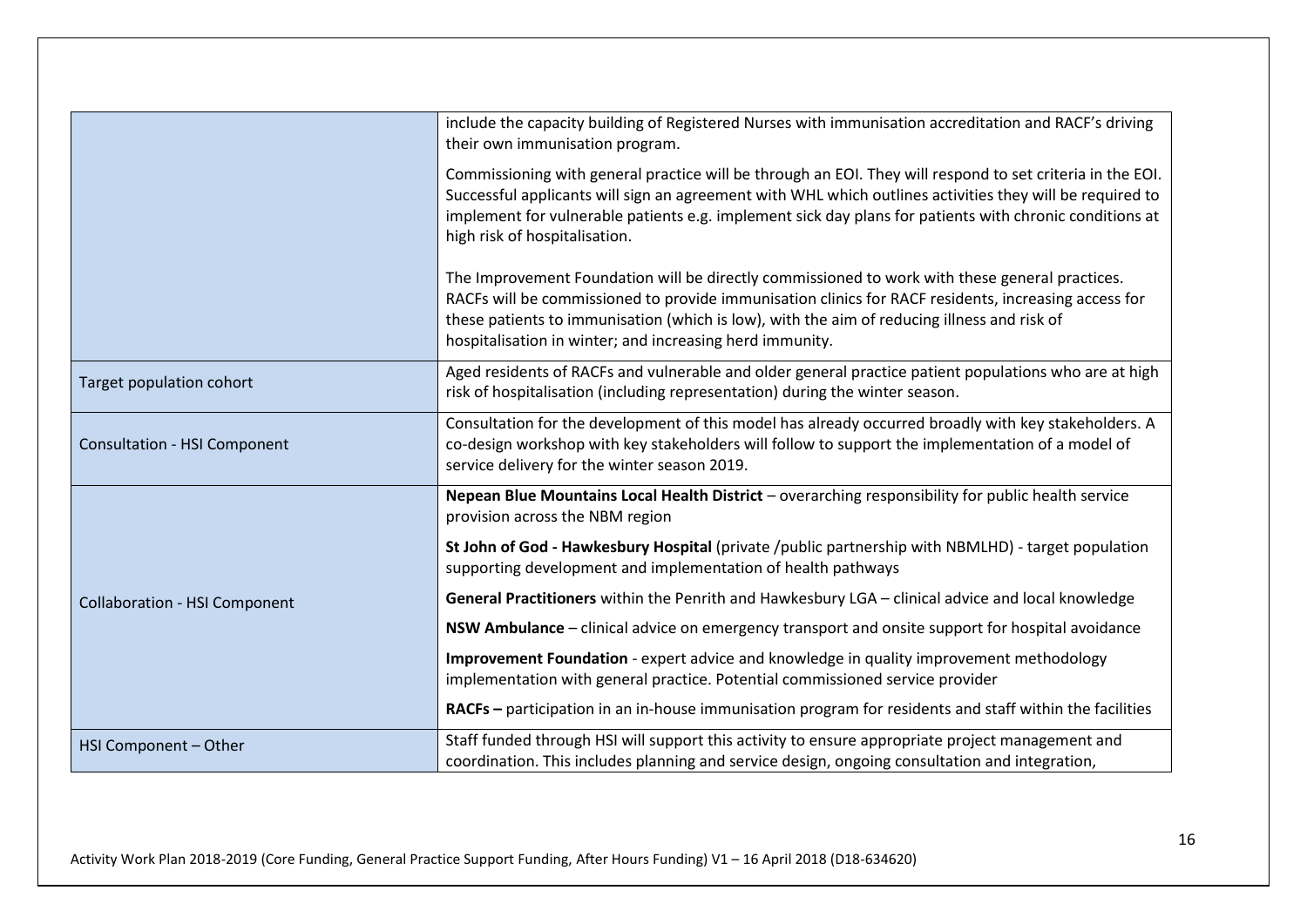|                                 | stakeholder engagement, contract management of commissioned service contracts, monitoring,<br>evaluation and reporting. |
|---------------------------------|-------------------------------------------------------------------------------------------------------------------------|
| Indigenous Specific             | No                                                                                                                      |
| Duration                        | Commencing 01 July 2018 with continued implementation to 30 June 2019                                                   |
|                                 | 01 July - 30 Sep 2018: Phase 1 Tendering, co-design and planning                                                        |
|                                 | 01 Oct 2018 - 15 Jun 2019: Phase 2 Implementation and monitoring                                                        |
|                                 | 15 Jun - 30 Jun 2019: Phase 3 Completion and evaluation                                                                 |
| Coverage                        | The activity will focus on the Penrith and Hawkesbury LGAs. The RACFs component will cover all LGAs.                    |
| Commissioning method (if known) | Full commissioning with the preferred provider with co-design a strong feature of this process.                         |
| Decommissioning                 | Not applicable                                                                                                          |

| Proposed Activities - copy and complete the table as many times as necessary to report on each activity |                                                                                                                                                                                                                          |
|---------------------------------------------------------------------------------------------------------|--------------------------------------------------------------------------------------------------------------------------------------------------------------------------------------------------------------------------|
| Activity Title / Reference (eg. CF 1)                                                                   | CF4: Meeting a Community Need - Developing End of Life Pathways                                                                                                                                                          |
| Existing, Modified, or New Activity                                                                     | This is a modified activity of the 2016-18 AWP. NP. 4 pg. 17                                                                                                                                                             |
| Program Key Priority Area                                                                               | Other (please provide details)                                                                                                                                                                                           |
|                                                                                                         | <b>Palliative Care</b>                                                                                                                                                                                                   |
|                                                                                                         | Integration of primary, secondary and acute care services with community support providers to<br>improve access to end of life care within the community, preventing unplanned hospital<br>presentations at end of life. |
| Needs Assessment Priority Area (eg. 1, 2, 3)                                                            | Page 139.                                                                                                                                                                                                                |
| Aim of Activity                                                                                         | The aim of this activity is to improve access to community resources at end of life to reduce<br>unplanned hospital presentations, admissions and reduced length of stay.                                                |
|                                                                                                         | This will be achieved through:                                                                                                                                                                                           |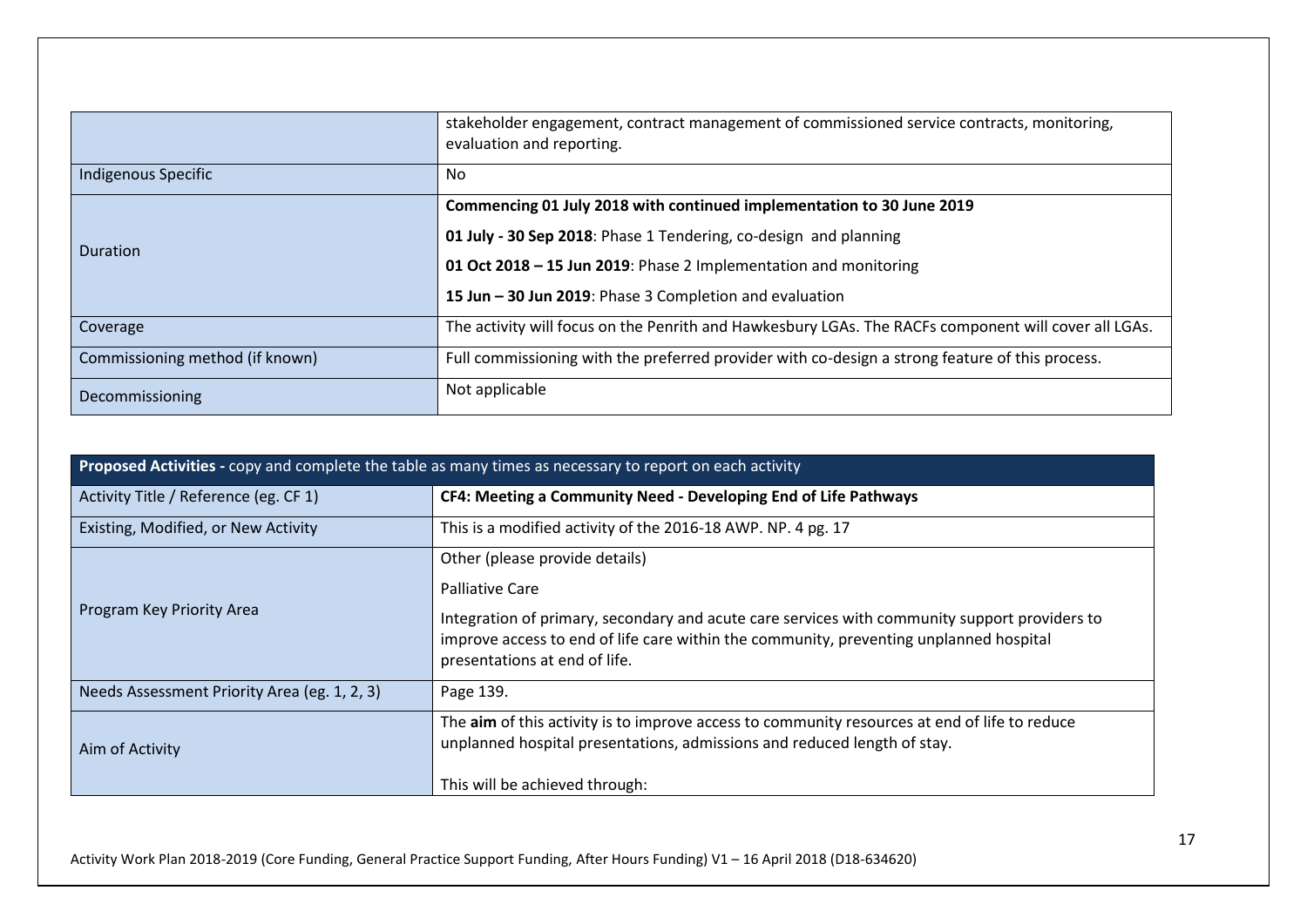|                                | 1. Increasing capacity within general practice, tertiary services and community settings to undertake                                                                                                          |
|--------------------------------|----------------------------------------------------------------------------------------------------------------------------------------------------------------------------------------------------------------|
|                                | end of life care planning discussions with patients leading to the upload of an advanced care directive<br>into the patients individual My Health Record and;                                                  |
|                                | 2. Improving access for people at end of life to networks and resources available within the                                                                                                                   |
|                                | community. This will be achieved through the development of referral pathways assisted by                                                                                                                      |
|                                | 'Community Connectors' within the Blue Mountains LGA, working with General Practices to identify                                                                                                               |
|                                | people at end of life and to assist people to remain supported in their place of choice.                                                                                                                       |
|                                | <b>Rationale:</b>                                                                                                                                                                                              |
|                                | Consultations held as part of the End of Life in the NBM Region Report in 2017, highlighted that EoLC                                                                                                          |
|                                | discussions often commence at a time of crisis rather than through advance care planning practices.<br>In addition the NBM region has limited end of life care resources with poor coordination of end of life |
|                                | care leading to:                                                                                                                                                                                               |
|                                | • Advance Care Plans often being completed far too late and EoLC discussions commencing at a                                                                                                                   |
|                                | time of crisis;                                                                                                                                                                                                |
|                                | • Delays in patient care, or potentially preventable hospital admissions;                                                                                                                                      |
|                                | • Lack of understanding and knowledge of resources and referral pathways for people at end<br>of life;                                                                                                         |
|                                | • Stress for patients and families when a loved one is at end of life due to lack of support;                                                                                                                  |
|                                | Deaths per year in the NBM region is expected to increase from 1,900 in 2015 to 1,969 by 2030.                                                                                                                 |
|                                | Estimates of the need for end of life care (EoLC), based upon modelling of mortality data and                                                                                                                  |
|                                | underlying cause of death codes (ICD10 codes) predicts that the number of individuals in the NBM<br>region needing EoLC will increase from 1,370 in 2015 to 1,420 in 2030.                                     |
| <b>Description of Activity</b> | • Provide education and capacity building opportunities for general practices including Practice                                                                                                               |
|                                | Nurses and General Practitioners on the development of advance care planning and behavioural                                                                                                                   |
|                                | interviewing in primary care to increase the awareness and skills in working with patients to                                                                                                                  |
|                                | develop end of life care plans;                                                                                                                                                                                |
|                                | Developing formalised referral pathways which will be embedded into HealthPathways enabling                                                                                                                    |
|                                | general practitioners across the Blue Mountains to access resources within the community                                                                                                                       |
|                                | broader than the pilot participating practices.                                                                                                                                                                |
|                                | Community/health connectors will work with identified people at end of life within the<br>$\bullet$                                                                                                            |
|                                | participating general practices to refer and connect people to community resources for support                                                                                                                 |
|                                | through identified referral pathways enabling people to remain in their preferred setting (home).                                                                                                              |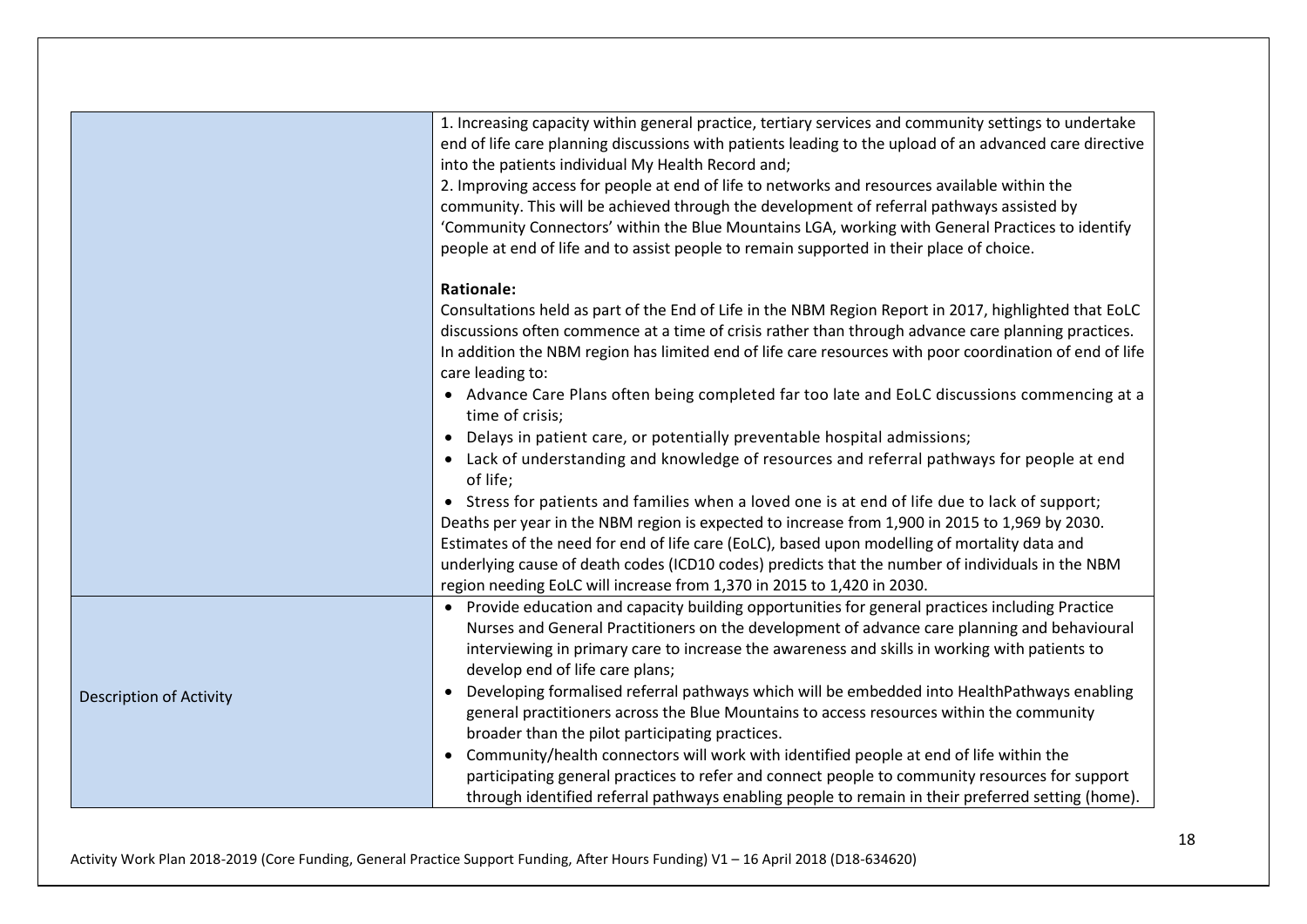|                                      | • Consumer capacity building through the community connectors to develop advance care plans<br>and upload these into MHR to enable clinician access to the patient's end of life plan.                                                                                                                                                                                                                                                                                                                                                                                                                                                                                                                                                             |
|--------------------------------------|----------------------------------------------------------------------------------------------------------------------------------------------------------------------------------------------------------------------------------------------------------------------------------------------------------------------------------------------------------------------------------------------------------------------------------------------------------------------------------------------------------------------------------------------------------------------------------------------------------------------------------------------------------------------------------------------------------------------------------------------------|
|                                      | Groundswell will be commissioned to provide this service. The direct commissioning approach was<br>determined after extensive planning and service design work undertaking in 2017-18 FY to identify<br>suitable providers. Community connectors will support patients who are at end of life to be better<br>supported through community resources and pathways of care. A regional approach will be taken in<br>the upper Blue Mountains to develop the end of life health care neighbourhood as part of this<br>service. This will include general practices, allied health, hospitals and other community and health<br>service providers and ensures the new service provides and promotes a sustainable and integrated<br>health care model. |
| Target population cohort             | People with chronic conditions and people at the end of their life.                                                                                                                                                                                                                                                                                                                                                                                                                                                                                                                                                                                                                                                                                |
| <b>Consultation - HSI Component</b>  | Consultation occurred in 2017 through the End of Life Care mapping project and work is currently<br>being undertaken to identify networks, community resources and referral pathways to underpin this<br>work. NBMPHN has an End of Life Care Key Leaders group which provides governance to this project                                                                                                                                                                                                                                                                                                                                                                                                                                          |
|                                      | Blue Mountains City Council: Older Persons Coordinator - participation in the EoL Key Leaders Group<br>and community engagement - local community knowledge.                                                                                                                                                                                                                                                                                                                                                                                                                                                                                                                                                                                       |
|                                      | Director Groundswell - participation in the EoL Key Leaders Group and project lead/commissioned<br>service provider.                                                                                                                                                                                                                                                                                                                                                                                                                                                                                                                                                                                                                               |
|                                      | General Practices - engaged in community connector activities and implementation                                                                                                                                                                                                                                                                                                                                                                                                                                                                                                                                                                                                                                                                   |
| <b>Collaboration - HSI Component</b> | General Practitioner - participation in the EoL Key Leaders Group, clinical and local knowledge.                                                                                                                                                                                                                                                                                                                                                                                                                                                                                                                                                                                                                                                   |
|                                      | <b>Nepean Blue Mountains Local Health District</b>                                                                                                                                                                                                                                                                                                                                                                                                                                                                                                                                                                                                                                                                                                 |
|                                      | Clinical Nurse Specialist Palliative and Supportive Care Nepean Hospital - participation in the EoL Key<br>Leaders Group and champion in tertiary care for advance care planning discussions - clinical and local<br>knowledge.                                                                                                                                                                                                                                                                                                                                                                                                                                                                                                                    |
|                                      | Community Palliative Care Nurses - participation in the EoL Key Leaders Group - clinical and local<br>knowledge                                                                                                                                                                                                                                                                                                                                                                                                                                                                                                                                                                                                                                    |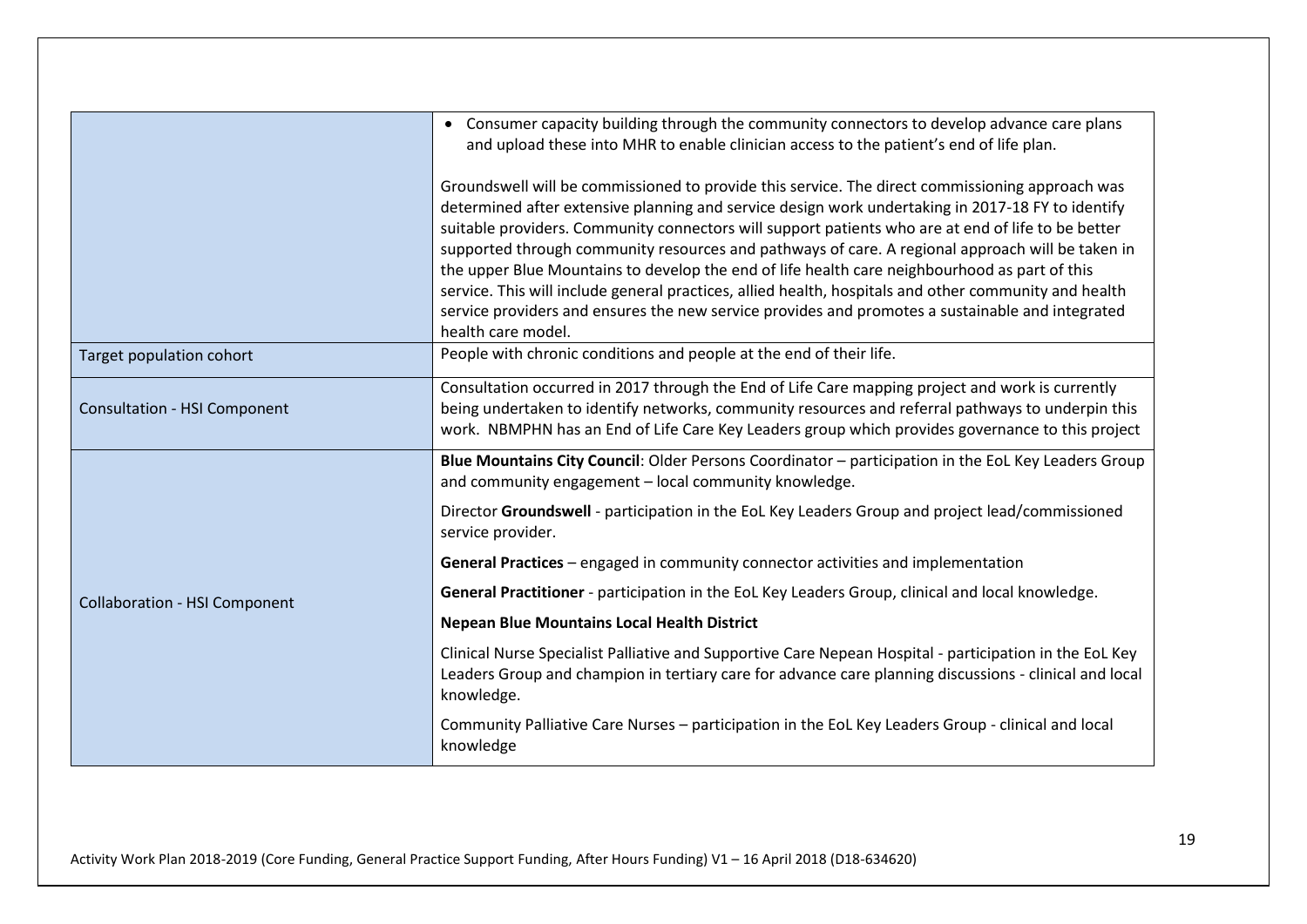|                                 | Director of Palliative and Supportive Care Nepean Hospital - participation in the EoL Key Leaders<br>Group and champion in tertiary care for advance care planning discussions - clinical and local<br>knowledge.                                                                                             |
|---------------------------------|---------------------------------------------------------------------------------------------------------------------------------------------------------------------------------------------------------------------------------------------------------------------------------------------------------------|
|                                 | Uniting Care RACF's - Nurse Practitioner Palliative and Supportive Care - participation in the EoL Key<br>Leaders Group - clinical and local knowledge.                                                                                                                                                       |
|                                 | Western Sydney University - evaluation of the model.                                                                                                                                                                                                                                                          |
| HSI Component - Other           | Staff funded through HSI will support this activity to ensure appropriate project management and<br>coordination. This includes planning and service design, ongoing consultation, stakeholder<br>engagement, contract management of commissioned service contracts, monitoring, evaluation and<br>reporting. |
| <b>Indigenous Specific</b>      | No.                                                                                                                                                                                                                                                                                                           |
|                                 | 01 July 2018-30 June 2019                                                                                                                                                                                                                                                                                     |
|                                 | 01 July - 30 Sep 2018: Phase 1 Tendering and planning                                                                                                                                                                                                                                                         |
|                                 | 01 Oct 2018 - 31 May 2019: Phase 2 Implementation and monitoring                                                                                                                                                                                                                                              |
| Duration                        | Delivery of the service by the successful tenderer                                                                                                                                                                                                                                                            |
|                                 | 01 Jun - 30 Jun 2019: Phase 3 Completion and evaluation                                                                                                                                                                                                                                                       |
|                                 | Completion of service provision and evaluation of results                                                                                                                                                                                                                                                     |
|                                 | Consideration of the continuation of the service based on evaluation results                                                                                                                                                                                                                                  |
| Coverage                        | The activity will cover the Blue Mountains LGA.                                                                                                                                                                                                                                                               |
| Commissioning method (if known) | Full commissioning with the preferred provider with co-design a strong feature of this process.                                                                                                                                                                                                               |
| Decommissioning                 | Not applicable                                                                                                                                                                                                                                                                                                |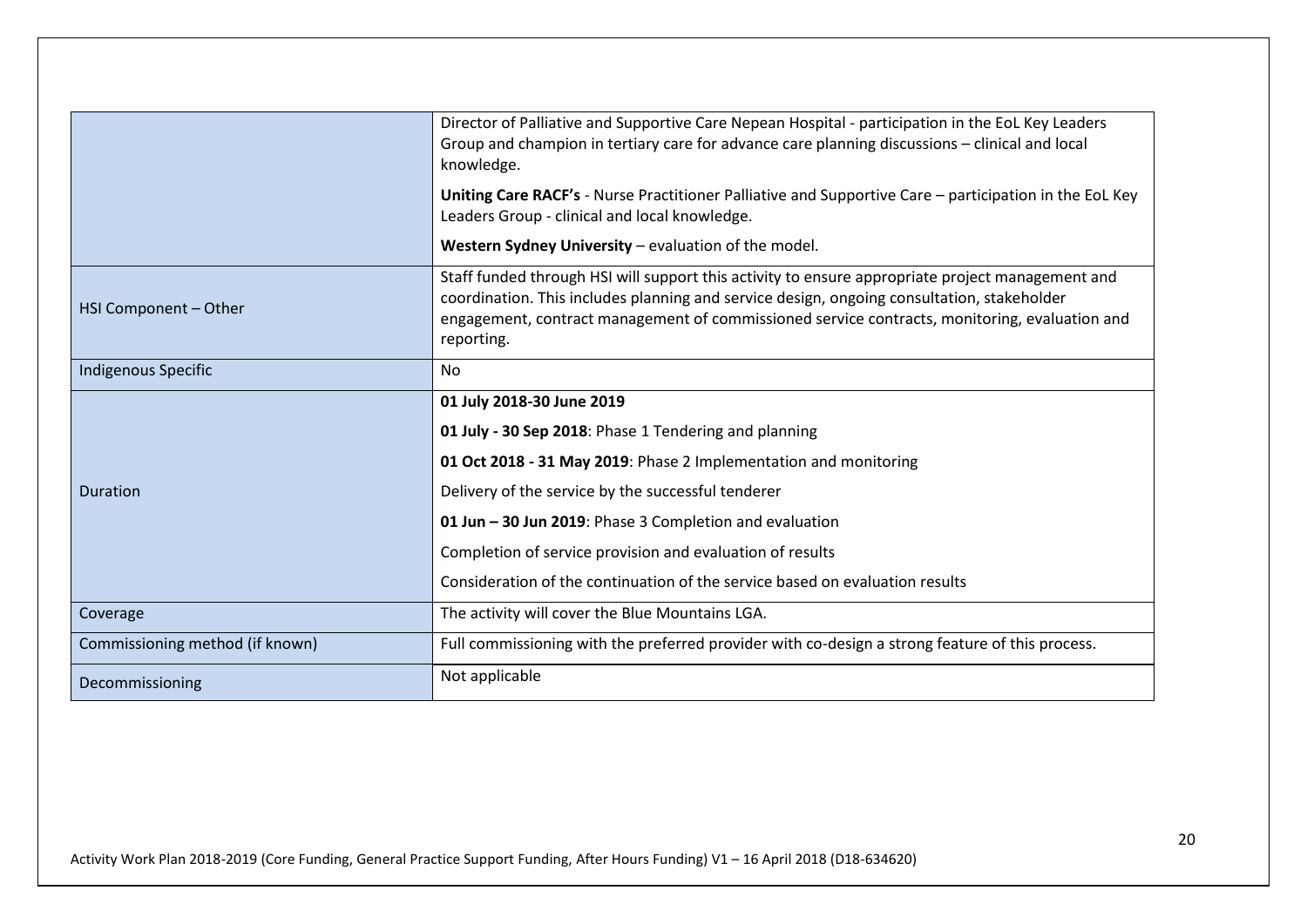# **(c) Planned PHN activities**

**1.**

- **Core Operational Funding Stream: Health Systems Improvement 2018-19**
- **General Practice Support Funding 2018-19**

Please complete this table for Core Operational Funding Stream b) Health Systems Improvement (HSI)<sup>3</sup> and planned activities under the General Practice Support Funding Schedule only. Stream a) Corporate Governance, should not be included. Do not include HSI activities previously specified in 1. (b) Planned PHN activities – Core Flexible Funding 2018-19.

| Proposed Activities - copy and complete the table as many times as necessary to report on each activity |                                                                                                                                                                                                                                                                                                                                                                                                                                                                                                                                                               |
|---------------------------------------------------------------------------------------------------------|---------------------------------------------------------------------------------------------------------------------------------------------------------------------------------------------------------------------------------------------------------------------------------------------------------------------------------------------------------------------------------------------------------------------------------------------------------------------------------------------------------------------------------------------------------------|
| Activity Title / Reference (eg. HSI or GPS)                                                             | HSI 1: Health planning, integration and commissioning systems                                                                                                                                                                                                                                                                                                                                                                                                                                                                                                 |
| <b>HSI/GPS Priority Area</b>                                                                            | <b>Population Health Planning</b>                                                                                                                                                                                                                                                                                                                                                                                                                                                                                                                             |
| Existing, Modified, or New Activity                                                                     | This is an existing activity within core operational funding previously supported by core                                                                                                                                                                                                                                                                                                                                                                                                                                                                     |
|                                                                                                         | This activity aims to facilitate the development of integrated health care across the region through the<br>outcomes of the PHN commissioning cycle, and other initiatives including the development of health<br>pathways.                                                                                                                                                                                                                                                                                                                                   |
|                                                                                                         | <b>Rationale:</b>                                                                                                                                                                                                                                                                                                                                                                                                                                                                                                                                             |
| Aim of Activity                                                                                         | Opportunities to facilitate integration of health services across the region will arise from the process of<br>identifying and prioritising health and service needs, followed by the commissioning of services to meet<br>these needs. Activities such as Health Pathways will further enhance opportunities to identify gaps in<br>service provision and support the co-design of care pathways that integrate primary, community and<br>acute care services for improved patient outcomes and reduced risk of potentially preventable<br>hospitalisations. |
| <b>Description of Activity</b>                                                                          | The commissioning cycle is an iterative process that includes the development of an annual regional<br>needs assessment encompassing the identification and prioritisation of local health and service needs                                                                                                                                                                                                                                                                                                                                                  |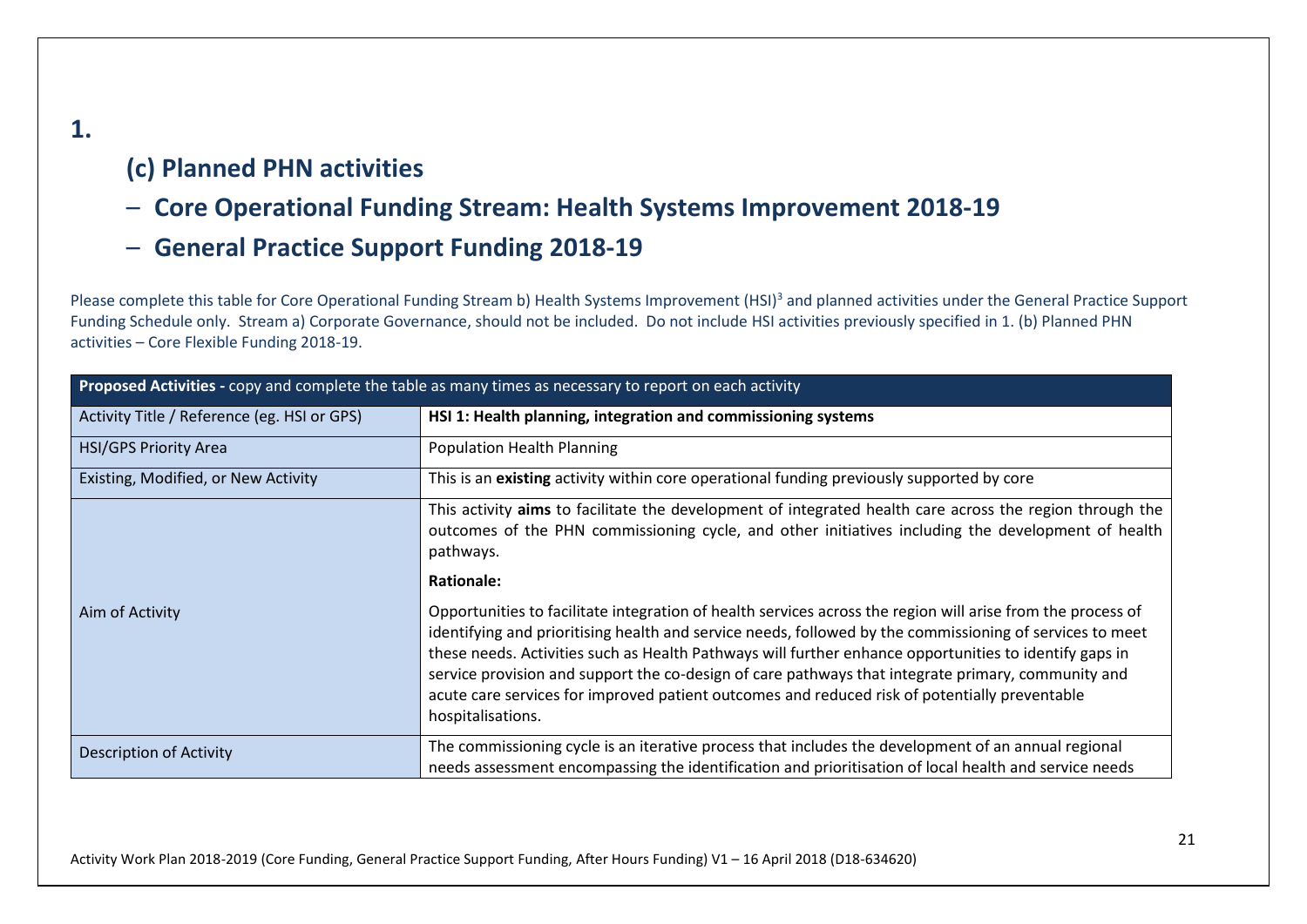|                                           | that result in the subsequent commissioning of services. The ongoing monitoring and evaluation of the<br>commissioned services is an integral part of the cycle.                                                                                                                                                    |
|-------------------------------------------|---------------------------------------------------------------------------------------------------------------------------------------------------------------------------------------------------------------------------------------------------------------------------------------------------------------------|
|                                           | In parallel, Health Pathways will continue to be developed through a collaborative process between<br>primary care and secondary care specialists. The development of Health Pathways also contribute<br>towards the identification of service needs and the localisation of integrated care service pathways.      |
| Supporting the primary health care sector | Evidenced based information around the NBM populations health needs will support appropriate<br>planning for commissioning of health services. Appropriate and or additional services will augment the<br>existing primary care sector and increase access to health care overall for people within the NBM region. |
| Collaboration                             | Quantitative and qualitative data will be derived from collaboration with key stakeholders at a local and<br>national level. These include peak health organisations, local health service providers including public<br>(Local Health District) and private services and the contribution of local consumers.      |
| <b>Duration</b>                           | 01 July 2018 - 30 June 2019.                                                                                                                                                                                                                                                                                        |
|                                           | An iterative process throughout the year that will consist of the following key milestones:                                                                                                                                                                                                                         |
|                                           | 01 July 2018 - 30 Jun 2019: Ongoing qualitative and quantitative data collection and planning for<br>commissioned services. Ongoing development of Health Pathways                                                                                                                                                  |
|                                           | Mid Nov 2018: updated needs assessment developed                                                                                                                                                                                                                                                                    |
|                                           | Mid Nov 2018 - 30 Jun 2019 : monitoring and evaluation of previous commissioned services and planning<br>for new commissioning services for 2019-20 FY AWP                                                                                                                                                          |
| Coverage                                  | This covers the whole of the NBM region.                                                                                                                                                                                                                                                                            |
|                                           | An up to date regional needs assessment will be developed. As an integral part of the commissioning<br>cycle, the updated needs assessment will be used to plan, procure, monitor and evaluate services to<br>respond to prioritised health needs of the region.                                                    |
| <b>Expected Outcome</b>                   | Health services will be commissioned using best practice processes.                                                                                                                                                                                                                                                 |
|                                           | Health Pathways will be developed and available on the NBM Health Pathways website that continue to<br>support the identification of needs and develop localised care pathways.                                                                                                                                     |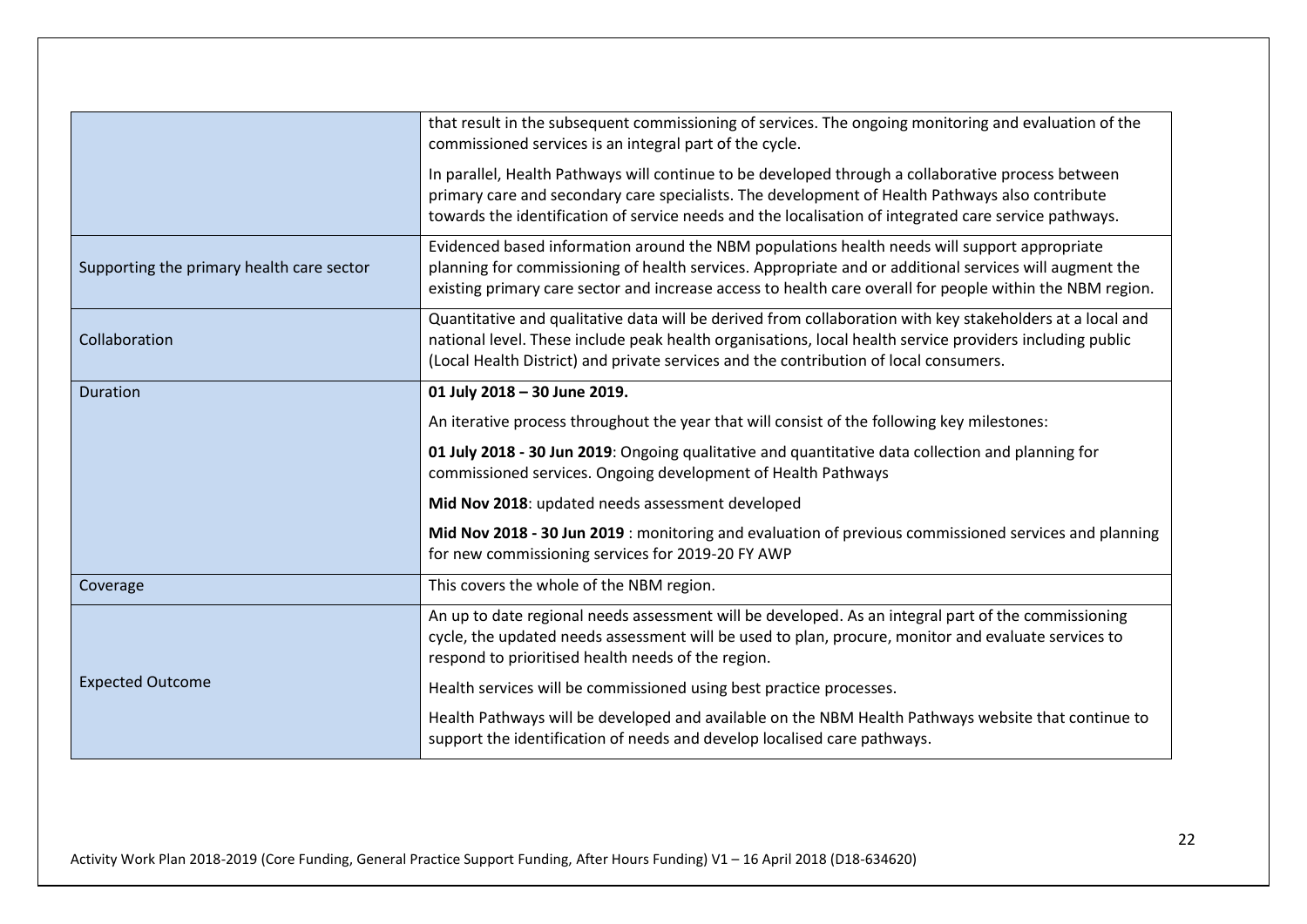| Proposed Activities - copy and complete the table as many times as necessary to report on each activity |                                                                                                                                                                                                                                                                                                                                                                                                            |
|---------------------------------------------------------------------------------------------------------|------------------------------------------------------------------------------------------------------------------------------------------------------------------------------------------------------------------------------------------------------------------------------------------------------------------------------------------------------------------------------------------------------------|
| Activity Title / Reference (eg. HSI or GPS)                                                             | HSI 2: Stakeholder engagement and promotion                                                                                                                                                                                                                                                                                                                                                                |
| <b>HSI/GPS Priority Area</b>                                                                            | Other (please specify)                                                                                                                                                                                                                                                                                                                                                                                     |
|                                                                                                         | Collaboration & Stakeholder engagement                                                                                                                                                                                                                                                                                                                                                                     |
| Existing, Modified, or New Activity                                                                     | This is an existing activity previously supported by core                                                                                                                                                                                                                                                                                                                                                  |
| Aim of Activity                                                                                         | The activity will aim to engage with Primary Healthcare providers, secondary specialists, consumers and<br>other health care and non-health care organisations to inform and shape health care priorities and<br>improvements in the region and the work of the PHN. In addition it will support awareness of and<br>access to health information and services coordinated through the PHN.                |
|                                                                                                         | <b>Rationale:</b><br>Strong engagement with key stakeholders and consumers will contribute to the delivery of high quality,<br>accessible and integrated primary care services across the NBM region.                                                                                                                                                                                                      |
|                                                                                                         | The NBM region consists of four LGAs that are disparate in both population demographics and health<br>service provision, including interface between primary care and the local hospitals. Consultation with<br>both providers and consumers of primary care services at a regional level is essential in ensuring local<br>needs are identified and planned services are appropriate to meet local needs. |
|                                                                                                         | Key stakeholders include primary care clinicians - General Practitioners, Allied Health Professionals,<br>Practice Nurses, Primary Care Staff, secondary care specialists, consumers, other health care and non-<br>health care organisations.                                                                                                                                                             |
|                                                                                                         | The role of consumers as a key contributor, is critical to understanding the patient health care journey<br>and where the PHN can support the development of services that address gaps and needs.                                                                                                                                                                                                         |
|                                                                                                         | Primary care providers inform the PHN from a granular service level and through their intimate<br>knowledge of the primary care service provision across the region.                                                                                                                                                                                                                                       |
|                                                                                                         | Other health care and non-health care organisations may also impact or influence the development and<br>or delivery of services e.g. local councils, peak bodies.                                                                                                                                                                                                                                          |
|                                                                                                         | Consumers in our region indicate navigation of the health system and access to health services a<br>challenge.                                                                                                                                                                                                                                                                                             |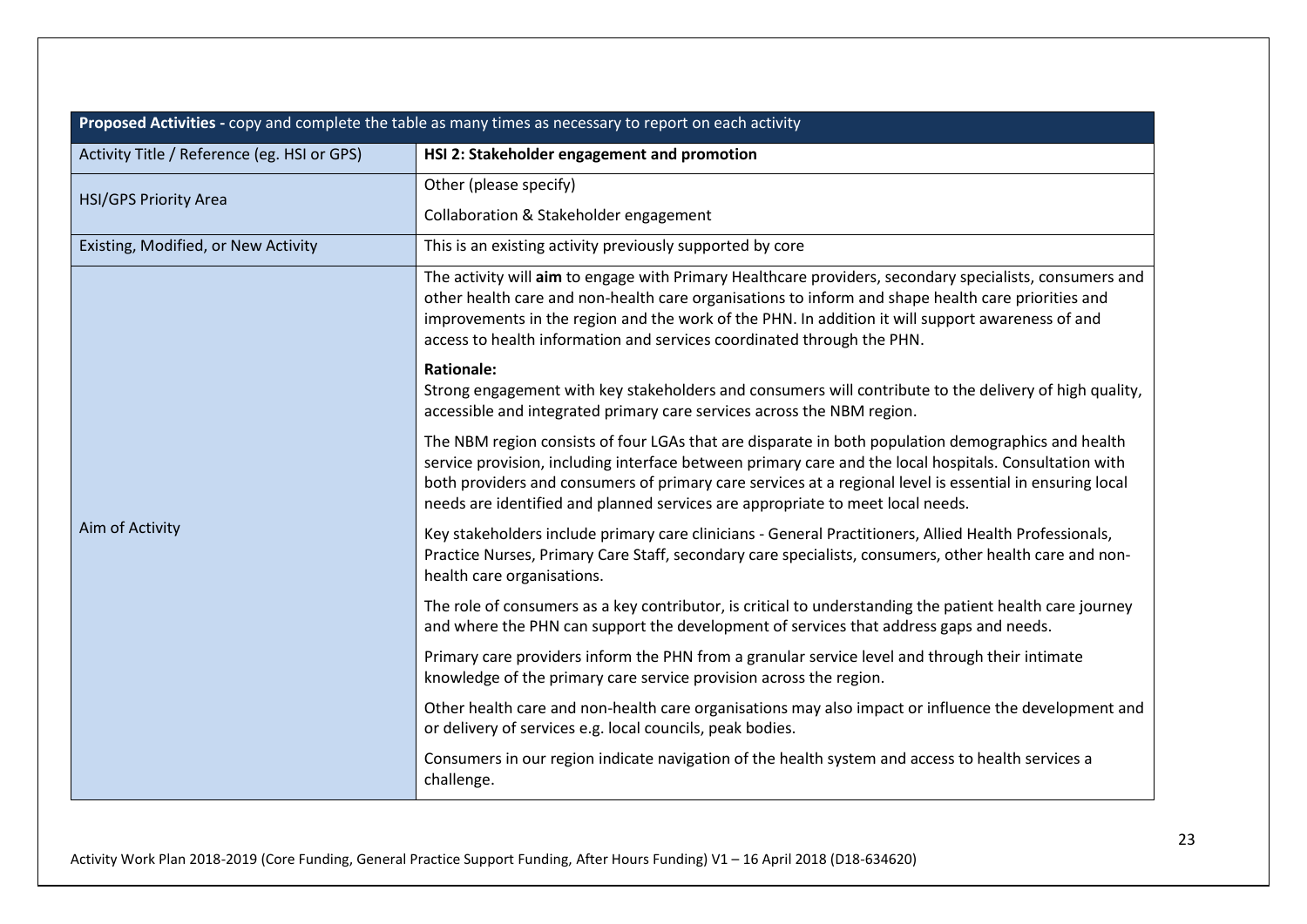|                                | An informed community will be better equipped to navigate their health care journey if they are<br>provided with current information about health conditions and services available within the NBM<br>region. In parallel health care providers similarly will gain from the provision of information regularly<br>disseminated that keeps them up to date so they can better assist people in their care to access the<br>right services, at the right time and in the right place. |
|--------------------------------|--------------------------------------------------------------------------------------------------------------------------------------------------------------------------------------------------------------------------------------------------------------------------------------------------------------------------------------------------------------------------------------------------------------------------------------------------------------------------------------|
| <b>Description of Activity</b> | Consultation with key stakeholders will occur through a regular, formalised process throughout the<br>year and will be contributory towards the needs assessment, prioritisation planning and co-design of<br>targeted commissioned services. This will be delivered through formal board advisory committees<br>including:<br><b>Consumer Advisory Committee</b>                                                                                                                    |
|                                | <b>GP Advisory Committee</b><br><b>Clinical Council</b><br>Allied Health Advisory Committee                                                                                                                                                                                                                                                                                                                                                                                          |
|                                | These committees will provide advice to NBMPHN Management and the Wentworth Healthcare Board.                                                                                                                                                                                                                                                                                                                                                                                        |
|                                | The Consumer Advisory Committee is a joint committee of the NBMPHN and NBMLHD to facilitate<br>better service integration.                                                                                                                                                                                                                                                                                                                                                           |
|                                | In addition, Clinical Advisors, program advisory committees and peer-to-peer networking opportunities<br>will support the development and implementation of initiatives.                                                                                                                                                                                                                                                                                                             |
|                                | Where appropriate, formal partnership arrangements will be implemented with health and non-health<br>care organisations to strengthen relationships and facilitate a commitment with working together.                                                                                                                                                                                                                                                                               |
|                                | Expanding engagement with health care professionals and consumers beyond committees will facilitate<br>a wider contribution from a broader audience. It will also provide a mechanism to promote important<br>information, support an enhanced understanding of needs and provide greater perspective of how to<br>tailor initiatives to meet needs.                                                                                                                                 |
|                                | Facilitating access to professional and consumer information, networks, resources and education<br>opportunities through a number of mediums including websites, social media, local media and broad<br>casting, electronic and hard copy newsletters and literature, and interactive mobile friendly navigation<br>tools.                                                                                                                                                           |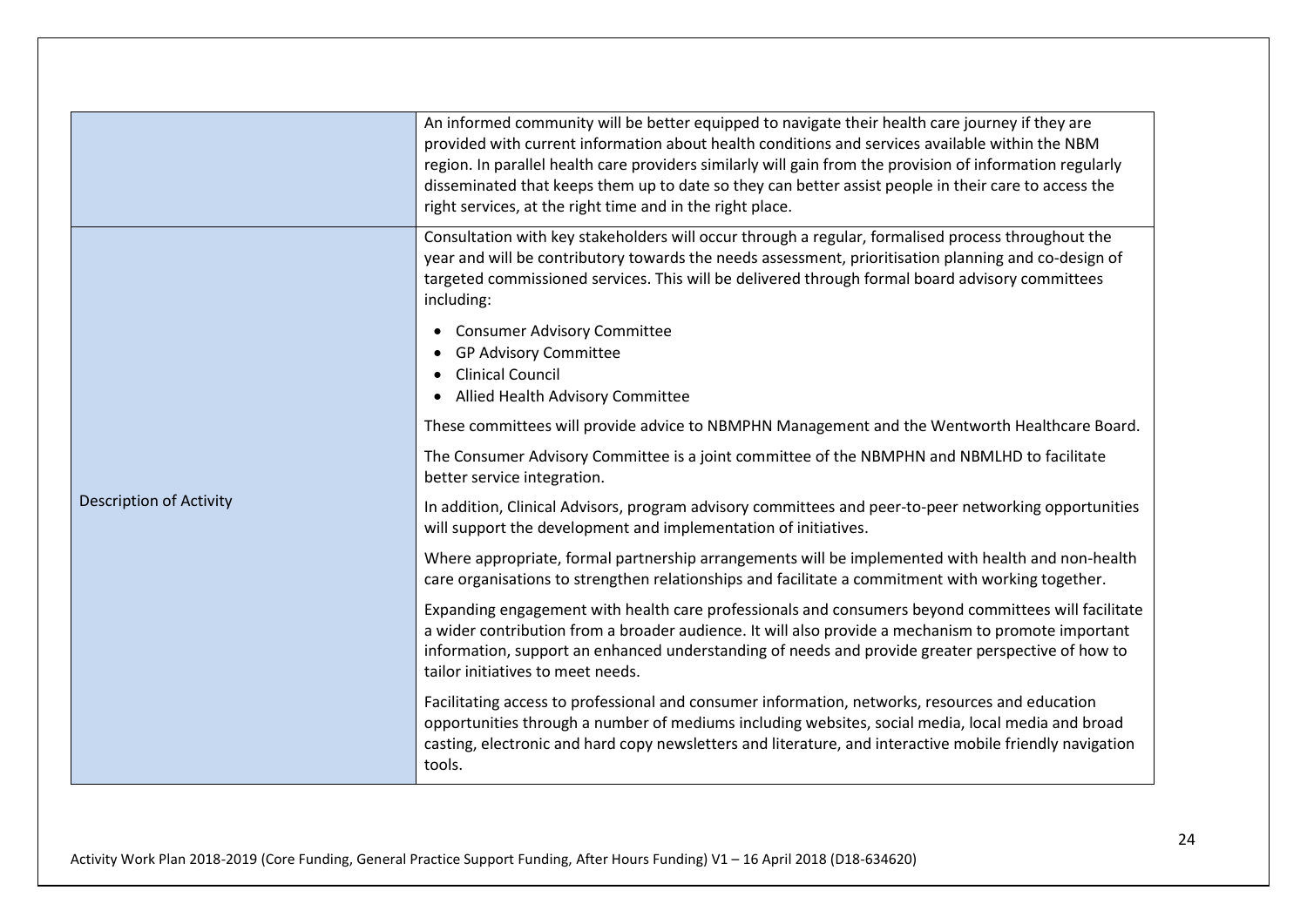| Supporting the primary health care sector | Formal engagement with primary care providers, consumers, secondary specialists, non-health care<br>organisations at a regional level provides a conduit for local health service needs, at a regional level, to<br>be addressed. |
|-------------------------------------------|-----------------------------------------------------------------------------------------------------------------------------------------------------------------------------------------------------------------------------------|
|                                           | Primary care clinicians – General Practitioners and Allied Health professionals                                                                                                                                                   |
| Collaboration                             | NBMLHD media and communications                                                                                                                                                                                                   |
|                                           | Local media and marketing organisations                                                                                                                                                                                           |
| <b>Duration</b>                           | 01 July 2018 - 30 June 2019                                                                                                                                                                                                       |
| Coverage                                  | This covers the whole of the NBM region                                                                                                                                                                                           |
| <b>Expected Outcome</b>                   | Relationships with the key stakeholders will assist in supporting the development, maintenance and<br>strengthening of quality health care within the NBM region.                                                                 |
|                                           | Patients in the local region will be able to access high quality and accessible primary health care<br>services at the right time and in the right place.                                                                         |

| Proposed Activities - copy and complete the table as many times as necessary to report on each activity |                                                                                                                                                                                                                                                                                                                                                                                                                             |
|---------------------------------------------------------------------------------------------------------|-----------------------------------------------------------------------------------------------------------------------------------------------------------------------------------------------------------------------------------------------------------------------------------------------------------------------------------------------------------------------------------------------------------------------------|
| Activity Title / Reference (eg. HSI or GPS)                                                             | HSI 3: Support the development of a skilled and sustainable local primary healthcare workforce<br>3.1 Provide and promote continuing professional development opportunities for primary care clinicians.<br>3.2 Provide workforce support to primary healthcare providers to attract and retain providers (including<br>registrars) working in the NBM region and identify opportunities to commission services to meet un- |
|                                                                                                         | met gaps.<br>3.3 Facilitate the development of culturally competent primary health care services.<br>3.4 Maintain primary care disaster response preparedness.                                                                                                                                                                                                                                                              |
| <b>HSI/GPS Priority Area</b>                                                                            | Other (please specify)<br><b>Health Workforce</b>                                                                                                                                                                                                                                                                                                                                                                           |
| Existing, Modified, or New Activity                                                                     | This is an existing but modified activity that relates to NP 6 from 2016-18 AWP Flexible                                                                                                                                                                                                                                                                                                                                    |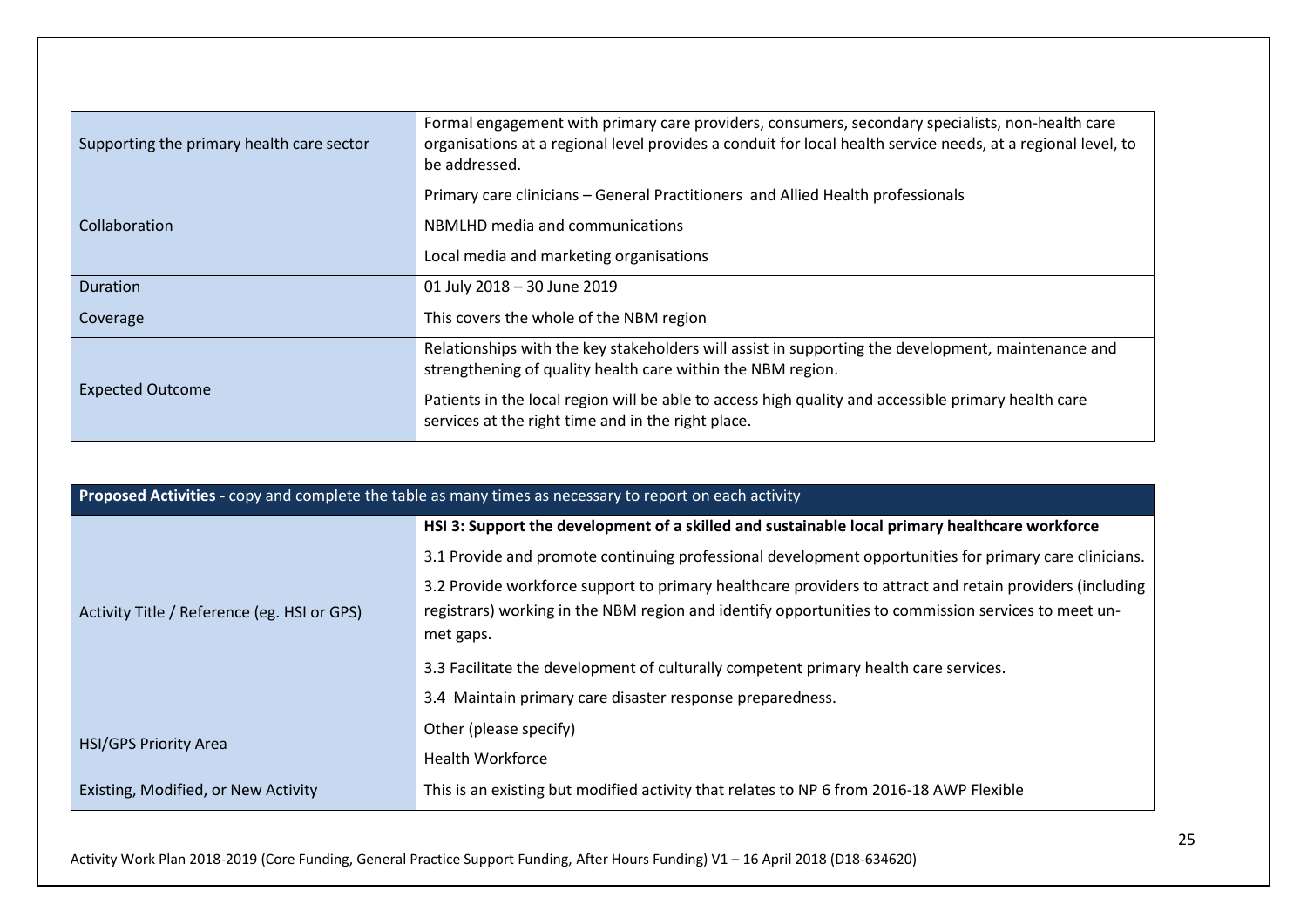| Aim of Activity                | The aim of this activity is to support the development of a skilled and sustainable primary care<br>workforce that is accessible to health consumers throughout the region.<br><b>Rationale:</b><br>Retaining a viable primary care workforce and enabling their access to professional resources, cultural<br>competency, clinical and business optimisation skills development and networking opportunities is<br>critical in maintaining and building their capacity to support the primary health care needs of<br>consumers throughout the region. Regional geographic, economic and social disparities influence<br>recruitment and retention of a skilled workforce. These are further compounded by the classification in<br>a number of areas as being a 'district of GP workforce shortage'; a high rate of predicted<br>retirement/attrition of the existing workforce over the next five years; and a growth in burgeoning<br>After Hours needs. Attention to the workforce needs of the region will support patients to receive the<br>right care in the right place at the right time. In addition, the geography of our region puts communities<br>at risk of natural disasters such as floods and bushfires as well as extreme weather conditions.<br>Learnings from the devastating 2013 Blue Mountains bushfires show the important role of general<br>practice in disaster preparedness and response. It is important that the region is prepared to respond<br>and work will continue to maintain this. |
|--------------------------------|-----------------------------------------------------------------------------------------------------------------------------------------------------------------------------------------------------------------------------------------------------------------------------------------------------------------------------------------------------------------------------------------------------------------------------------------------------------------------------------------------------------------------------------------------------------------------------------------------------------------------------------------------------------------------------------------------------------------------------------------------------------------------------------------------------------------------------------------------------------------------------------------------------------------------------------------------------------------------------------------------------------------------------------------------------------------------------------------------------------------------------------------------------------------------------------------------------------------------------------------------------------------------------------------------------------------------------------------------------------------------------------------------------------------------------------------------------------------------------------------------------------------------------|
| <b>Description of Activity</b> | The local primary care workforce will be supported through:<br>1. Facilitating access to professional networks, resources and education opportunities.<br>Orientating new GPs and GP Registrars to assist with their transition to the region.<br>2.<br>3. Identifying and addressing primary health workforce gaps including strategies to support<br>attraction and retention of healthcare providers.<br>4. Commissioning specialist and allied health outreach services, in areas of workforce market<br>failure, facilitated through the NSW Rural Doctors Network's (NSWRDN) Outreach program.<br>5. Partnering with the NSW RDN to develop a regional health workforce plan for the Lithgow LGA,<br>to address known barriers to accessing primary healthcare.<br>6. Maintaining a skilled GP and primary care nurse workforce to assist in the event of an<br>emergency or disaster within the NBM region. This could relate to a flood, bushfire or extreme<br>weather condition or pandemics.<br>7. Building capacity of the primary care workforce in cultural competent practices through the<br>delivery of cultural competency training both face to face and online. Cultural support is<br>provided to practices on a regular basis to reinforce cultural safety within primary care.                                                                                                                                                                                                                       |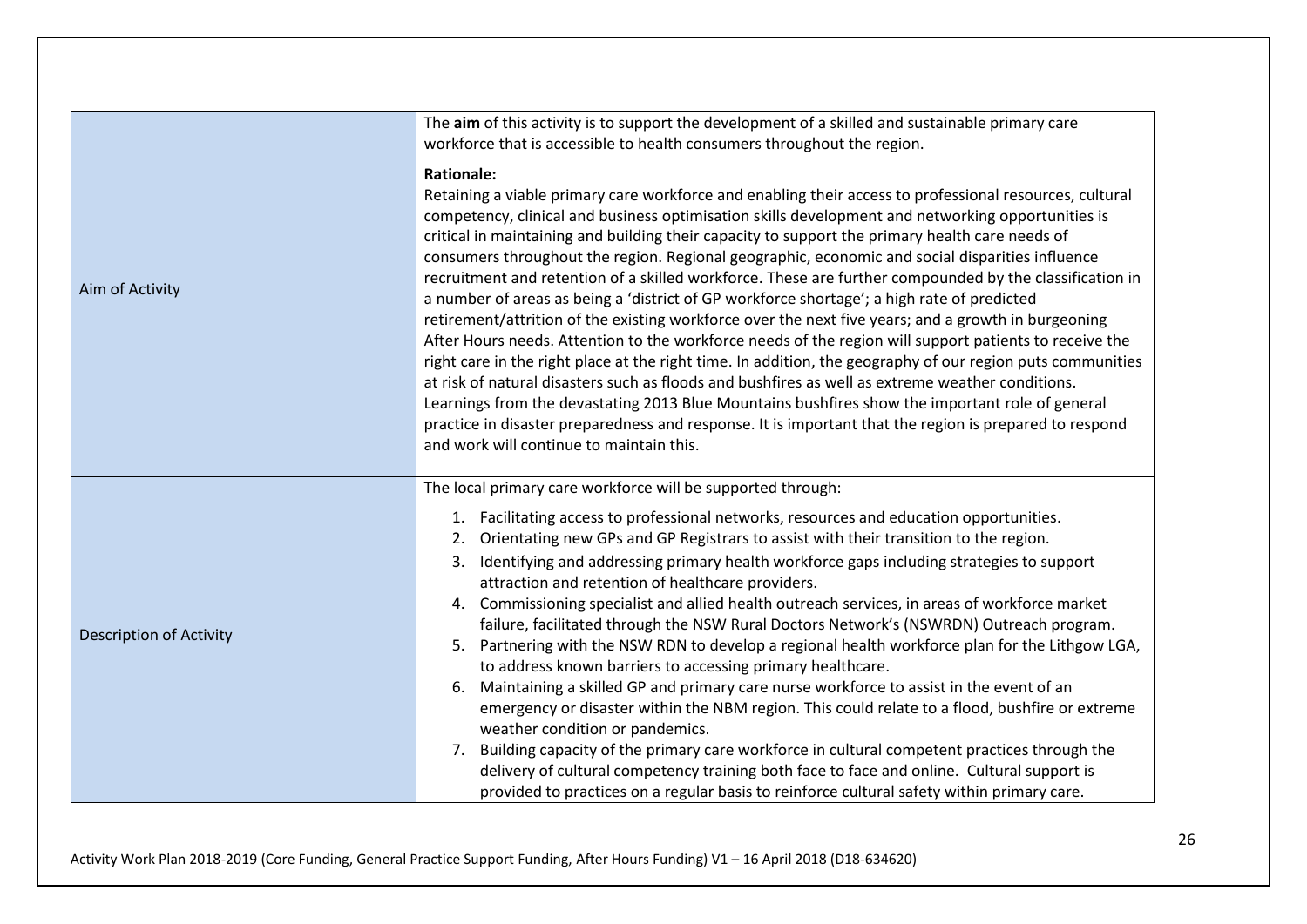|                                           | DoH have advised that staffing costs associated with the commissioning process can be funded from<br>HIS (and are not to be funded from Flexible Funding). Funding in HIS under HSI3 supports staff to<br>address workforce issues in the NBM region. This includes identifying and co-designing solutions to<br>address workforce issues. Where opportunities allow, funding to pay for a specialist or allied health<br>contracted service to meet an identified gap will be sourced through the NSW Rural Doctors Network<br>(NSWRDN) Outreach program. Such patient services are not proposed to be funded from HIS funding.                                                                                         |
|-------------------------------------------|--------------------------------------------------------------------------------------------------------------------------------------------------------------------------------------------------------------------------------------------------------------------------------------------------------------------------------------------------------------------------------------------------------------------------------------------------------------------------------------------------------------------------------------------------------------------------------------------------------------------------------------------------------------------------------------------------------------------------|
| Supporting the primary health care sector | This activity will maintain and develop the primary care workforce skills and sustainability to meet the<br>NBM regions primary health care needs.                                                                                                                                                                                                                                                                                                                                                                                                                                                                                                                                                                       |
| Collaboration                             | GP Synergy, the regional GP training organisation to monitor and support the allocation of<br>registrars to work in the region.<br>Nepean Blue Mountains Local Health District to host services such as the school-based paediatric<br>speech pathology clinic and coordinate disaster planning.<br>NSW Rural Doctors Network to provide direct assistance in the recruitment and retention of<br>health professionals working in the rural areas of this PHN e.g. the Lithgow LGA.<br>Primary care clinicians including GPs, practice nurses and allied health professionals<br>$\bullet$<br>Providers of continuing professional development including the RACGP<br>Providers of cultural competency skills attainment |
| <b>Duration</b>                           | 01 July 2018 - 30 June 2019                                                                                                                                                                                                                                                                                                                                                                                                                                                                                                                                                                                                                                                                                              |
| Coverage                                  | Entire NBM PHN region                                                                                                                                                                                                                                                                                                                                                                                                                                                                                                                                                                                                                                                                                                    |
| <b>Expected Outcome</b>                   | Patients in the local region will be able to access high quality and accessible primary health care<br>services at the right time and in the right place.                                                                                                                                                                                                                                                                                                                                                                                                                                                                                                                                                                |

| <b>Proposed Activities</b> - copy and complete the table as many times as necessary to report on each activity |                                                                                                                                                                                                                                                              |
|----------------------------------------------------------------------------------------------------------------|--------------------------------------------------------------------------------------------------------------------------------------------------------------------------------------------------------------------------------------------------------------|
| Activity Title / Reference (eg. HSI or GPS)                                                                    | GPS 1 Supporting general practice through a culture of quality improvement and outcomes focus<br>1.1 Engaging general practice in the principles of quality improvement and the use of data quality<br>systems to improve health care outcomes for patients. |

Activity Work Plan 2018-2019 (Core Funding, General Practice Support Funding, After Hours Funding) V1 – 16 April 2018 (D18-634620)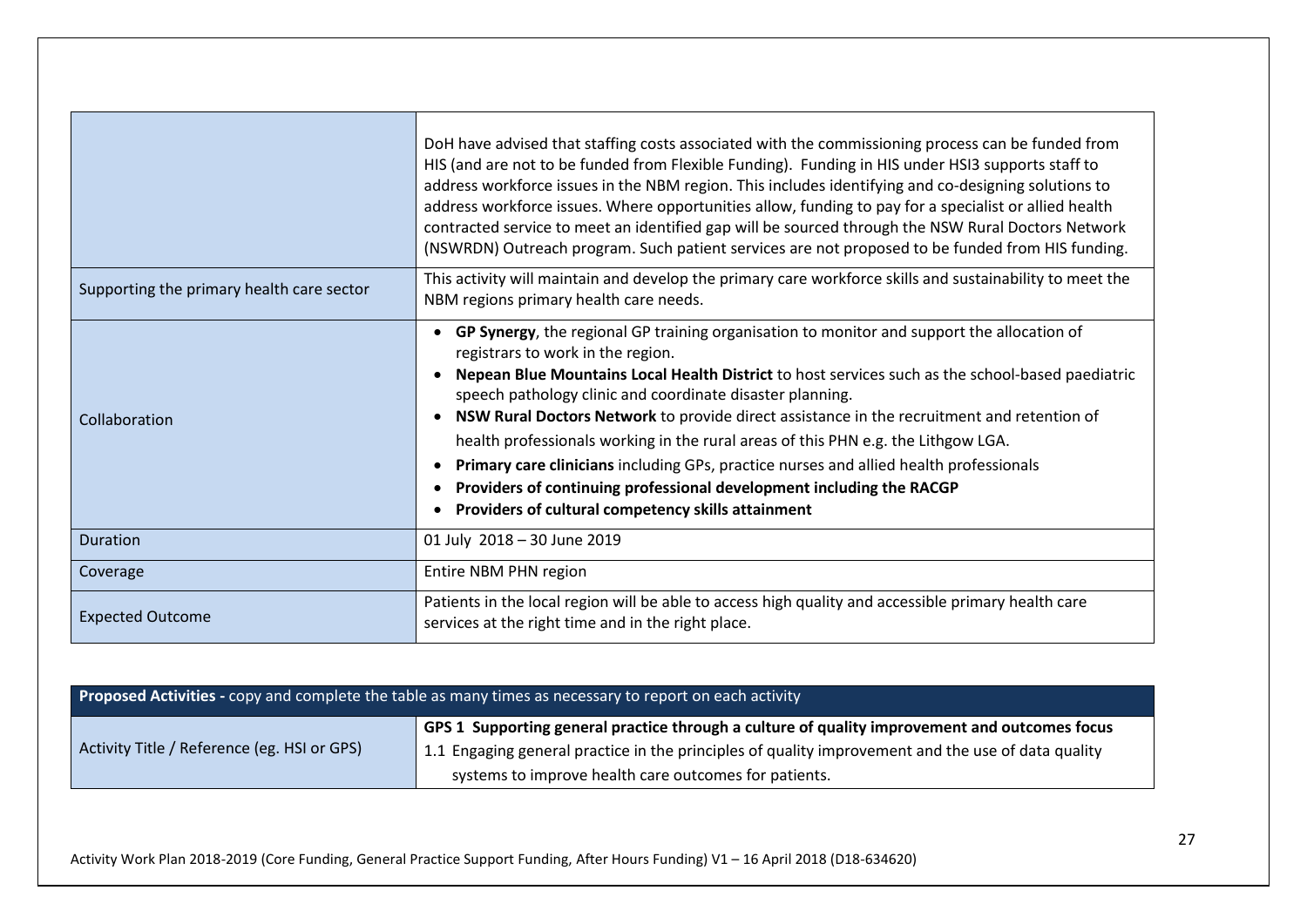|                                     | 1.2 Supporting general practice to implement models of care that reflect best practice including<br>accreditation, immunisation and chronic conditions management.<br>1.3 Increasing the adoption of digital health systems and technologies to improve patient care and<br>communication.                                                                                                                                                                                                                                                                                                                                                                                                                                                                                                                                                                                                                                                                                                                              |
|-------------------------------------|-------------------------------------------------------------------------------------------------------------------------------------------------------------------------------------------------------------------------------------------------------------------------------------------------------------------------------------------------------------------------------------------------------------------------------------------------------------------------------------------------------------------------------------------------------------------------------------------------------------------------------------------------------------------------------------------------------------------------------------------------------------------------------------------------------------------------------------------------------------------------------------------------------------------------------------------------------------------------------------------------------------------------|
| <b>HSI/GPS Priority Area</b>        | <b>General Practice Support</b>                                                                                                                                                                                                                                                                                                                                                                                                                                                                                                                                                                                                                                                                                                                                                                                                                                                                                                                                                                                         |
| Existing, Modified, or New Activity | This is an existing activity that relates to OP1 in the AWP 2016-18                                                                                                                                                                                                                                                                                                                                                                                                                                                                                                                                                                                                                                                                                                                                                                                                                                                                                                                                                     |
|                                     | This activity aims to support and empower general practice so that they are able to deliver high quality,<br>accessible and integrated primary health care to the people of the NBM region.                                                                                                                                                                                                                                                                                                                                                                                                                                                                                                                                                                                                                                                                                                                                                                                                                             |
|                                     | <b>Rationale:</b>                                                                                                                                                                                                                                                                                                                                                                                                                                                                                                                                                                                                                                                                                                                                                                                                                                                                                                                                                                                                       |
|                                     | Facilitating the development of primary care data sources at a regional level will drive evidence based<br>quality improvement initiatives across the NBM region and contribute towards informing the needs<br>assessment and service planning, particularly for chronic and preventable conditions. Improvements in<br>the quality of data at a practice level will support improvements in health care outcomes for patients,<br>business efficiencies and longer term Practice sustainability.                                                                                                                                                                                                                                                                                                                                                                                                                                                                                                                       |
| Aim of Activity                     | The Safety and quality Commissions National General Practice Accreditation Scheme provides a quality<br>and safety measure that supports the delivery of primary care. Maintaining and increasing the number<br>of general practices that meet these standards throughout the NBM region will contribute towards<br>improving the quality of care, patient experience and health outcomes.                                                                                                                                                                                                                                                                                                                                                                                                                                                                                                                                                                                                                              |
|                                     | While childhood immunisations rates in the NBM region increased between 2013-14 and 2016-17 for 1<br>year olds (from 89.9% to 94.4%), 5 year olds (from 93.3% to 94.7%), and were above the national<br>average (1 year olds, 93.8%; 5 year olds, 93.5%), regional variation highlights local areas within the NBM<br>region which continue to under-perform national averages. In 2016-17, local areas of under-<br>performance included the Blue Mountains SA3 (1 year olds, 92.1%; 5 year olds, 91.8%); St Marys SA3 (1<br>year olds, 93.3%) and Hawkesbury SA3 (5 year olds, 92.7%). In addition, despite recent improvements<br>between 2014-15 and 2015-16, immunisation rates against HPV in the NBM region remained lower<br>than the national average for girls (77.4% vs. 80.1%) and boys (71.2% vs. 74.1%). It is vital that NBMPHN<br>continues to work closely with general practices and local communities in our region to strengthen<br>participation in childhood, adolescent and adult immunisations. |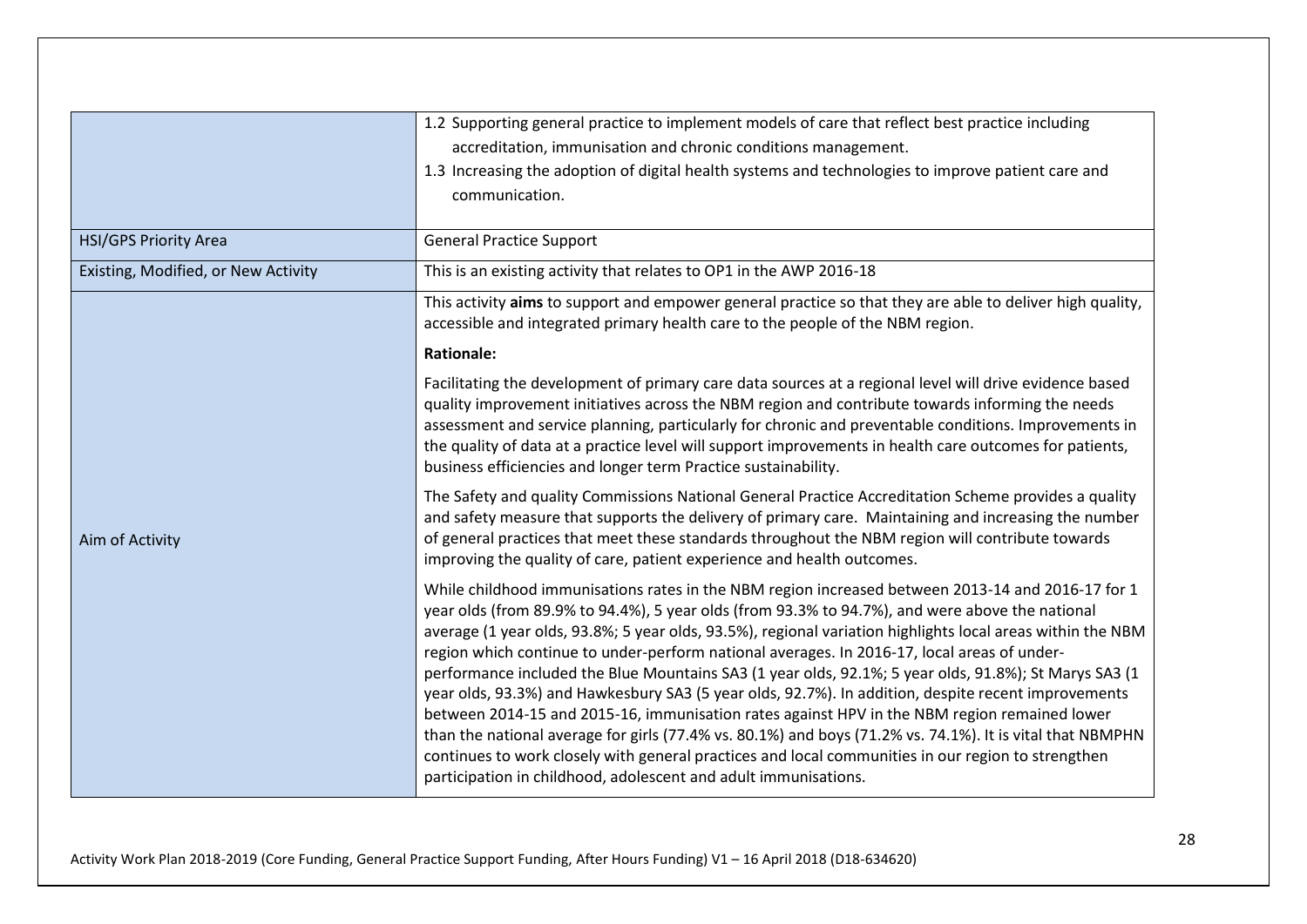|                                           | The development of digital health systems and technologies is essential to drive improvements in<br>patient care and communications that will prevent potentially preventable hospitalisations across the<br>region. The NBM region has the foundation of a 98% coverage of consumers registered with My Health<br>Record. Sustaining awareness, adoption and meaningful use of digital health systems and technologies<br>with health care providers will continue drive improvements in patient care and communication across<br>the NBM region.                                                                                                                                                                                                                                                                                                                                                                                                                                                                                                                                                                                                                                                                                                                                                                                                                                                                                                                                                                                                                                             |
|-------------------------------------------|------------------------------------------------------------------------------------------------------------------------------------------------------------------------------------------------------------------------------------------------------------------------------------------------------------------------------------------------------------------------------------------------------------------------------------------------------------------------------------------------------------------------------------------------------------------------------------------------------------------------------------------------------------------------------------------------------------------------------------------------------------------------------------------------------------------------------------------------------------------------------------------------------------------------------------------------------------------------------------------------------------------------------------------------------------------------------------------------------------------------------------------------------------------------------------------------------------------------------------------------------------------------------------------------------------------------------------------------------------------------------------------------------------------------------------------------------------------------------------------------------------------------------------------------------------------------------------------------|
| <b>Description of Activity</b>            | 1.1 Engaging general practice in the principles of quality improvement and the use of data quality<br>systems to improve health care outcomes for patients:<br>• Support uptake and active utilisation of quality data systems that influence practice population<br>health planning and optimum business modelling.<br>Facilitate the capture and analysis of practice data to support continuous quality improvement,<br>practice population health planning and optimum business modelling.<br>Support the identification and uptake of point of care solutions for prevention and<br>management activities including chronic conditions and After Hours access e.g. PIP, MBS.<br>1.2 Supporting general practice to implement models of care that reflect best practice including<br>accreditation, immunisation and chronic conditions management:<br>Support Practices to maintain or undertake Accreditation (RACGP 5 <sup>th</sup> Ed Standards).<br>Support General Practices with implementation of immunisation best practice.<br>Support General Practice with the systematic management of chronic conditions.<br>Disseminate relevant up to date information and best practice guidelines/models to general<br>practice to support patient care.<br>1.3 Increasing the adoption of digital health systems and technologies to improve patient care and<br>communication:<br>Provide targeted and tailored support to assist in the change and adoption use of My Health<br>$\bullet$<br>Record and other digital systems and technologies to all eligible health care providers. |
| Supporting the primary health care sector | This activity will focus on supporting general practices and health care providers to deliver high quality<br>and accessible healthcare to patients through the application of data quality systems, quality care<br>standards and the meaningful use of digital health systems.                                                                                                                                                                                                                                                                                                                                                                                                                                                                                                                                                                                                                                                                                                                                                                                                                                                                                                                                                                                                                                                                                                                                                                                                                                                                                                               |
| Collaboration                             | Primary care providers, in particular general practices, across the entire NBM region                                                                                                                                                                                                                                                                                                                                                                                                                                                                                                                                                                                                                                                                                                                                                                                                                                                                                                                                                                                                                                                                                                                                                                                                                                                                                                                                                                                                                                                                                                          |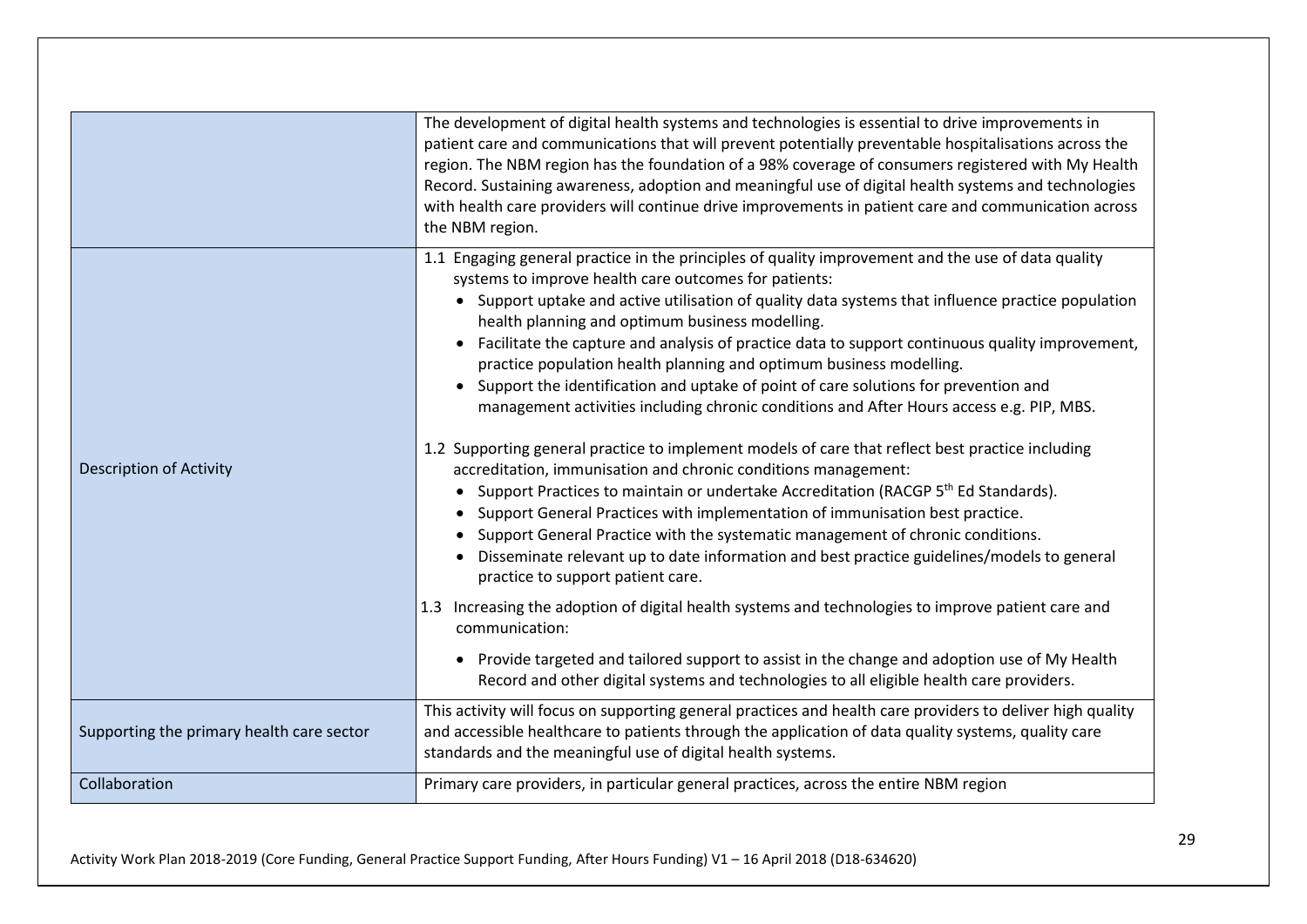| <b>Duration</b>         | 01 June 2018 - 30 June 2019                                                                                                                                                                                                                                                                                                                                                                                                                                                                                                                  |
|-------------------------|----------------------------------------------------------------------------------------------------------------------------------------------------------------------------------------------------------------------------------------------------------------------------------------------------------------------------------------------------------------------------------------------------------------------------------------------------------------------------------------------------------------------------------------------|
| Coverage                | Health care providers, in particular general practices, across the NBM region                                                                                                                                                                                                                                                                                                                                                                                                                                                                |
|                         | This activity is will aim to have the following outcomes, including:                                                                                                                                                                                                                                                                                                                                                                                                                                                                         |
| <b>Expected Outcome</b> | General practices will utilise data to drive quality care for their patients.<br>$\bullet$<br>Accredited practices will deliver improvements in patient safety, quality of care and patient<br>$\bullet$<br>experience and outcomes.<br>Rates of childhood immunisation in the region meet or exceed national targets.<br>$\bullet$<br>Patients with chronic conditions are managed through systematic approaches.<br>٠<br>The increased uptake and meaningful use of digital health systems will improve patient care<br>and communication. |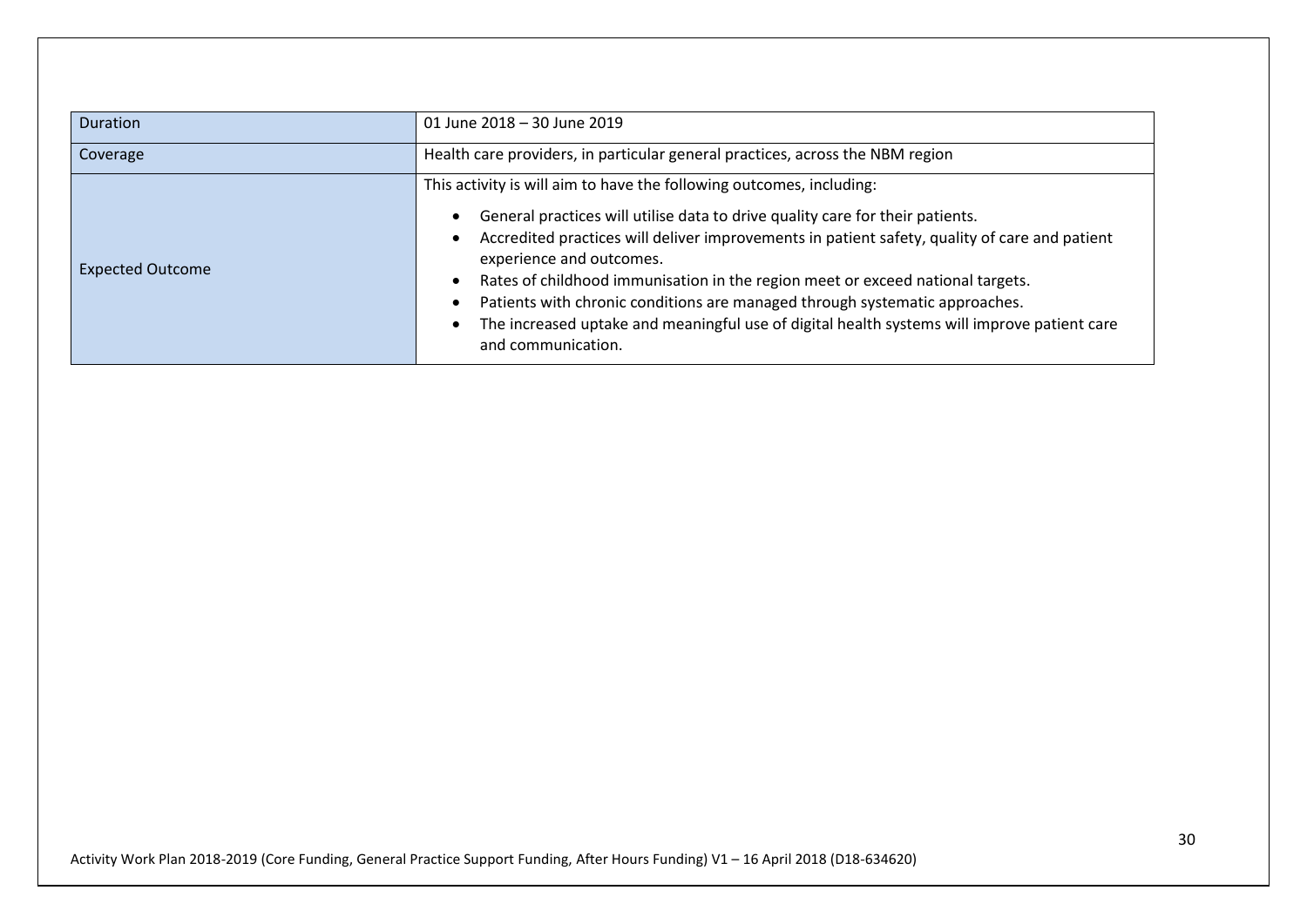#### **4. (a) Strategic Vision for After Hours Funding**

The overall vision for NBMPHN's After Hours funding is to facilitate access to effective primary health care services and resources in the After Hours period for GP style presentations that cannot wait until the next day. Additionally to improve access for Residents of Residential Aged Care Facilitates (RACFs) to GPs across the region and to build the capacity and capability of General Practitioners to support the delivery of emergency care and anticipatory care planning so as to reduce the number of inappropriate ED presentations in the After Hours period.

Improved access to primary healthcare may contribute to a reduction in the number of potentially avoidable presentations at hospital emergency departments in the After Hours period. To achieve this, NBMPHN intends to commission After Hours clinics, a medical deputising service and a 24/7 community pharmacy, while also raising community awareness and health literacy on accessing After Hours primary care services and improving primary care access for RACF's in the region.

NBMPHN will continue to develop tailored solutions for each local government area. Due to GP workforce shortages, population maldistribution and the changing demographics of the GP workforce, it is not viable to have a 'one size fits all' approach. Given the achievements of the Hawkesbury After Hours GP Clinic and the Penrith After Hours Doctors clinic, NBMPHN will continue to commission these services in 2018-19. The National Home Doctors Service will be commissioned to extend its coverage into the lower Blue Mountains area. Lithgow and parts of the Blue Mountains and Hawkesbury LGAs do not have the population density to sustain a medical deputising service (commissioned or otherwise), so the focus in these regions will be on working with existing general practices to provide After Hours coverage, while at the same time educating the community on how to access telephone and online health advice.

A broad scale community awareness campaign will aim to improve health literacy in low socioeconomic and CALD populations. This will be achieved through a multi-layered community awareness campaign that will promote the range of face-to-face, telephone and online services and resources. The campaign will have a health literacy focus and aimed at those with lower literacy levels.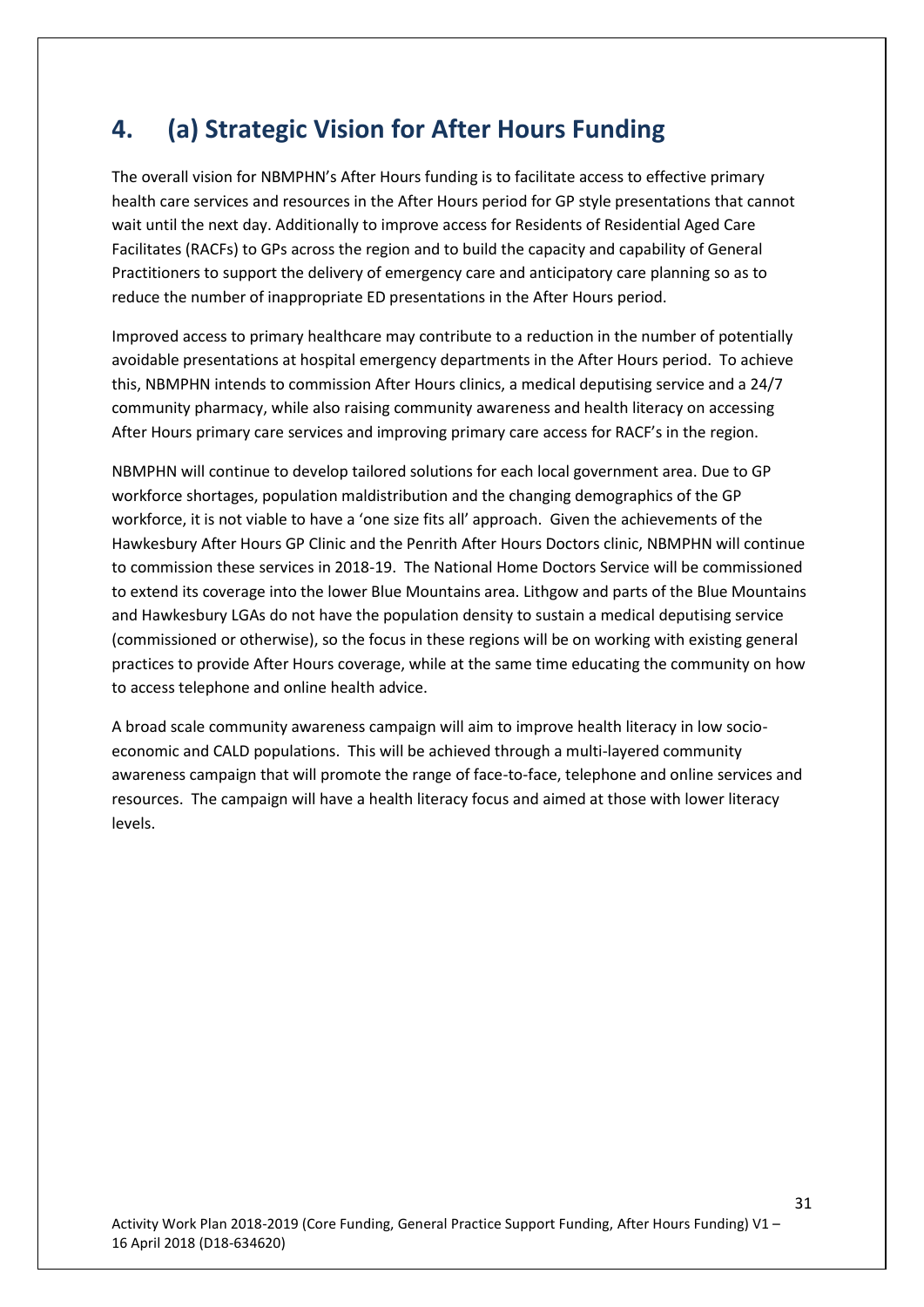# **4. (b) Planned PHN Activities**

# **– After Hours Primary Health Care Funding 2018-19**

| Proposed Activities - copy and complete the table as many times as necessary to report on each activity |                                                                                                                                                                                                                                                                                                                                                                                                                                                                                                                                                                                  |
|---------------------------------------------------------------------------------------------------------|----------------------------------------------------------------------------------------------------------------------------------------------------------------------------------------------------------------------------------------------------------------------------------------------------------------------------------------------------------------------------------------------------------------------------------------------------------------------------------------------------------------------------------------------------------------------------------|
| Activity Title / Reference (eg. AH 1)                                                                   | <b>AH 1: Commission After Hours Primary Care Clinics</b>                                                                                                                                                                                                                                                                                                                                                                                                                                                                                                                         |
| Existing, Modified, or New Activity                                                                     | Existing Activity - After Hours AWP 2016-18 Priority 1. After hours Primary Care clinics across the<br>region.                                                                                                                                                                                                                                                                                                                                                                                                                                                                   |
| Needs Assessment Priority Area (eg. 1, 2, 3)                                                            | Pages. 148-152.                                                                                                                                                                                                                                                                                                                                                                                                                                                                                                                                                                  |
| Aim of Activity                                                                                         | The aim of this activity is to support general practices and other health care providers to deliver<br>suitable After Hours access to people in the NBM region.                                                                                                                                                                                                                                                                                                                                                                                                                  |
| Description of Activity                                                                                 | 1. Maintain the existing walk-in After Hours Doctor clinics and extension of hours of GP clinic.<br>Commission the continued operation of the After Hours Clinics in Hawkesbury and Penrith, and the<br>continued extension of hours for a GP clinic in Lithgow. NBMPHN will work closely with each service to<br>monitor service usage and facilitate improvements in patient access, adoption of digital health<br>technology, workforce development and integration with other services e.g. hospital emergency<br>departments, After Hours pharmacies and general practices. |
|                                                                                                         | Improve integration and coordination between primary and tertiary After Hours services in the<br>2.<br>Penrith region.<br>NBMPHN will convene a stakeholder forum of primary care services, NSW Ambulance and Nepean<br>Hospital's emergency department in the Penrith LGA. The intended purpose is to promote utilisation<br>of existing services, patient care pathways and to consider strategies for reducing pressure on hospital<br>emergency departments.                                                                                                                 |
| Target population cohort                                                                                | Adults aged 16-44 year olds and children 0-15. In this region, these groups are known to have the<br>highest number of presentations to ED for non-urgent or semi-urgent care in the After Hours period;<br>CALD populations.                                                                                                                                                                                                                                                                                                                                                    |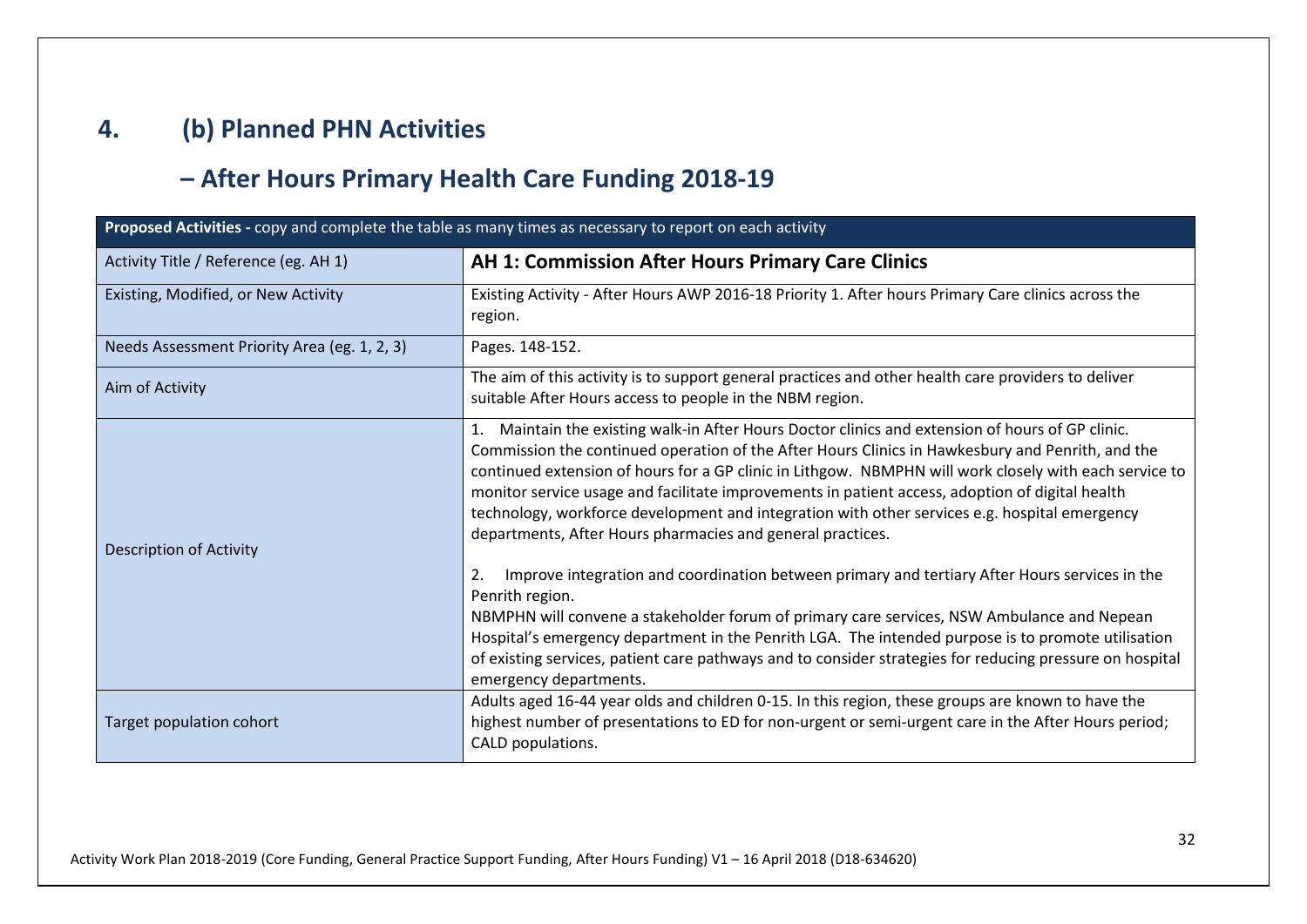|                                    | A consultation forum will be held with various stakeholders in the Penrith LGA, to improve<br>communication and service linkages.<br>Key stakeholders to be invited are:                                                                                                                                                                                                                                                                          |
|------------------------------------|---------------------------------------------------------------------------------------------------------------------------------------------------------------------------------------------------------------------------------------------------------------------------------------------------------------------------------------------------------------------------------------------------------------------------------------------------|
| Consultation                       | <b>General Practitioners</b><br>$\bullet$<br>Local Health District (Health Planning & Emergency Departments)<br>$\bullet$<br><b>Penrith After Hours Doctors</b><br>$\bullet$<br>24 hour Pharmacy<br>$\bullet$<br>NSW Ambulance - planned<br>$\bullet$<br><b>Medical Deputising Services</b><br>$\bullet$<br><b>Residential Aged Care Facilities</b><br>$\bullet$                                                                                  |
| Collaboration                      | St John of God providers of the Hawkesbury District Health Service (Hawkesbury Hospital):<br>The HDHS host the Hawkesbury After Hours GP Clinic (HAHGC) within their community health centre.<br>The Emergency Department (ED) works closely with the HAHGC regarding clinical governance, access<br>to medical imaging.<br>GP Clinical Advisor: Engaged to provide guidance and clinical governance for the Hawkesbury After<br>Hours GP Clinic. |
|                                    | Nepean Blue Mountains Local Health District: Work with Health Planning and emergency department<br>to: Improve communication and integration between the hospital and the After Hours clinic; and<br>Consider evaluation methods to determine the impact of the clinic in reducing inappropriate<br>emergency department presentation.                                                                                                            |
| <b>Indigenous Specific</b>         | No                                                                                                                                                                                                                                                                                                                                                                                                                                                |
| Duration                           | 1 July 2018 to 30 June 2019                                                                                                                                                                                                                                                                                                                                                                                                                       |
| Coverage                           | Penrith, Hawkesbury and Lithgow LGAs                                                                                                                                                                                                                                                                                                                                                                                                              |
| Commissioning method (if relevant) | Fully commissioned services.                                                                                                                                                                                                                                                                                                                                                                                                                      |
| Decommissioning                    | Not applicable                                                                                                                                                                                                                                                                                                                                                                                                                                    |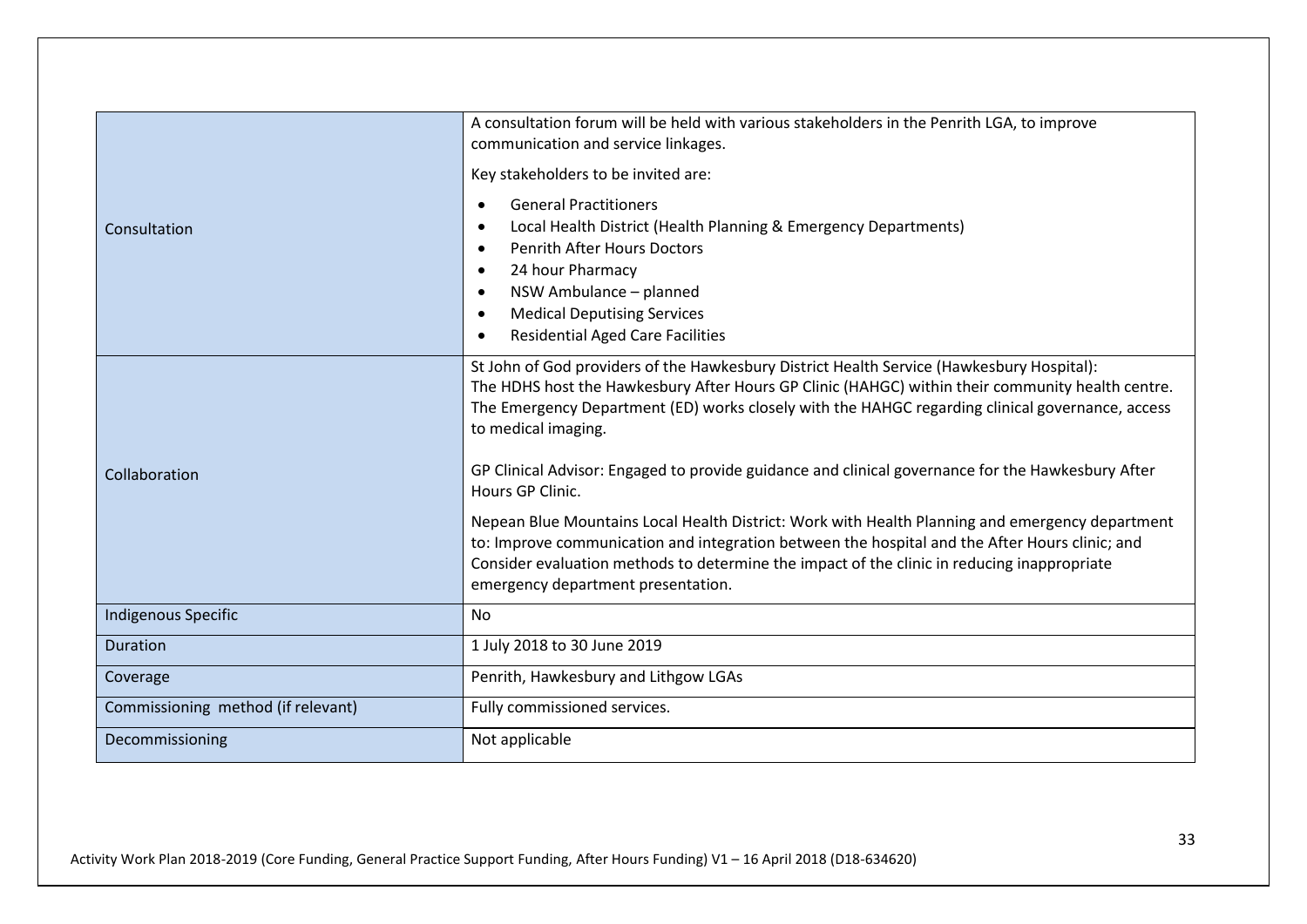| Proposed Activities - copy and complete the table as many times as necessary to report on each activity |                                                                                                                                                                                                                                                                                                                                        |
|---------------------------------------------------------------------------------------------------------|----------------------------------------------------------------------------------------------------------------------------------------------------------------------------------------------------------------------------------------------------------------------------------------------------------------------------------------|
| Activity Title / Reference (eg. AH 1)                                                                   | <b>AH 2: Commission Home Doctor Visiting Services</b>                                                                                                                                                                                                                                                                                  |
| Existing, Modified, or New Activity                                                                     | Existing: After Hours AWP 2016-18 Priority 2. Home visiting services and targeted populations in need                                                                                                                                                                                                                                  |
| Needs Assessment Priority Area (eg. 1, 2, 3)                                                            | Pages 148-152.                                                                                                                                                                                                                                                                                                                         |
| Aim of Activity                                                                                         | The aim of this activity is to Increase the availability and accessibility of home visiting services<br>delivered either by regular GPs or a Medical Deputising Service (MDS), in areas where gaps exist.                                                                                                                              |
|                                                                                                         | Incentivise Medical Deputising Services to extend their coverage into areas where it would otherwise<br>be commercially unviable.                                                                                                                                                                                                      |
| <b>Description of Activity</b>                                                                          | Reduce inappropriate emergency department presentations during the After Hours period by working<br>with general practices to promote the uptake and utilisation of local After Hours arrangements,<br>through the After Hours Practice Incentive Program.                                                                             |
|                                                                                                         | Commission a MDS to extend its existing coverage to the lower Blue Mountains region, where known<br>After Hours service gaps exist.                                                                                                                                                                                                    |
|                                                                                                         | SWMDS has previously been commissioned by NBMPHN to extend its commercial services into<br>geographically isolated areas in the Hawkesbury region. A review by the PHN in April 2018 considered<br>the service not to be value for money and therefore was decommissioned at the end of 2017-18 and<br>not re-commissioned in 2018-19. |
|                                                                                                         | Due to SWMDS's own commercial interests, they will continue to provide the service in all areas of the<br>Hawkesbury region. This will allow General Practices to continue to utilise the service as an MDS.<br>The performance of this service is not under the control of the PHN and not part of our AWP.                           |
| Target population cohort                                                                                | RACFs residents and older persons living at home. Adults aged 16-44 year olds and children 0-15. In<br>this region, these groups are known to have the highest number of presentations to ED for non-urgent<br>or semi-urgent care in the After Hours period; CALD populations.                                                        |
| Consultation                                                                                            | Consultation occurred with key stakeholders including After Hours providers; general practices, RACF's<br>and the local health district in 2017. Building on this work consultation with these groups will continue<br>to ensure utilisation in After Hours periods.                                                                   |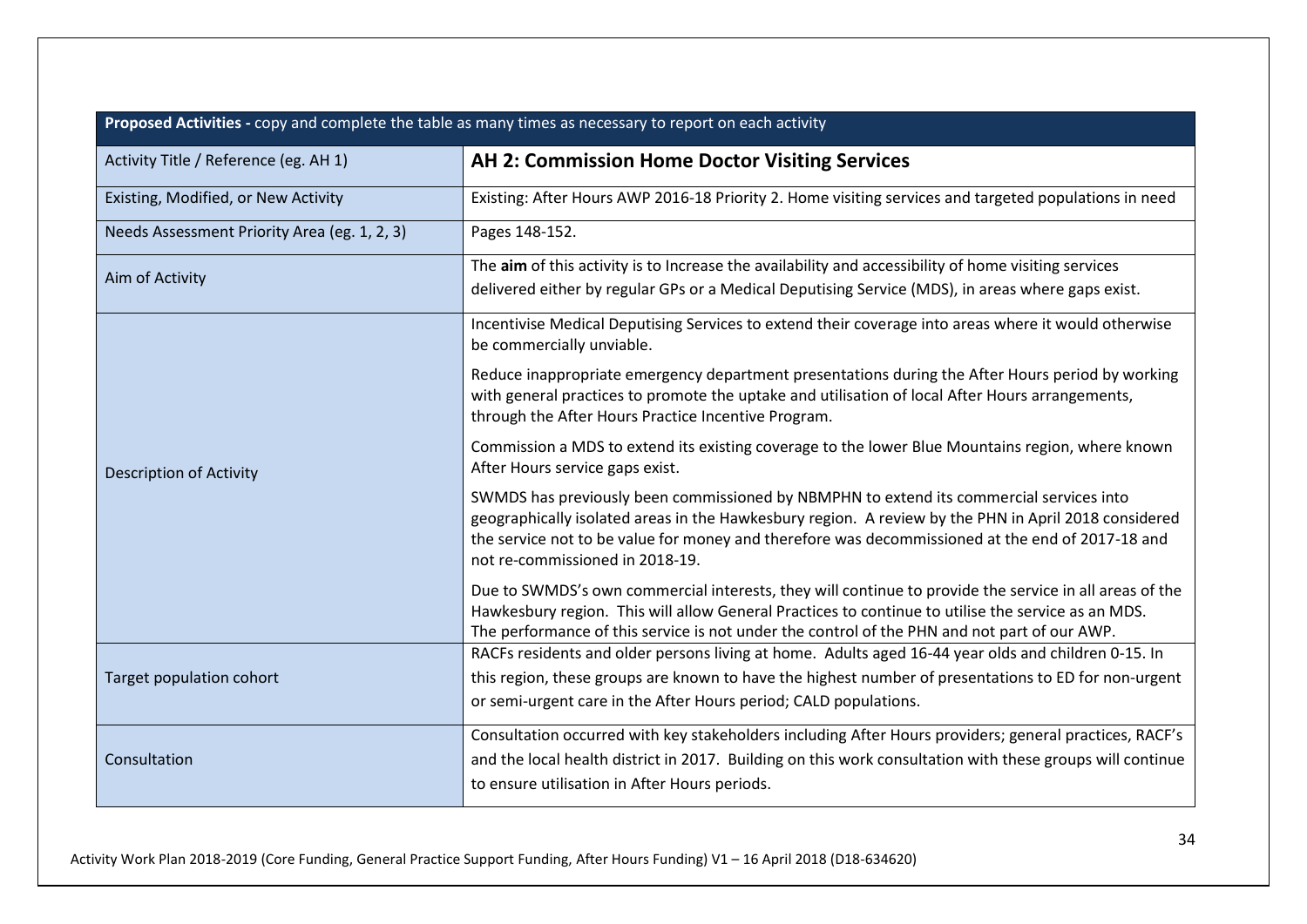| Collaboration                      | National Home Doctors Service will be commissioned to extend its MDS coverage in this region.<br>Collaboration with Sydney West Medical Deputising Service regarding After Hours home visiting in the<br>Hawkesbury LGA.                                                                                                                   |
|------------------------------------|--------------------------------------------------------------------------------------------------------------------------------------------------------------------------------------------------------------------------------------------------------------------------------------------------------------------------------------------|
| Indigenous Specific                | No.                                                                                                                                                                                                                                                                                                                                        |
| Duration                           | 1 July 2018 to 30 June 2019                                                                                                                                                                                                                                                                                                                |
| Coverage                           | Lower Blue Mountains (for commissioned Medical Deputising Service).<br>Entire region for the practice incentive program support.                                                                                                                                                                                                           |
| Commissioning method (if relevant) | Fully commissioned                                                                                                                                                                                                                                                                                                                         |
| Decommissioning                    | Sydney West Medical Deputising Service will be de-commissioned, due to lack of value for money and<br>variable accessibility of service. Sydney West Medical Deputising Service will remain as a service<br>provider in the area (unfunded by NBMPHN), enabling General Practices to maintain their formal<br>agreements for MDS services. |

| Proposed Activities - copy and complete the table as many times as necessary to report on each activity |                                                                                                                                                                                                                                                                                                                |
|---------------------------------------------------------------------------------------------------------|----------------------------------------------------------------------------------------------------------------------------------------------------------------------------------------------------------------------------------------------------------------------------------------------------------------|
| Activity Title / Reference (eg. AH 1)                                                                   | AH 3: Commission 24 hour After Hours Pharmacy                                                                                                                                                                                                                                                                  |
| Existing, Modified, or New Activity                                                                     | Existing: After Hours AWP 2016-18 Priority 3. After hours Pharmacy aligned with GP services where<br>possible                                                                                                                                                                                                  |
| Needs Assessment Priority Area (eg. 1, 2, 3)                                                            | Pages. 148-152.                                                                                                                                                                                                                                                                                                |
|                                                                                                         | The aim of this activity is to provide 24 hours access to pharmacy services, including health advice<br>from a pharmacist, within proximity of Nepean Hospital and the Penrith After Hours Doctors clinic.                                                                                                     |
| Aim of Activity                                                                                         | <b>Rationale:</b>                                                                                                                                                                                                                                                                                              |
|                                                                                                         | Provision of an After Hours pharmacy in the Penrith LGA will support a reduction in inappropriate<br>emergency department presentations during the After Hours period. This will be facilitated through<br>increased access to medication dispensing for patients prescribed through the After Hours GP clinic |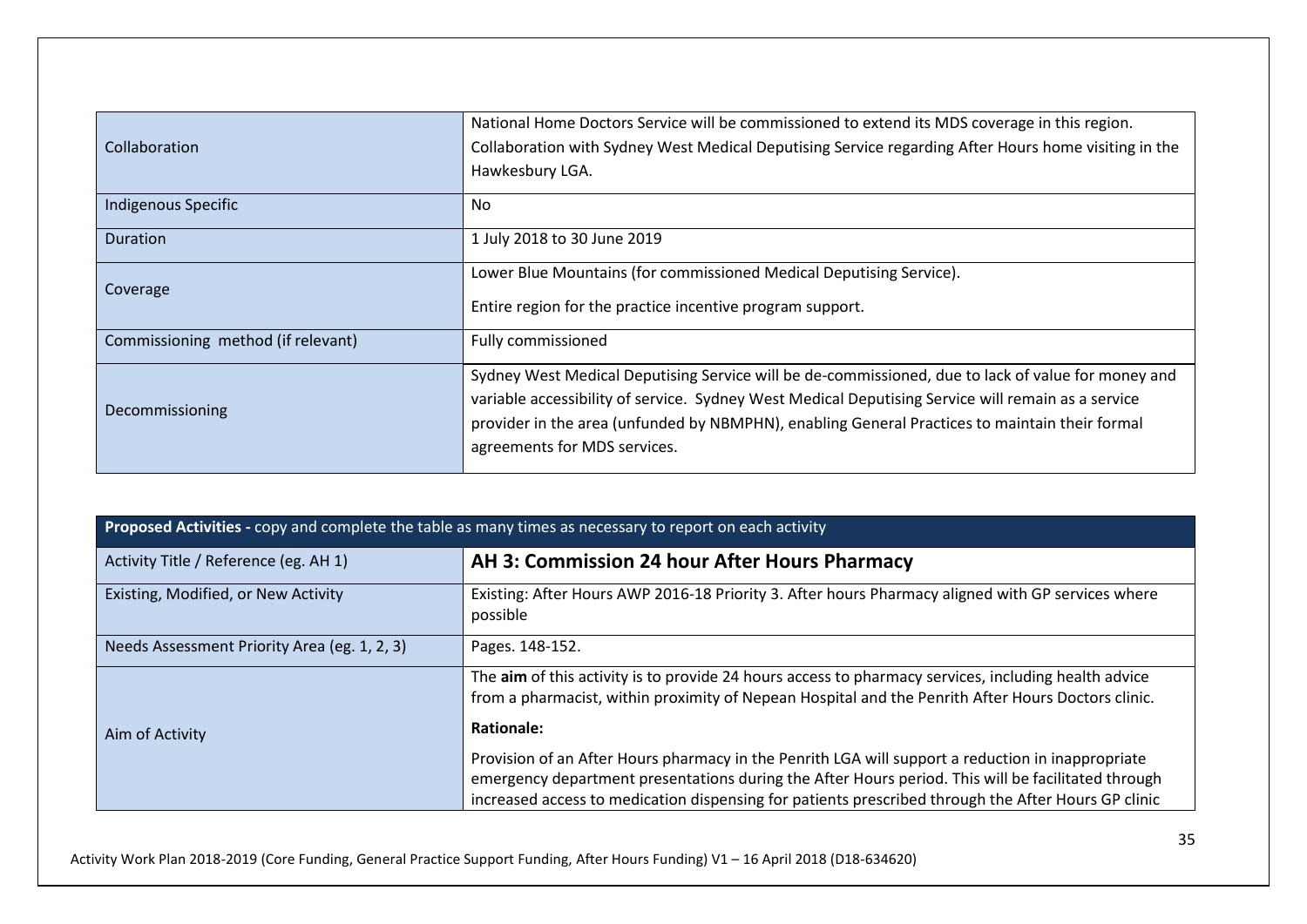|                                    | and the Nepean Hospital emergency department. Additionally, minor and self-limiting conditions can<br>also often be supported through a Pharmacy, freeing up general practitioners and emergency<br>departments to manage the more serious and urgent cases in the After Hours period.     |
|------------------------------------|--------------------------------------------------------------------------------------------------------------------------------------------------------------------------------------------------------------------------------------------------------------------------------------------|
| <b>Description of Activity</b>     | Re-commission an existing pharmacy to extend its opening hours to provide 24 hour coverage,<br>seven days a week.<br>2. Promote the availability of the 24 hours pharmacy and other extended hours pharmacies in the<br>area as part of a broader After Hours consumer awareness campaign. |
| Target population cohort           | Adults aged 16-44 year olds and children 0-15. In this region, these groups are known to have the<br>highest number of presentations to ED for non-urgent or semi-urgent care in the After Hours period;<br>CALD populations.                                                              |
| Consultation                       | Consultation process is planned with the 24 hour pharmacy, Penrith GP After Hours clinic and Nepean<br>Hospital Emergency Department.                                                                                                                                                      |
| Collaboration                      | Following on from consultation with the above services, a collaborative project to improve integration<br>is anticipated.                                                                                                                                                                  |
| Indigenous Specific                | No                                                                                                                                                                                                                                                                                         |
| <b>Duration</b>                    | 1 July 2018 to 30 June 2019                                                                                                                                                                                                                                                                |
| Coverage                           | Penrith LGA and adjoining areas.                                                                                                                                                                                                                                                           |
| Commissioning method (if relevant) | Direct approach. Re-commissioning.                                                                                                                                                                                                                                                         |
| Decommissioning                    | N/A                                                                                                                                                                                                                                                                                        |

| <b>Proposed Activities -</b> copy and complete the table as many times as necessary to report on each activity |                                                             |
|----------------------------------------------------------------------------------------------------------------|-------------------------------------------------------------|
| Activity Title / Reference (eg. AH 1)                                                                          | AH 4: Addressing the After Hours service needs of consumers |
| Existing, Modified, or New Activity                                                                            | <b>New</b>                                                  |

Activity Work Plan 2018-2019 (Core Funding, General Practice Support Funding, After Hours Funding) V1 – 16 April 2018 (D18-634620)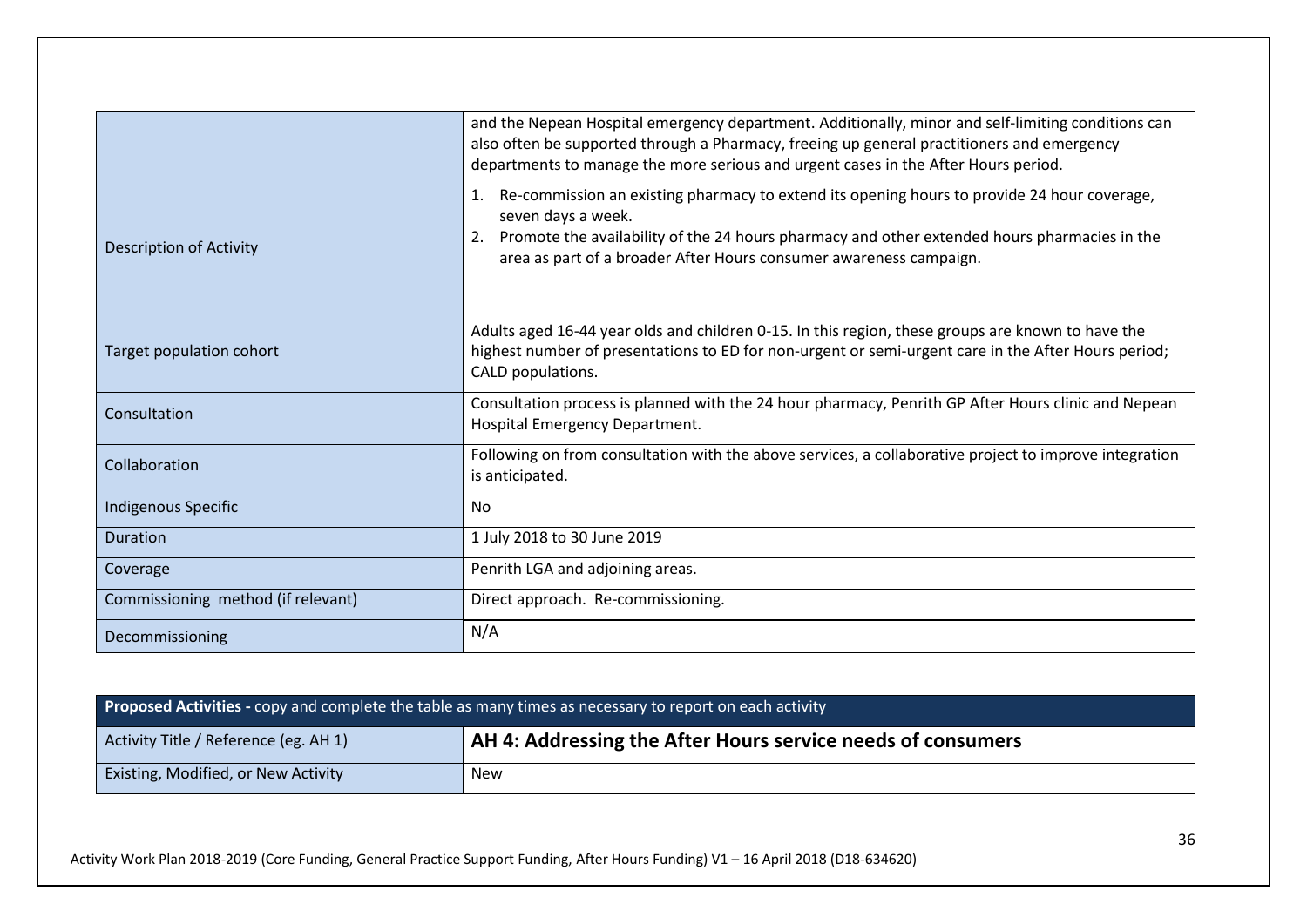| Needs Assessment Priority Area (eg. 1, 2, 3) | Pages 148-152.                                                                                                                                                                                                                                                                                                                                                                                                                |
|----------------------------------------------|-------------------------------------------------------------------------------------------------------------------------------------------------------------------------------------------------------------------------------------------------------------------------------------------------------------------------------------------------------------------------------------------------------------------------------|
|                                              | The aim of this activity is to engage with consumers across the region to gain a better understanding of<br>their awareness, concerns, needs and gaps in accessing After Hours primary care services.                                                                                                                                                                                                                         |
|                                              | <b>Rationale:</b>                                                                                                                                                                                                                                                                                                                                                                                                             |
| Aim of Activity                              | Improved patient awareness and experience of After Hours primary care services will impact on<br>reducing inappropriate presentations to hospital emergency departments during the After Hours<br>period. Informed consumers are able to better manage their own health conditions, know when to<br>seek help, and know where to seek appropriate care in the After Hours period.                                             |
|                                              | Raise awareness of the available After Hours primary care services.<br>1.<br>Increase health literacy and community awareness of appropriate use of primary care and<br>2.                                                                                                                                                                                                                                                    |
|                                              | emergency department care as well as alternate options for care.                                                                                                                                                                                                                                                                                                                                                              |
| <b>Description of Activity</b>               | Promote appropriate use of general practitioners, other primary care services, emergency<br>3.<br>departments and alternate options for care amongst targeted CALD communities.                                                                                                                                                                                                                                               |
|                                              | Scope opportunities to use validated tools to measure the patient experience of access to After<br>4.<br>Hours primary care services.                                                                                                                                                                                                                                                                                         |
|                                              | Promotion of the 24 hr pharmacy by the PHN is considered to be within the guidelines as this<br>pharmacy is the only pharmacy in the region which provides 24 hr coverage. Promotion will be via a<br>PHN driven website which includes a link to the National Health Services Directory to enable<br>consumers to find any pharmacy which is open in their area in the after-hours period (including the 24<br>hr pharmacy). |
| Target population cohort                     | Adults aged 16-44 year olds and children 0-15. In this region, these groups are known to have the<br>highest number of presentations to ED for non-urgent or semi-urgent care in the After Hours period;<br>CALD populations.                                                                                                                                                                                                 |
|                                              | Older persons, CALD populations and people with chronic conditions.                                                                                                                                                                                                                                                                                                                                                           |
| Consultation                                 | Joint NBMPHN and NBM LHD Consumer Advisory Committee will be consulted regarding consumer<br>perspectives.                                                                                                                                                                                                                                                                                                                    |
|                                              | NSW Health Agency for Clinical Innovation (ACI)                                                                                                                                                                                                                                                                                                                                                                               |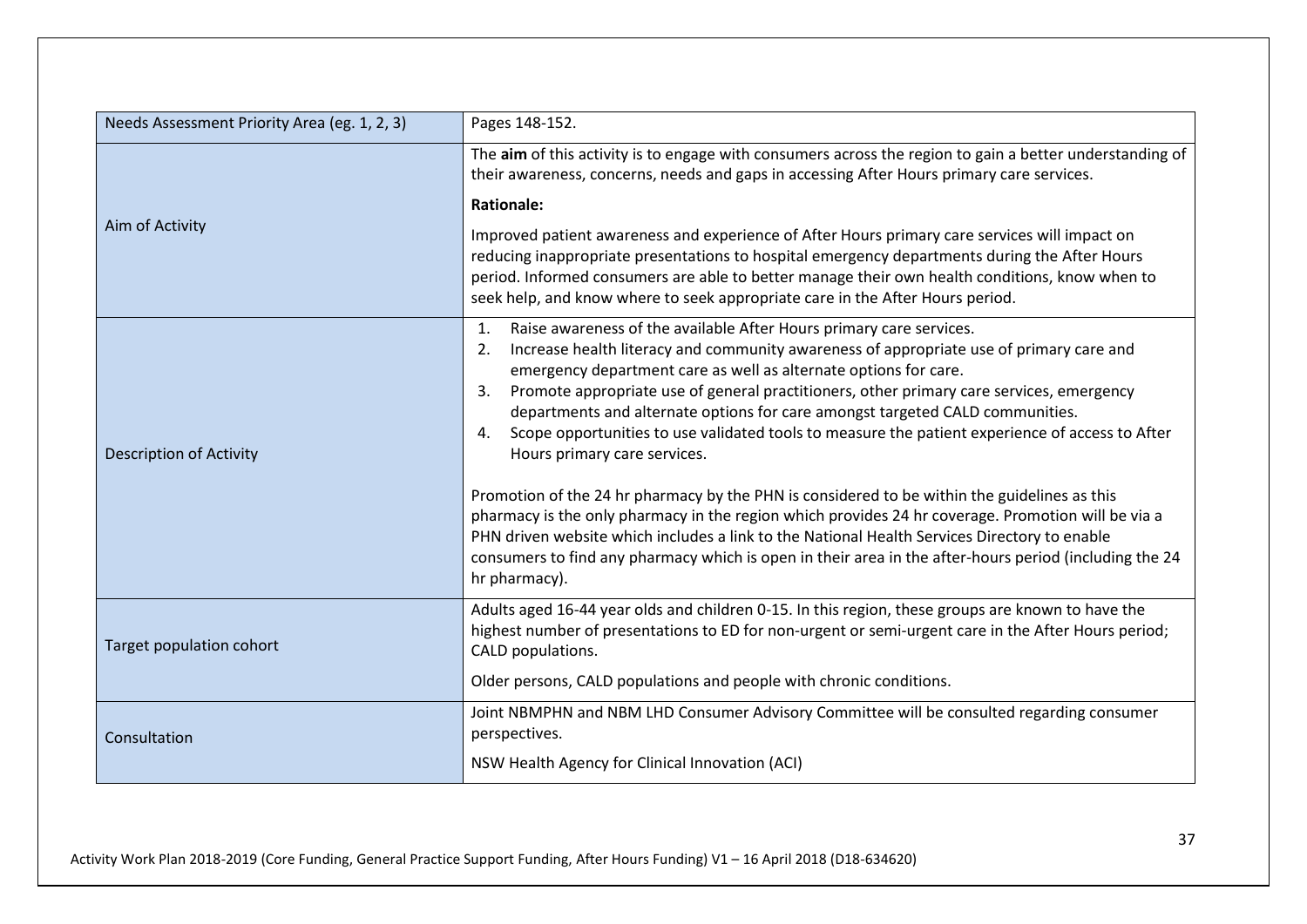|                                    | Nepean Blue Mountains Local Health District Multicultural Health Unit - will be consulted to contribute<br>to identifying the CALD groups to target; how best to reach them and assist with launching a<br>community awareness campaign to targeted populations. |
|------------------------------------|------------------------------------------------------------------------------------------------------------------------------------------------------------------------------------------------------------------------------------------------------------------|
|                                    | St John of God -Hawkesbury District Health Service and local multicultural agencies in the Hawkesbury<br>LGA - will be consulted to support the launch and dissemination of a community awareness campaign.                                                      |
| Collaboration                      | NSW Health ACI - to scope opportunity and relevancy of the work that ACI have been undertaking with<br>PRFM's and PROM's.                                                                                                                                        |
|                                    | After Hours Primary Care Service Providers throughout the region - will be consulted to assist with<br>identifying needs and co-design of appropriate services in targeted areas.                                                                                |
|                                    | NBMPHN Consumer Advisory Committee - will be consulted to assist with identifying needs and co-<br>design of appropriate After Hours services across the region.                                                                                                 |
| Indigenous Specific                | <b>No</b>                                                                                                                                                                                                                                                        |
| <b>Duration</b>                    | 01 July 2018-30 June 2019                                                                                                                                                                                                                                        |
|                                    | 01 July - 30 August 2018: Phase 1 Consultation, planning, co-design and commissioning                                                                                                                                                                            |
|                                    | 01 Sept 2018 - 30 Nov 2018: Phase 2 Development of communication package                                                                                                                                                                                         |
|                                    | 01 Dec 2018-31 May 2019: Campaign Implementation                                                                                                                                                                                                                 |
|                                    | 01 Jun 2019 - 30 June 2019: Completion, Review and evaluation                                                                                                                                                                                                    |
| Coverage                           | Whole of region                                                                                                                                                                                                                                                  |
| Commissioning method (if relevant) | <b>Direct Commissioning</b>                                                                                                                                                                                                                                      |
| Decommissioning                    | N/A                                                                                                                                                                                                                                                              |

| Activity Title / Reference (eg. AH 1) | A AH 5: Building Capability and Capacity of General Practitioners |
|---------------------------------------|-------------------------------------------------------------------|
| Existing, Modified, or New Activity   | New                                                               |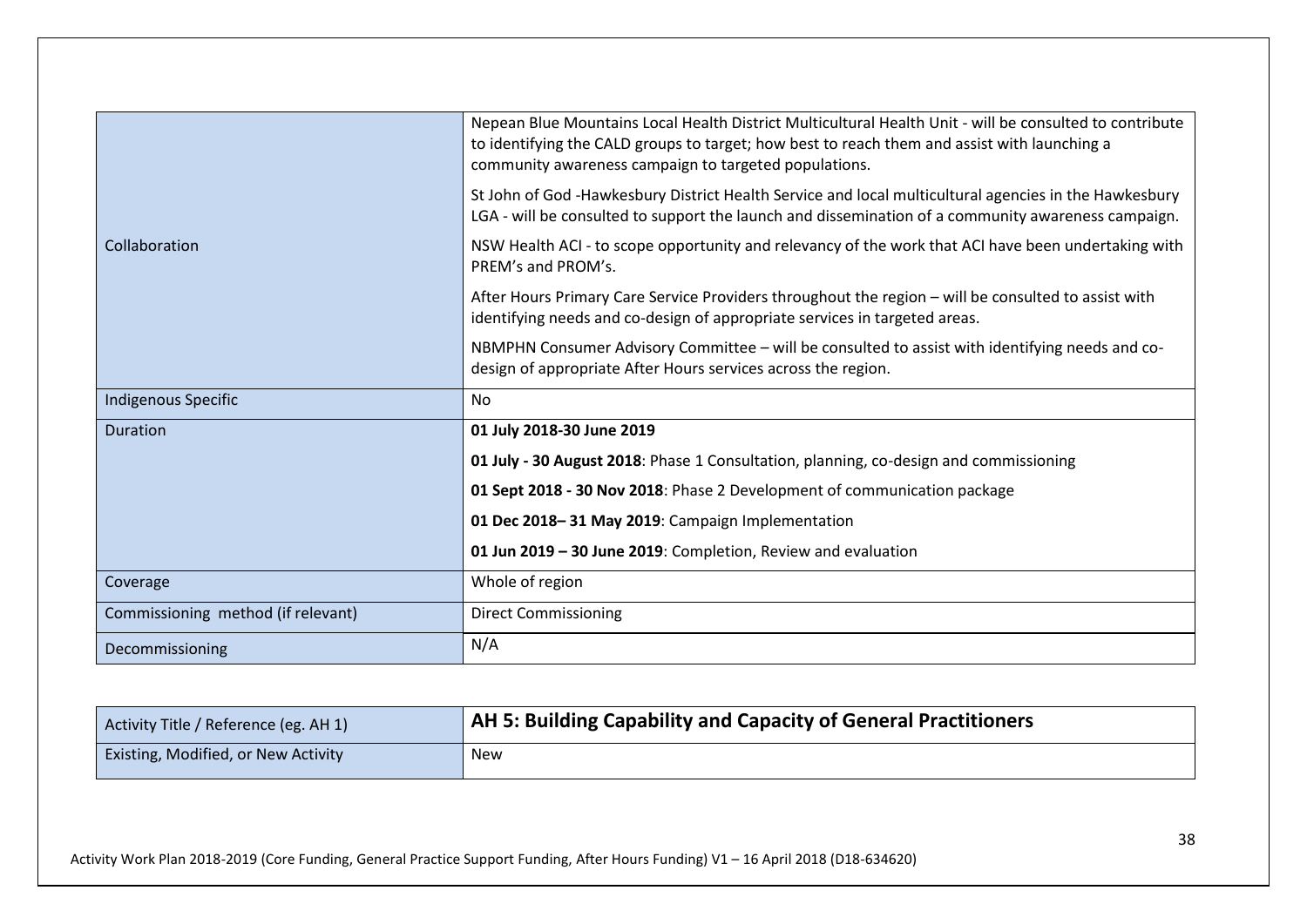| Needs Assessment Priority Area (eg. 1, 2, 3) | Pages 148-152.                                                                                                                                                                                                                                                                                                                                                                                                                                                                                                                                                                                                                                                                                                                                                                    |
|----------------------------------------------|-----------------------------------------------------------------------------------------------------------------------------------------------------------------------------------------------------------------------------------------------------------------------------------------------------------------------------------------------------------------------------------------------------------------------------------------------------------------------------------------------------------------------------------------------------------------------------------------------------------------------------------------------------------------------------------------------------------------------------------------------------------------------------------|
|                                              | This activity aims to increase the capacity and capability of General Practitioners to support the<br>delivery of emergency care and anticipatory care planning so that GP style presentations to emergency<br>departments can be avoided.                                                                                                                                                                                                                                                                                                                                                                                                                                                                                                                                        |
| Aim of Activity                              | <b>Rationale:</b>                                                                                                                                                                                                                                                                                                                                                                                                                                                                                                                                                                                                                                                                                                                                                                 |
|                                              | Developing GPs' knowledge, skills and confidence in responding to medical emergencies and patient<br>self-management care planning will better support patients to self-manage their conditions and<br>reduce their need for urgent or emergency services during After Hours periods.                                                                                                                                                                                                                                                                                                                                                                                                                                                                                             |
|                                              | The PHN will provide opportunities for GPs to undertake credentialed training in the areas of managing<br>clinical medical emergencies, as well as developing anticipatory care plans.                                                                                                                                                                                                                                                                                                                                                                                                                                                                                                                                                                                            |
| <b>Description of Activity</b>               | A credentialed training organisation will be engaged by the PHN to deliver a Clinical Emergency<br>Management training program to approximately 50 GPs in the region, with a focus on non VR GPs<br>working either in day time or after-hours practices. This is a 1 day course designed to build knowledge<br>skills and confidence when responding to medical emergencies.<br>A credentialed training organisation will be engaged by the PHN to deliver training in the area of care<br>planning for patients with chronic disease to approximately 50 day-time GPs. This training is designed<br>to build capacity in GPs to work with chronic disease patients to discuss and create self-care and team<br>care plans to prevent potentially unnecessary presentation to ED. |
| Target population cohort                     | Older persons and people with chronic conditions requiring primary health care services in the After<br>Hours period.                                                                                                                                                                                                                                                                                                                                                                                                                                                                                                                                                                                                                                                             |
| Consultation                                 | Local Health District - consultation to identify primary care referrers to the emergency department for<br>GP style presentations.<br>Consult with emergency departments to identify the nature of inappropriate referrals.                                                                                                                                                                                                                                                                                                                                                                                                                                                                                                                                                       |
| Collaboration                                | With appropriate training providers and General Practice                                                                                                                                                                                                                                                                                                                                                                                                                                                                                                                                                                                                                                                                                                                          |
| Indigenous Specific                          | No                                                                                                                                                                                                                                                                                                                                                                                                                                                                                                                                                                                                                                                                                                                                                                                |
| <b>Duration</b>                              | 1 July - December 31, 2018 - planning and design                                                                                                                                                                                                                                                                                                                                                                                                                                                                                                                                                                                                                                                                                                                                  |
|                                              | 1 January to 31 May 2019 - delivery of GP training                                                                                                                                                                                                                                                                                                                                                                                                                                                                                                                                                                                                                                                                                                                                |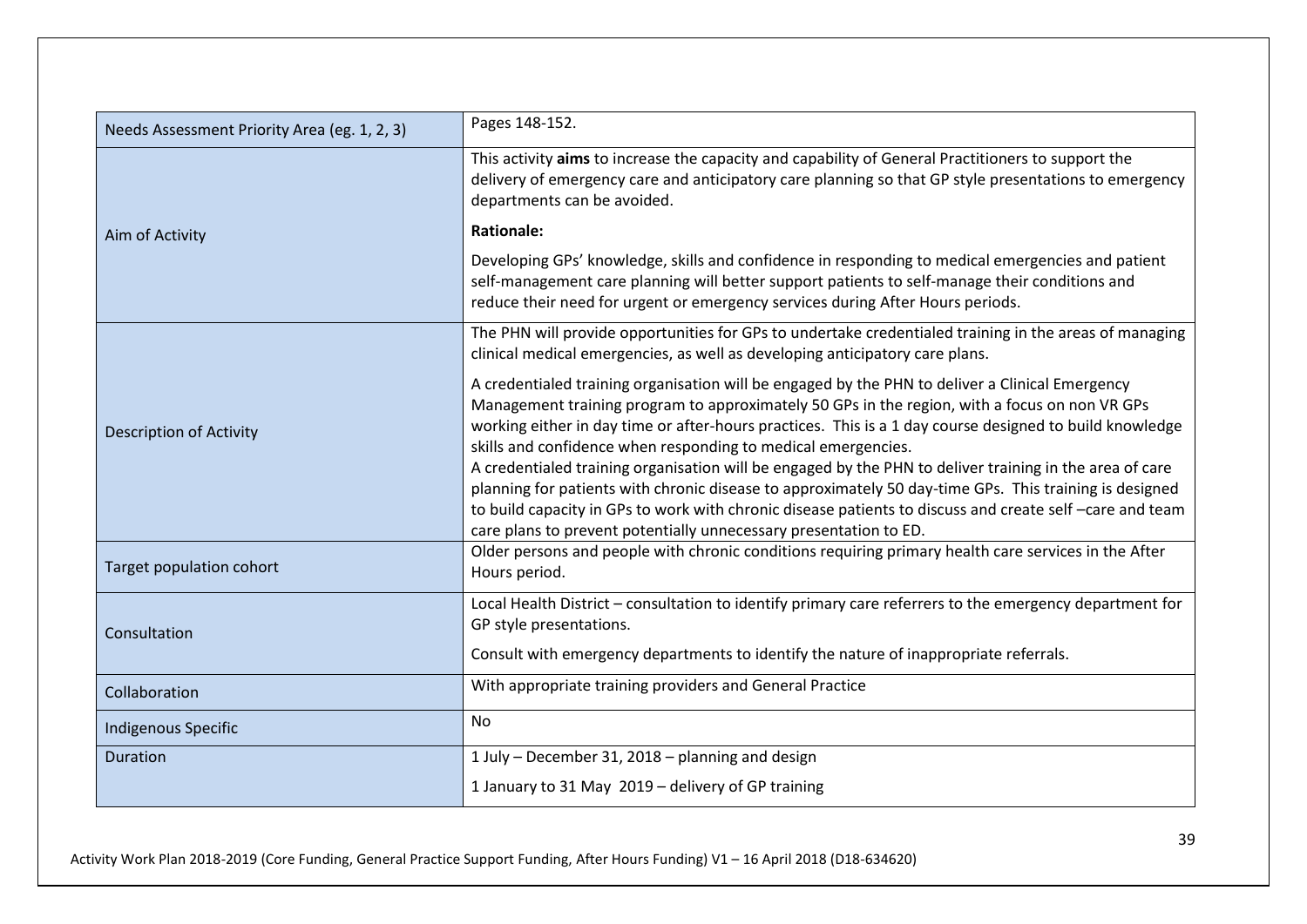|                                    | 01 Jun – 30 June 2019: completion, review and evaluation                                      |
|------------------------------------|-----------------------------------------------------------------------------------------------|
| Coverage                           | Whole of region                                                                               |
| Commissioning method (if relevant) | The design and delivery of the training will be commissioned to a suitable training provider. |
| Decommissioning                    | N/A                                                                                           |

| Activity Title / Reference (eg. AH 1)        | AH 6: Increasing GP Access in Residential Aged Care Facilities                                                                                                                                                                                                                                                                                                                                                                                                                                                                                                                                |
|----------------------------------------------|-----------------------------------------------------------------------------------------------------------------------------------------------------------------------------------------------------------------------------------------------------------------------------------------------------------------------------------------------------------------------------------------------------------------------------------------------------------------------------------------------------------------------------------------------------------------------------------------------|
| Existing, Modified, or New Activity          | <b>New</b>                                                                                                                                                                                                                                                                                                                                                                                                                                                                                                                                                                                    |
| Needs Assessment Priority Area (eg. 1, 2, 3) | Pages 148-152.                                                                                                                                                                                                                                                                                                                                                                                                                                                                                                                                                                                |
| Aim of Activity                              | The aim of this activity is to improve access for Residents of Residential Aged Care Facilitates (RACFs)<br>to GPs across the region to reduce the likelihood of ambulance callouts and inappropriate ED<br>presentations in the After Hours period.                                                                                                                                                                                                                                                                                                                                          |
|                                              | The PHN will consult with GPs and RACFs to develop a strategy for improving and increasing access to<br>general practitioners for RACF residents. A co-design workshop will be held with key stakeholders to<br>explore current barriers, opportunities and potential service models for improving access to GP's for<br>residents of RACFs.                                                                                                                                                                                                                                                  |
| <b>Description of Activity</b>               | This activity links to After Hours care by ensuring residents within RACFs are supported by clearly<br>defined pathways of care for each resident during the after-hours period. Examples include 'sick day'<br>plans, advance care plans, GP Ambulance Authorised care plans and chronic conditions management<br>plans. In order to achieve this it is critical to engage GPs who are actively involved within RACFs to co-<br>design an approach that engages with all key stakeholders to reduce the likelihood of potentially<br>preventable hospitalisations in the after-hours period. |
| Target population cohort                     | Older persons and people with chronic conditions.                                                                                                                                                                                                                                                                                                                                                                                                                                                                                                                                             |
| Consultation                                 | A forum will be convened with the following stakeholders:<br>Nepean Blue Mountains Local Health District                                                                                                                                                                                                                                                                                                                                                                                                                                                                                      |